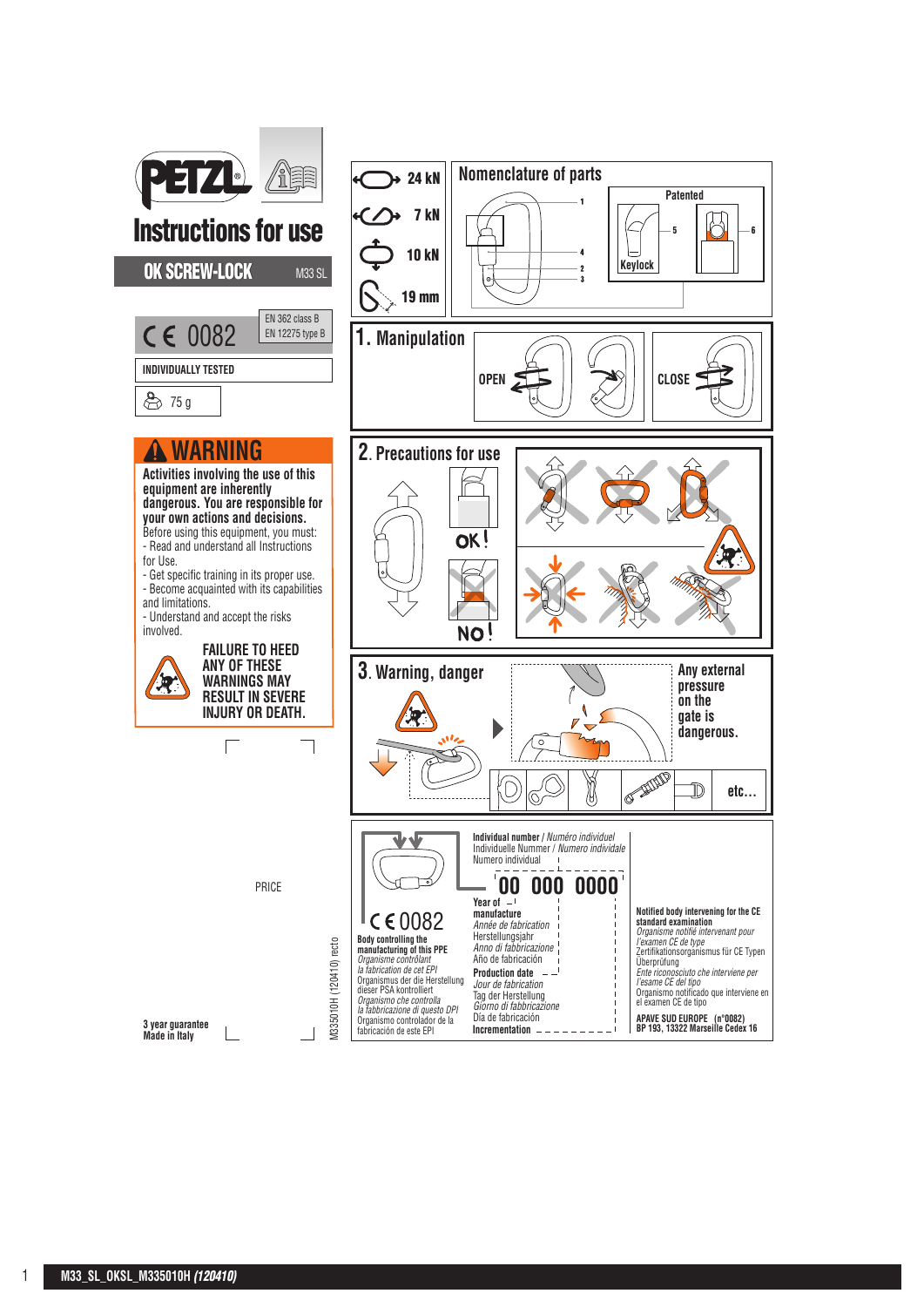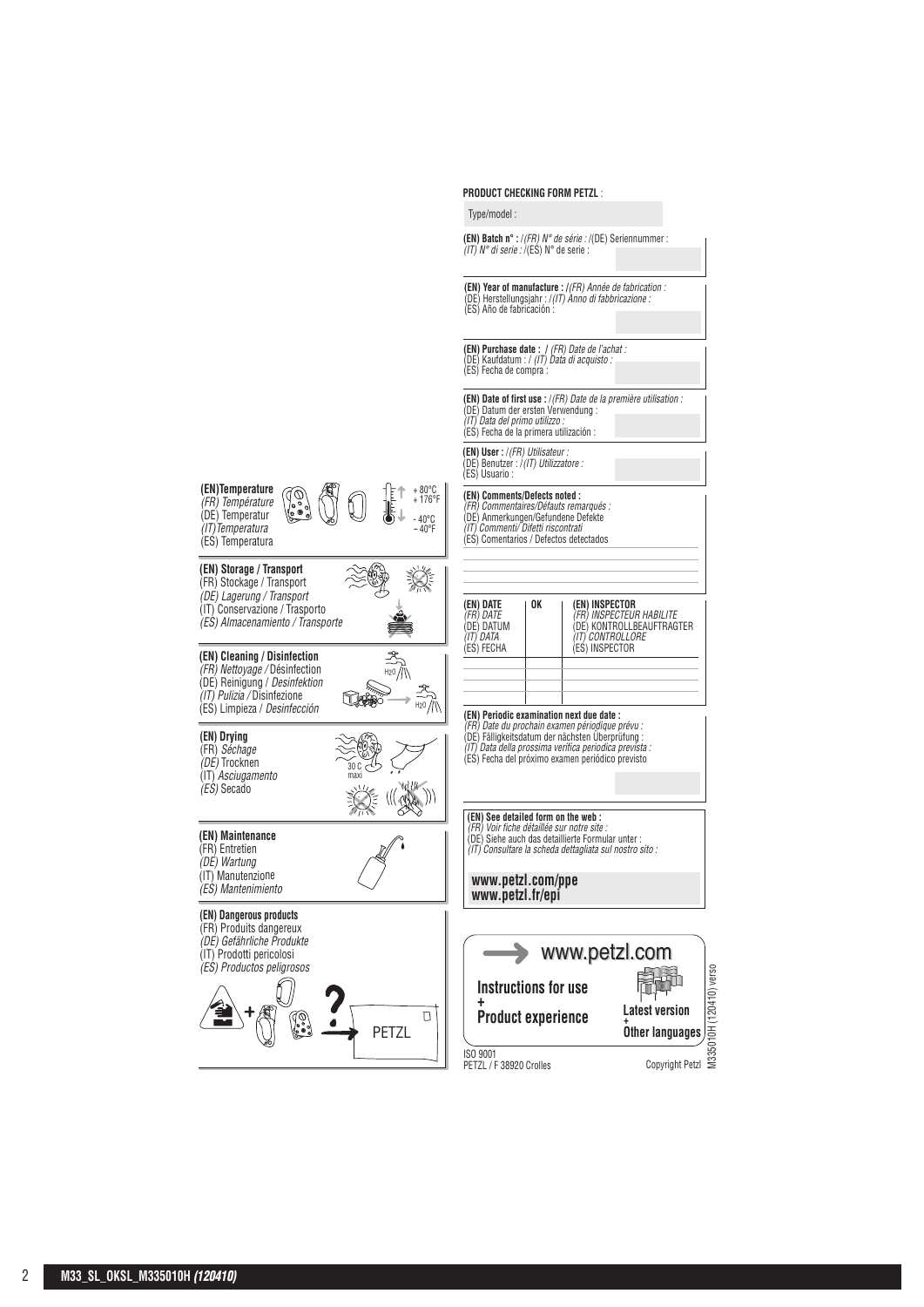# **(EN) ENGLISH**

# **Manual locking oval carabiner**

- Connector EN 362: 2004 classe B - Locking carabiner EN 12275: 1998 Type B (basic).

## **Limitations on use**

This personal protective equipment (PPE) is used for connecting two or more pieces of equipment together.

This carabiner can be used with personal fall protection systems such as fall arrest systems, work positioning systems, restraint systems and rescue systems. It can also be used for climbing and mountaineering. This product must not be loaded beyond its strength rating, nor be used for any purpose other than that for which it is designed.

#### **WARNING**

# **Activities involving the use of this equipment are inherently dangerous. You are responsible for your own actions and decisions.**

Before using this equipment, you must: - Read and understand all instructions for use.

- Get specific training in its proper use. - Become acquainted with its capabilities and limitations.

- Understand and accept the risks involved. **Failure to heed any of these warnings may result in severe injury or death.**

#### **Responsibility**

WARNING, specific training is essential before use. This product must only be used by competent and responsible persons, or those placed under the direct and visual control of a competent and responsible person.

Gaining an adequate apprenticeship in appropriate techniques and methods of protection is your own responsibility.

You personally assume all risks and responsibilities for all damage, injury or<br>death which may occur during or following incorrect use of our products in<br>any manner whatsoever. If you are not able, or not in a position to this responsibility or to take this risk, do not use this equipment.

#### **Two documents**

- The INSTRUCTIONS FOR USE describe the basic uses for which the product was designed. - The PRODUCT EXPERIENCE on the Petzl Web site www.petzl.com

describes other ways in which the product can be used, as well as incorrect uses and/or known errors associated with its use. Only the techniques shown in the diagrams that are not crossed out and/or

do not display a skull and crossbones symbol are authorized. Check our Web site www.petzl.com regularly to find the latest versions of these documents. Contact PETZL if you have any doubt or difficulty understanding these documents.

# **Nomenclature of parts**

(1) Frame, (2) Gate, (3) Hinge, (4) Locking sleeve, (5) Keylock, (6) Keylock slot, (7) Red warning indicator. Principal materials: aluminum alloy.

**Inspection, points to verify**

# **Before each use**

Make sure the frame, gate, and locking sleeve are free of any cracks, deformation, corrosion, etc. Open the gate and verify that it closes itself automatically when released. The Keylock slot (gate) must not be blocked by any foreign matter (dirt, pebble, etc.).

# **During each use**

It is important to regularly inspect the condition of the product. Check its connections with the other equipment in the system and make sure that the various pieces of equipment in the system are correctly positioned with

respect to each other. Consult the details of the inspection procedure to be carried out for each item of PPE on the Web at www.petzl.com/ppe or on the PETZL PPE CD-ROM. Contact PETZL if there is any doubt about the condition of this product. Retire the equipment if it shows any sign of reduced strength or impaired function. Destroy retired equipment to prevent further use.

#### **Compatibility**

A connector must be compatible with the equipment to which it is attached (shape, size, etc.). An incompatible connection can cause accidental disconnection, breakage, or affect the safety function of another piece of equipment.

WARNING if the connector is attached to an element of the system that is too large (e.g. wide webbing, large bars, etc.) the connector's strength can be reduced.

Contact Petzl if you are uncertain about the compatibility of your equipment.

**How to use this equipment**

#### **Diagram 1. Manipulation**

#### **Diagram 2. Installation**

- This connector must always be used with the gate closed and locked. When the locking sleeve is open, the red warning indicator is visible. To lock the connector, screw the locking sleeve until it stops and blocks the

gate from opening. WARNING, vibrations and/or rubbing can loosen the locking sleeve and unlock the connector. Check the connector regularly to verify that it is securely locked.

The strength of the connector is greatly reduced if the gate is open. - The carabiner is strongest when closed and loaded on its major axis. Any

other position reduces its strength. - The carabiner must be able to move freely and without interference. Any constraint or external pressure is dangerous.

# **Diagram 3. WARNING DANGER OF DEATH**

Any external pressure on the gate (with a descender, for example) is dangerous. When a sudden tension comes onto the rope, the locking sleeve can break and the gate can open itself. allowing the device or rope to detach

itself from the connector. Remember: For your safety, get into the habit of always doubling-up your systems, especially carabine

#### **Anchors Work at height**

The anchor point of the system should preferably be located above the user's position and must conform to the requirements of the EN 795 standard, in<br>particular the minimum strength of the anchor must be 10 kN.<br>If your application requires frequent opening and closing of this manual

locking carabiner (multiple times in the course of a day's work), you should use the autolocking TRIACT-LOCK version instead. **Sport**

Respect the rules of the activity. Consult the instructions for use for the anchors you are using.

#### **Precautions**

- Users must be medically fit for activities at height. WARNING, inert suspension in a harness can result in serious injury or death. - You must have a rescue plan and the means to rapidly implement it in case of difficulties encountered while using this equipment. This implies an adequate training in the necessary rescue techniques. - Take care to minimize the potential for falls and the height of any potential

fall. - The clearance under the user must be sufficient to prevent him from striking an obstacle in case of a fall (the length of the connector can influence the height of a fall).

- You must check to ensure that the product markings remain legible during the entire lifetime of the product.

- You must verify the suitability of this connector for use in your application with regard to applicable governmental regulations and other standards on occupational safety.

- The instructions for use for each item of equipment used in conjunction with this product must be respected. - The instructions for use must be provided to users of this equipment. If the

equipment is re-sold outside the original country of destination the reseller shall provide these instructions in the language of the country in which the product is to be used.

# **General information**

#### **Lifetime**

Maximum lifetime of Petzl products: 10 years. Taking into account the development of new techniques and the compatibility of products with other products.

The lifetime is difficult to predict without taking into account the conditions of use. It depends on the intensity and frequency of use, and on the environment where the product is used.

To prolong the life of this product, take care when transporting and using it. Avoid impacts, and rubbing against abrasive surfaces or sharp edges, etc. (list not exhaustive).

Certain environmental factors will greatly accelerate wear: salt, sand, snow, ice, moisture, chemicals, etc. (list not exhaustive).

For your safety, in addition to following the «Inspection points to verify before, during, and after each use», the equipment must undergo an in-depth inspection by a competent inspector. This inspection must be performed at least once every 12 months. The frequency of the in-depth inspection depends on the frequency, intensity, and type of use of the equipment. For better control of your equipment, we advise you to keep an «inspection

record» for each product. It is preferable to issue new equipment to each user of PPE so that he/she

will be able to know its entire usage history. WARNING, an exceptional event can reduce the lifetime of the product to one single use. For example, the product is used to arrest a major fall, there is a major impact on the product, it is exposed to extreme temperatures, etc. The resulting deterioration may not be visible on the product.

# **Modifications, repairs**

Any modification, addition to, or repair of the equipment other than that authorized by Petzl is prohibited due to the risk of reducing the effectiveness of the equipment.

#### **Guarantee**

This product is guaranteed for 3 years against any faults in materials or manufacture. Exclusions from the guarantee: normal wear and tear, oxidation, modifications or alterations, incorrect storage, poor maintenance, damage due to accidents, to negligence, or to improper or incorrect usage.<br>PETZL is not responsible for the consequences, direct, indirect or accidental,<br>or any other type of damage befalling or resulting from the use of i products.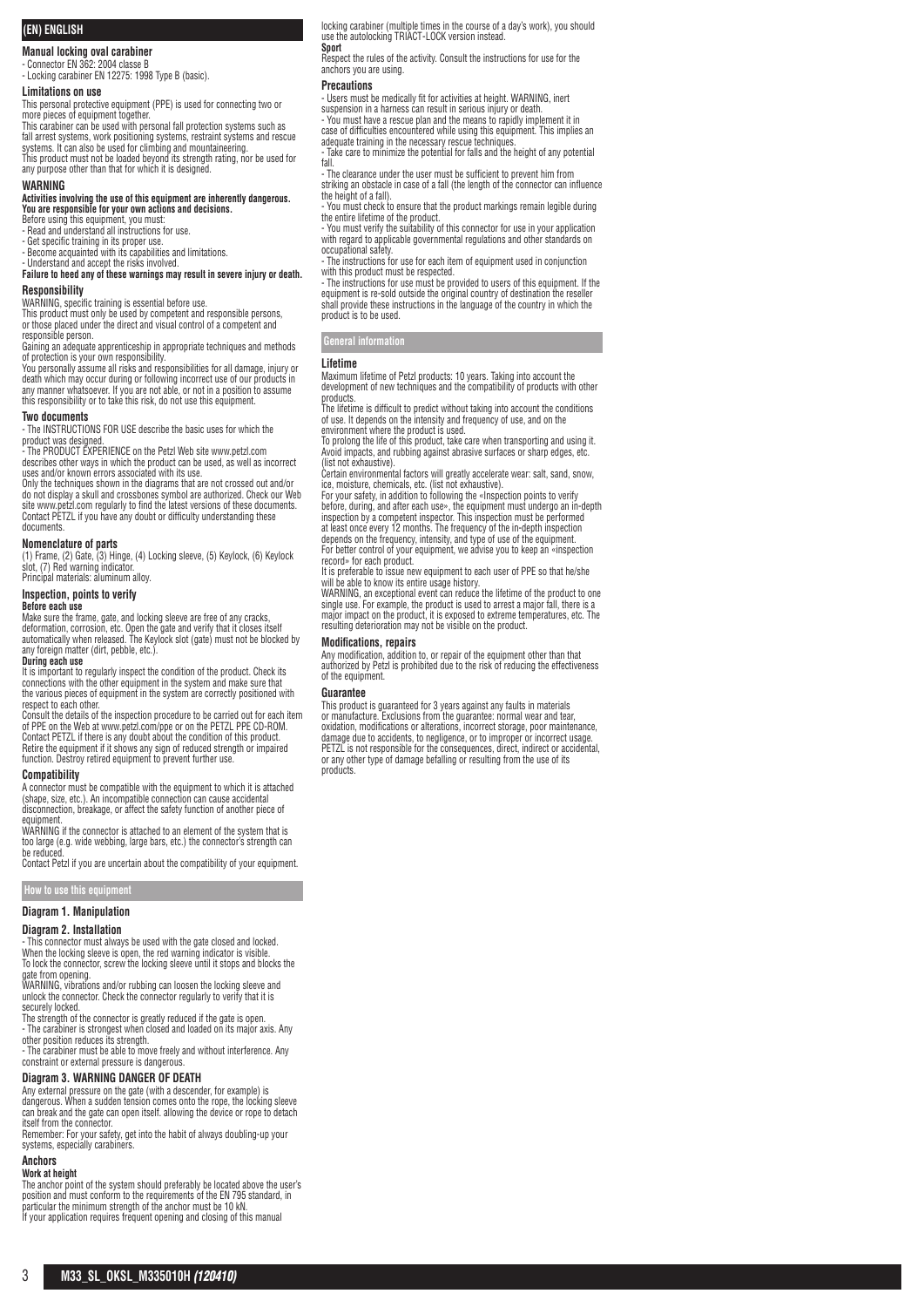### **(FR) FRANÇAIS**

**Mousqueton ovale à verrouillage manuel**

- Connecteur EN 362: 2004 classe B - Mousqueton à verrouillage EN 12275: 1998 Type B (base).

# **Champ d'application**

Cet équipement de protection individuelle (EPI) sert à connecter des équipements ensemble.

Il peut être utilisé avec les protections individuelles contre les chutes de hauteur comme par exemple les systèmes d'arrêt des chutes, les systèmes de maintien au poste de travail, les systèmes de retenue et les systèmes de sauvetage. Il est aussi destiné à l'alpinisme et à l'escalade. Ce produit ne doit pas être sollicité au-delà de ses limites ou dans toute autre situation que celle pour laquelle il est prévu.

#### **ATTENTION**

#### **Les activités impliquant l'utilisation de cet équipement sont par nature dangereuses.**

**Vous êtes responsable de vos actes et de vos décisions.**

Avant d'utiliser cet équipement, vous devez:<br>- Lire et comprendre toutes les instructions d'utilisation.

- Vous former spécifiquement à l'utilisation de cet équipement. - Vous familiariser avec votre équipement, apprendre à connaître ses

performances et ses limites.

Comprendre et accepter les risques induits. **Le non-respect d'un seul de ces avertissements peut-être la cause de blessures graves ou mortelles.**

## **Responsabilité**

ATTENTION, une formation adaptée à la pratique est indispensable avant

utilisation. Ce produit ne doit être utilisé que par des personnes compétentes et avisées, ou placées sous le contrôle visuel direct d'une personne compétente et avisée.

L'apprentissage des techniques adéquates et des mesures de sécurité

s'effectue sous votre seule responsabilité. Vous assumez personnellement tous les risques et responsabilités pour tout dommage, blessure ou mort pouvant survenir suite à une mauvaise utilisation de nos produits de quelque façon que ce soit. Si vous n'êtes pas en mesure d'assumer cette responsabilité ou de prendre ce risque, n'utilisez pas ce matériel.

#### **Deux documents**

- Les INSTRUCTIONS D'UTILISATION présentent les utilisations de base pour lesquelles le produit a été conçu. - L'EXPÉRIENCE PRODUIT sur le site www.petzl.com présente les autres

utilisations annexes qui peuvent exister et les mauvaises utilisations ou erreurs connues.

Seules les techniques présentées non barrées et / ou sans tête de mort sont autorisées. Prenez régulièrement connaissance des dernières mises à jour de ces documents sur notre site www.petzl.com

En cas de doute ou de problème de compréhension, renseignez-vous auprès de PETZL.

#### **Nomenclature des pièces**

(1) Corps, (2) Doigt, (3) Rivet, (4) Bague de verrouillage, (5) Keylock, (6) Trou du Keylock, (7) Témoin rouge. Matériaux principaux : alliage aluminium.

**Contrôle, points à vérifier**

# **Avant toute utilisation**

Vérifiez sur le corps, le rivet, la bague de verrouillage l'absence de fissures, déformations, corrosion… Ouvrez le doigt et vérifiez qu'il se ferme

automatiquement quand vous le relâchez. Le trou du Keylock, au niveau du doigt, ne doit pas être encombré (terre, caillou…). **Pendant l'utilisation**

Il est important de contrôler régulièrement l'état du produit. Assurez-vous de la connexion et du bon positionnement des équipements les uns par rapport aux autres.

Consultez le détail du contrôle à effectuer pour chaque EPI sur le site www. petzl.fr/epi ou sur le CD-ROM EPI PETZL. Contacter PETZL en cas de doute.

Rebutez un produit présentant des faiblesses réduisant sa résistance ou limitant son fonctionnement. Détruisez-le pour éviter une future utilisation.

**Compatibilité**

Un mousqueton doit être compatible avec l'équipement auquel il est attaché<br>(formes, dimensions…). Une connexion incompatible peut conduire à un<br>décrochement accidentel, à une rupture ou à affecter la fonction de sécurité

d'un autre équipement. ATTENTION à la largeur des éléments connectés : par exemple des sangles ou barreaux larges peuvent réduire la résistance du mousqueton. Si vous n'êtes pas certain de la compatibilité de votre équipement, contactez

Petzl.

## **Mode d'emploi**

### **Schéma 1. Manipulation**

#### **Schéma 2. Mise en place**

- Ce mousqueton doit toujours être utilisé avec le doigt fermé et verrouillé. Lorsque la bague de verrouillage est ouverte, le témoin rouge est visible. Pour verrouiller le doigt, vissez et bloquez manuellement la bague de verrouillage.

ATTENTION, les frottements et les vibrations peuvent débloquer la bague et déverrouiller le mousqueton. Surveillez régulièrement le bon verrouillage. La résistance du mousqueton diminue fortement si le doigt est ouvert. - Fermé, le mousqueton offre la résistance maximum dans le sens de la

longueur. Toute autre sollicitation réduit sa résistance.

- Rien ne doit gêner le mousqueton, toute contrainte ou appui extérieur est dangereux.

#### **Schéma 3. ATTENTION DANGER DE MORT**

Tout appui de l'extérieur sur le doigt (par exemple avec un descendeur) est dangereux. Lors d'une tension brusque de la corde, la bague de verrouillage peut casser et le doigt s'ouvrir. L'appareil ou la corde peuvent alors

s'échapper du mousqueton. Rappel: Pour votre sécurité, habituez-vous à toujours doubler les systèmes, en particulier les mousquetons.

# **Ancrages**

**Travail en hauteur**

L'ancrage du système doit être de préférence situé au-dessus de la position de l'utilisateur et doit répondre aux exigences de la norme dispositifs d'ancrage EN 795, en particulier la résistance minimum de l'ancrage doit être de 10 kN.

Si ce connecteur à verrouillage manuel doit être ouvert et fermé<br>fréquemment (plusieurs fois au cours d'une journée de travail), utilisez plutôt<br>la version à verrouillage automatique TRIACT-LOCK.

#### **Sport**

Respectez les règles de l'activité. Consultez les instructions d'utilisation des amarrages

#### **Précautions**

- Les utilisateurs doivent être médicalement aptes aux activités en hauteur. ATTENTION, être suspendu et inerte dans un harnais peut déclencher des tbles physiologiques graves ou la mort.

- Prévoyez un plan de secours et définissez les moyens pour intervenir rapidement en cas de difficultés rencontrées. Ceci implique une formation

adéquate aux techniques de sauvetage. - Veillez à réduire au minimum le risque de chute et la hauteur de chute. - La hauteur libre sous l'utilisateur doit être suffisante pour qu'il ne heurte pas d'obstacle en cas de chute (la longueur du mousqueton peut influer sur la hauteur de chute).

- Veillez à ce que les marquages sur le produit restent lisibles durant toute la vie du produit.

- Vous devez vérifier l'aptitude du connecteur pour l'utilisation dans votre application par rapport aux règlements gouvernementaux et normes de sécurité en vigueu

- Les instructions d'utilisation définies dans les notices de chaque

équipement associé à ce produit doivent être respectées. - Les instructions d'utilisation doivent être fournies à l'utilisateur de cet équipement, rédigées dans la langue du pays d'utilisation si le produit est revendu hors du premier pays de destination.

**Informations générales**

# **Durée de vie**

La durée de vie maximale des produits Petzl est 10 ans. Cette durée tient compte de l'évolution des techniques et de la compatibilité des équipements entre eux.

La durée de vie est difficile à évaluer sans tenir compte des conditions d'utilisation. Elle dépend de l'intensité et fréquence d'utilisation, du milieu… Afin d'augmenter la longévité de ce produit, il est nécessaire d'être soigneux lors de son transport et de son utilisation. Évitez les chocs, les

arêtes coupantes, le frottement sur des matériaux abrasifs, etc. (liste non

exhaustive).<br>Certains milieux accélèrent considérablement la détérioration et l'usure :<br>sel, sable, neige, glace, humidité, environnement chimique, etc. (liste non<br>exhaustive). Pour votre sécurité, vous devez en plus du «Contrôle points à vérifier avant

pendant et après chaque utilisation», faire réaliser un contrôle approfondi par un contrôleur compétent. Ce contrôle doit être réalisé au moins tous les 12 mois. La fréquence de ce contrôle approfondi peut être adaptée en fonction du type et de l'intensité d'utilisation.

Pour un meilleur suivi de votre matériel, attribuez à chaque produit, une «fiche de suivi» documentée.

Il est préférable d'attribuer de manière nominative chaque EPI à un utilisateur unique afin qu'il connaisse son historique.

ATTENTION, un évènement exceptionnel peut limiter la durée de vie à une seule utilisation par exemple l'arrêt d'une chute importante, un choc important sur le produit, une température extrême etc. La détérioration peut ne pas être visible sur le produit.

#### **Modifications, réparations**

Toute modification, adjonction ou réparation autre que celles autorisées par Petzl est interdite : risque de diminution de l'efficacité du produit.

#### **Garantie**

Ce produit est garanti pendant 3 ans contre tout défaut de matière ou de fabrication. Sont exclus de la garantie : l'usure normale, l'oxydation, les modifications ou retouches, le mauvais stockage, le mauvais entretien, les dommages dus aux accidents, aux négligences, aux utilisations pour lesquelles ce produit n'est pas destiné. PETZL n'est pas responsable des conséquences directes, indirectes,

accidentelles ou de tout autre type de dommages survenus ou résultant de l'utilisation de ses produits.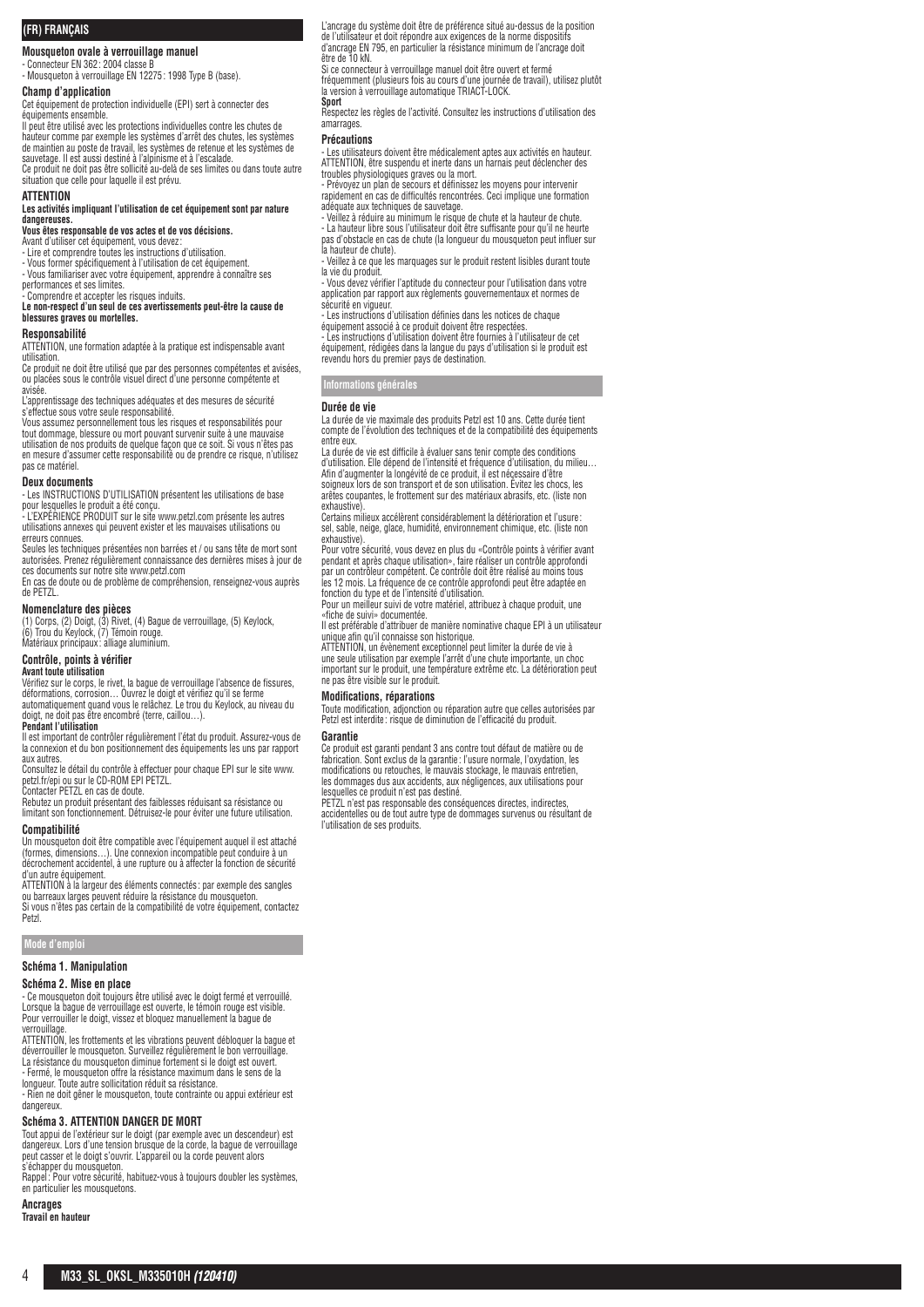# **(DE) DEUTSCH**

**Ovaler Karabiner mit manueller Verriegelung**

- Verbindungselement EN 362: 2004 Klasse B - Verriegelungskarabiner EN 12275: 1998 Typ B (Basismodell).

**Verwendungseinschränkungen**

Diese persönliche Schutzausrüstung (PSA) wird zum Verbinden von zwei oder mehr Ausrüstungsgegenständen verwendet.

Dieses Verbindungselement kann in persönlichen Fallschutzsystemen, wie Auffangsysteme, Systeme zur Arbeitsplatzpositionierung, Rückhaltesystem und Rettungssysteme, verwendet werden. Außerdem kann es zum Klettern

und Bergsteigen verwendet werden.<br>Dieses Produkt darf nicht über seine Bruchlast hinaus belastet und zu keinem<br>anderen Zweck verwendet werden, für den es nicht entworfen wurde.

# **WARNUNG**

# **Aktivitäten, bei denen diese Ausrüstung zum Einsatz kommt, sind naturgemäß gefährlich.** Für Ihre Handlungen und Entscheidungen sind Sie selbst verantwortlich.

Vor dem Gebrauch dieser Ausrüstung müssen Sie:<br>- Die Gebrauchsanleitung vollständig lesen und verstehen.<br>- Eine fachgerechte Unterweisung zur richtigen Benutzung erhalten.<br>- Sich mit den Möglichkeiten und Einschränkungen d machen.

- Die mit dem Einsatz verbundenen Risiken verstehen und akzeptieren. **Ein Versäumnis, diese Warnungen nicht zu berücksichtigen, kann zu schweren Verletzungen oder sogar Tod führen.**

#### **Verantwortlichkeit**

WARNUNG: Vor der Verwendung ist eine fachgerechte Einweisung unbedingt

erforderlich.<br>Dieses Produkt darf nur von kompetenten und verantwortungsbewussten<br>Personen verwendet werden, sowie von Dritten, die unter der direkten Aufsicht und visuellen Kontrolle einer kompetenten und verantwortungsbewussten Person stehen.

Es liegt in Ihrer eigenen Verantwortung, eine angemessene Ausbildung in<br>der Anwendung der richtigen Techniken und Sicherheitsvorkehrungen zu<br>erhalten. Sie übernehmen die vollständige Verantwortung für alle Risiken und<br>jegl während oder in Folge der unsachgemäßen Verwendung unserer Produkte entstehen können. Wenn Sie diese Verantwortung oder dieses Risiko nicht übernehmen oder eingehen können oder dürfen, verwenden Sie diese Produkte nicht.

#### **Zwei Dokumente**

- In der GEBRAUCHSANLEITUNG werden die grundlegenden Verwendungszwecke beschrieben, für die dieses Produkt entwickelt wurde. - Im Abschnitt PRODUCT EXPERIENCE auf der Website von Petzl (www.petzl. com) werden weitere Verwendungszwecke für das Produkt beschrieben. Außerdem finden Sie Beispiele der unsachgemäßen Verwendung und bekannte Fehler, die bei seinem Einsatz vorkommen können. Von den in den Abbildungen dargestellten Techniken sind nur solche zulässig, die nicht durchgestrichen sind und/oder mit keinem Totenkopfsymbol versehen sind. Besuchen Sie regelmäßig unsere Website (www.petzl.com), um die neuesten Versionen dieser Dokumente zu erhalten. Im Zweifelsfall oder bei jeglichen Verständnisschwierigkeiten hinsichtlich dieser Dokumente wenden Sie sich direkt an PETZL.

#### **Benennung der Teile**

(1) Körper, (2) Schnapper, (3) Niete, (4) Verriegelungshülse, (5) Keylock, (6) Keylock-Schlitz, (7) Rote Verriegelungsanzeige. Materialien: Aluminiumlegierung.

# **Zu kontrollierende Punkte**

#### **Vor jedem Einsatz**

Stellen Sie sicher, dass der Körper, der Schnapper oder die Verriegelungshülse keine Risse, Verformungen, Korrosionserscheinungen usw. aufweisen. Öffnen Sie den Schnapper und stellen Sie sicher, dass er sich beim Loslassen automatisch schließt. Der Keylock-Schlitz darf nicht durch Fremdköper blockiert sein (Schmutz, kleine Steinchen, Eis usw.). **Während des Gebrauchs**

Es ist unerlässlich, den Zustand des Produkts und seiner Verbindungen mit anderen Ausrüstungsgegenständen im System regelmäßig zu überprüfen. Stellen Sie stets sicher, dass die einzelnen Ausrüstungsgegenstände im System richtig zueinander positioniert sind.

Die genauen Anleitungen zur Überprüfung der jeweiligen PSA-Komponenten (Persönliche Schutzausrüstung) finden Sie im Internet unter www.petzl.com/

ppe oder auf der PETZL PSA-CD-ROM. Sollten irgendwelche Zweifel hinsichtlich des Zustands eines Produkts

bestehen, senden Sie es zur Uberprüfung an PETZL.<br>Sondern Sie den Ausrüstungsgegenstand aus, wenn er jegliche Anzeichen<br>reduzierter Festigkeit oder eingeschränkter Funktionstüchtigkeit zeigt.<br>Zerstören und entsorgen Sie al weiteren Gebrauch zu verhindern.

#### **Kompatibilität**

Ein Verbindungselement muss mit der Ausrüstung, an der es befestigt wird, hinsichtlich Form, Größe usw. kompatibel sein. Eine inkompatible<br>Verbindung kann eine versehentliche Trennung oder einen Bruch der<br>Verbindung zufolge haben und sich negativ auf die Sicherheitsfunktion eines<br>WerNIUNG:

Gurtband, Gestänge mit großem Durchmesser usw.). Wenn Sie sich hinsichtlich der Kompatibilität Ihrer Ausrüstung nicht sicher sind, wenden Sie sich an Petzl.

**So verwenden Sie diese Ausrüstung**

**Abbildung 1. Bedienung**

# **Abbildung 2. Vorbereitung**

- Dieses Verbindungselement darf nur mit geschlossenem und verriegeltem Schnapper verwendet werden. Bei geöffneter Verriegelungshülse ist die rote Verriegelungssanzeige sichtbar.

Um das Verbindungselement zu verriegeln, schrauben Sie die Verriegelungshülse von Hand zu, bis sie fest geschlossen ist und den Schnapper am Öffnen hindert.

WARNUNG: Die Verriegelungshülse kann sich durch Vibrationen oder Reibung lösen und zum Öffnen des Verbindungselements führen.

Kontrollieren Sie das Verbindungselement regelmäßig, um sicherzustellen,<br>dass es ordnungsgemäß verriegelt ist.<br>Die Bruchlast eines Verbindungselements ist bei geöffnetem Schnapper stark

# vermindert.

- Ein Karabiner besitzt seine größte Bruchlast bei geschlossenem Schnapper und Belastung in Längsrichtung. Jede andere Position reduziert die **Bruchlast** 

- Ein Karabiner muss sich frei bewegen können und darf nicht behindert werden. Jeder Widerstand, Verklemmen, Querbelastung oder Druck von außen ist gefährlich.

# **Abbildung 3. ACHTUNG - LEBENSGEFAHR**

Jeglicher Druck von außen auf den Schnapper (z. B. durch ein Abseilgerät) ist gefährlich.

Die Verriegelungshülse kann brechen und der Schnapper kann sich öffnen, so dass sich das Abseilgerät oder das Seil aus dem Verbindungselement aushängen können.

Denken Sie daran: Gewöhnen Sie sich zu Ihrer eigenen Sicherheit an, stets ein Rücksicherungssystem zu verwenden, vor allem bei Karabinern.

#### **Anschlageinrichtungen Höhenarbeit**

Der Anschlagpunkt des Systems muss oberhalb des Benutzers angebracht

sein und den Anforderungen der Norm EN 795 entsprechen. Die<br>Mindestbruchlast des Anschlagpunkts muss 10 kN betragen.<br>Sollte es für den Gebrauch Ihres Verbindungselements erforderlich sein, es

im Laufe eines Tages mehrmals zu öffnen und zu schließen, empfiehlt sich die Verwendung der TRIACT-LOCK-Version mit automatischer Verriegelung.

**Sport**<br>Halten Sie sich an die Regeln für die jeweilige Aktivität.<br>Lesen Sie die Gebrauchsanleitungen zu den Anschlageinrichtungen, die Sie

verwenden.

#### **Vorsichtsmaßnahmen**

- Anwender müssen für Aktivitäten in der Höhe gesundheitlich in guter Verfassung sein. WARNUNG: Das inaktive Hängen in einem Gurt kann zu

schweren Verletzungen oder sogar Tod führen. - Der Benutzer muss stets einen Rettungsplan und entsprechende Mittel verfügbar haben, diesen Plan umzusetzen, falls beim Gebrauch dieser Ausrüstung Probleme auftreten. Dies setzt eine entsprechende Kenntnis und Einübung der notwendigen Rettungstechniken voraus.

- Versuchen Sie stets, das Sturzrisiko und die potentielle Sturzhöhe zu minimieren.

- Der Sturzraum unter dem Anwender muss so bemessen sein, dass dieser im Falle eines Sturzes auf kein Hindernis fällt (die Größe des Verbindungselements kann die Sturzhöhe beeinflussen).

- Stellen Sie sicher, dass die Produktmarkierungen während der gesamten Lebensdauer des Produkts lesbar bleiben.

Überprüfen Sie die Eignung dieser Ausrüstung für Ihre Zwecke hinsichtlich der geltenden behördlichen Bestimmungen und Normen für die

Arbeitssicherheit. - Die Gebrauchsanleitungen für jeden Ausrüstungsgegenstand, der zusammen mit diesem Produkt verwendet wird, müssen unbedingt eingehalten werden.

- Die Gebrauchsanleitungen müssen allen Benutzern dieser Ausrüstung zur Verfügung gestellt werden. Wird diese Ausrüstung außerhalb des ursprünglichen Ziellands weiterverkauft, muss der Verkäufer diese Gebrauchsanleitungen in der Sprache des Landes zur Verfügung stellen, in dem dieses Produkt zum Einsatz kommt.

**Allgemeine Informationen**

#### **Lebensdauer**

Maximale Lebensdauer von Petzl-Produkten: Zehn Jahre unter Berücksichtigung der Entwicklung von neuen Techniken und der Kompatibilität von Produkten mit anderen Produkten. Die Lebensdauer ist schwer einzuschätzen, ohne die Einsatzbedingungen zu berücksichtigen. Dies hängt von der Intensität und Verwendungshäufigkeit

sowie von der Umgebung ab, in der das Produkt verwendet wird. Um die Lebensdauer dieses Produkts zu verlängern, gehen Sie beim Transport und Gebrauch vorsichtig damit um. Vermeiden Sie Schläge, Kontakt mit rauen oder scharfkantigen Oberflächen usw. (diese Liste ist nicht vollständig).

Die Abnutzung wird in verschiedenen Umgebungen deutlich beschleunigt: Salz, Sand, Schnee, Eis, Feuchtigkeit, Chemikalien usw. (diese Liste ist nicht vollständig).

Zu Ihrer Sicherheit muss die Ausrüstung zusätzlich zu den unter "Zu<br>kontrollierende Punkte", "Vor jedem Einsatz", "Während des Gebrauchs"<br>beschriebenen Punkten gründlich von einer kompetenten Fachkraft überprüft werden

Diese Überprüfung muss spätestens alle 12 Monate durchgeführt werden. Die Häufigkeit dieser Überprüfung hängt von der Intensität, Regelmäßigkeit sowie von der Umgebung ab, in der das Produkt verwendet wird.

Um Ihre Ausrüstung besser einschätzen zu können, empfiehlt es sich, für jedes Produkt einen Prüfbericht zu führen. Vorzugsweise sollte jeder Benutzer von PSA mit neuen

Ausrüstungsgegenständen arbeiten, so dass sie oder er ihre genaue Geschichte kennt.

WARNUNG: Außergewöhnliche Umstände können die Lebensdauer des<br>Produkts auf eine einmalige Anwendung reduzieren. Beispielsweise wenn<br>das Produkt zum Auffangen eines schweren Sturzes verwendet wurde, einem extremen Schlag oder extremen Temperaturen ausgesetzt war usw. Die daraus resultierenden Schäden sind am Produkt möglicherweise nicht mit bloßem Auge sichtbar.

#### **Änderungen, Reparaturen**

Jegliche Änderungen, Zusätze und Reparaturen an der Ausrüstung, die nicht von Petzl genehmigt wurden, sind aufgrund des Risikos, die Effektivität der Ausrüstung einzuschränken, verboten.

#### **Garantie**

PETZL gewährt für dieses Produkt für Material- und Herstellungsfehler eine Garantie von drei Jahren. Ausgeschlossen von der Garantie sind: Normale Abnutzung, Oxidierung, Modifizierungen oder Änderungen, unsachgemäße Aufbewahrung sowie durch Unfälle, Vernachlässigung und Verwendung zu einem nicht produktspezifischen Zweck entstandene Schäden. PETZL ist nicht verantwortlich für jegliche Konsequenzen, direkt, indirekt oder unfallbedingt, sowie jegliche andere Art von Schäden, die aus der Verwendung seiner Produkte entstehen.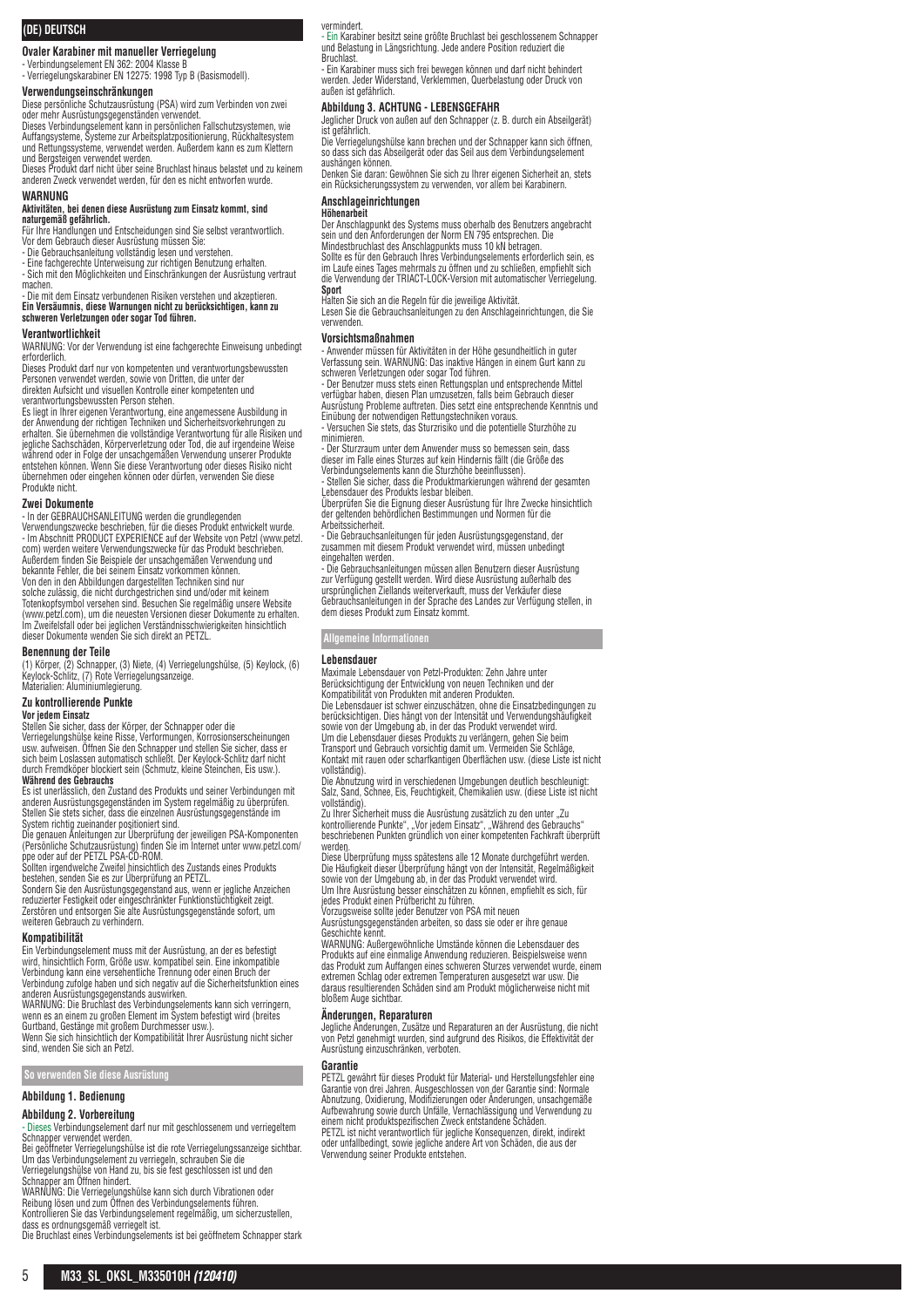# **(IT) ITALIANO**

# **Moschettone ovale con ghiera di bloccaggio manuale**

- Connettore EN 362: 2004 classe B - Moschettone con ghiera EN 12275: 1998 Tipo B (base).

# **Campo d'applicazione**

Questo dispositivo di protezione individuale (DPI) serve a connettere dei dispositivi tra di loro.

Può essere utilizzato con le protezioni individuali contro le cadute dall'alto come, per esempio, i sistemi d'arresto caduta, i sistemi di posizionamento sul lavoro, i sistemi di trattenuta e i sistemi di salvataggio. È anche destinato

all'alpinismo e all'arrampicata. Questo prodotto non deve essere sollecitato oltre i suoi limiti o in qualsiasi altra situazione differente da quella per cui è destinato.

#### **ATTENZIONE**

**Le attività che comportano l'utilizzo di questo dispositivo sono per natura pericolose.**

# **Voi siete responsabili delle vostre azioni e decisioni.**<br>Prima di utilizzare questo dispositivo occorre:<br>- leggere e comprendere tutte le istruzioni d'uso;

- ricevere una formazione adeguata sul suo utilizzo; - acquisire familiarità con il prodotto, imparare a conoscerne le prestazioni

ed i limiti;

# comprendere e accettare i rischi indotti. **Il mancato rispetto di una sola di queste avvertenze può essere causa di ferite gravi o mortali.**

#### **Responsabilità**

ATTENZIONE: la formazione specifica all'attività da svolgere è indispensabile prima dell'utilizzo.

Questo prodotto deve essere utilizzato esclusivamente da persone competenti e addestrate o sottoposte al controllo visivo diretto di una persona competente e addestrata.

L'apprendimento delle tecniche adeguate e delle misure di sicurezza si effettua sotto la vostra sola responsabilità.

Voi vi assumete personalmente tutti i rischi e le responsabilità di ogni danno, di ogni ferita o di morte che possano sopraggiungere, in qualsiasi modo, in seguito al cattivo utilizzo dei nostri prodotti. Se non siete in grado di assumervi questa responsabilità o questi rischi, non utilizzate questo materiale.

#### **Due documenti**

- Le ISTRUZIONI D'USO presentano gli utilizzi di base per i quali il prodotto è concepito.

e concepno.<br>- L'ESPERIENZA PRODOTTO, sul sito www.petzl.com, presenta altri possibili utilizzi conosciuti e cattivi utilizzi o errori noti.

Solo le tecniche presentate come non barrate e/o senza simbolo di morte sono autorizzate. Informatevi regolarmente degli ultimi aggiornamenti di questo documento sul nostro sito www.petzl.com In caso di dubbi o di problemi di comprensione informatevi presso PETZL.

**Nomenclatura delle parti**

(1) Corpo, (2) Leva, (3) Rivetto, (4) Ghiera di bloccaggio, (5) Keylock, (6) Foro del Keylock, (7) Indicatore rosso. Materiali principali: lega d'alluminio.

# **Controllo, punti da verificare**

#### **Prima di ogni utilizzo**

Verificare l'assenza di fessurazioni, deformazioni, corrosione sul corpo, sul rivetto e sulla ghiera di bloccaggio. Aprire la leva e controllare che si chiuda automaticamente quando viene rilasciata. Il foro del Keylock non deve essere ostruito (terra, sassolini...).

#### **Durante l'utilizzo**

È importante controllare regolarmente lo stato del prodotto.

Assicuratevi del collegamento e del buon posizionamento dei dispositivi gli uni rispetto agli altri.

Per i dettagli sul controllo da effettuare per ogni DPI, consultare il sito www. petzl.fr/EPI o il CD-ROM DPI PETZL.

In caso di dubbio contattare Petzl. Non utilizzate un prodotto che presenta indebolimenti che possano ridurne la resistenza o limitarne il funzionamento.

Distruggetelo per evitare un futuro utilizzo.

#### **Compatibilità**

Un moschettone deve essere compatibile con l'insieme dei dispositivi ai<br>quali è collegato (forma, dimensioni...). Una connessione incompatibile può<br>portare ad uno sganciamento accidentale, ad una rottura o a compromettere la funzione di sicurezza di un altro dispositivo.

ATTENZIONE alla larghezza degli elementi collegati: per esempio fettucce o barre larghe che possono ridurre la resistenza del moschettone. Se non siete certi della compatibilità dei vostri dispositivi contattate Petzl.

**Istruzioni d'uso**

#### **Schema 1. Uso**

#### **Schema 2. Installazione**

- Questo connettore deve essere sempre utilizzato con la leva chiusa e la<br>ghiera bloccata. Quando la ghiera di bloccaggio è aperta, l'indicatore rosso è<br>visibile. Per bloccare la leva avvitare manualmente la ghiera di bloc e aprire il moschettone. Controllare regolarmente la corretta chiusura. La resistenza del moschettone si riduce sensibilmente se la leva è aperta. -Il moschettone (chiuso) garantisce la resistenza massima nel senso della lunghezza. Qualsiasi altra sollecitazione ne riduce la resistenza. - Niente deve interferire con il moschettone, qualsiasi ostacolo o punto d'appoggio esterno è pericoloso.

# **Schema 3. ATTENZIONE PERICOLO DI MORTE Ogni punto di appoggio dall'esterno sulla leva (per esempio con un discensore) è pericoloso.**

Durante una messa in tensione, la ghiera di bloccaggio può rompersi e la leva aprirsi. L'attrezzo o la corda possono quindi uscire dal moschettone. Nota Bene : Per la vostra sicurezza abituatevi a raddoppiare sempre i sistemi, in particolare i moschettoni.

#### **Ancoraggi Lavoro in quota**

L'ancoraggio del sistema deve essere preferibilmente situato al di sopra<br>della posizione dell'utilizzatore e deve rispondere ai requisiti della norma<br>dispositivi di ancoraggio EN 795. In particolare la resistenza minima<br>de

Se questo connettore con ghiera di bloccaggio manuale deve essere aperto e chiuso frequentemente (più volte nel corso di una giornata di lavoro), è preferibile utilizzare la versione con ghiera di bloccaggio automatica TRIACT-LOCK.

**Sport**

Rispettate le regole dell'attività. Consultate le istruzioni d'uso degli ancoraggi...

#### **Precauzioni**

- Gli utilizzatori devono avere l'idoneità sanitaria per le attività in quota. ATTENZIONE la sospensione inerte nell'imbracatura può generare gravi disturbi fisiologici o la morte. - Prevedere una procedura di soccorso e definire i mezzi per intervenire

rapidamente nel caso dell'insorgere di difficoltà. Questo comporta una formazione adeguata alle tecniche di salvataggio. - Fare in modo di ridurre al minimo il rischio di caduta e l'altezza della caduta.

- L'altezza libera sotto l'utilizzatore deve essere sufficiente affinché l'utilizzatore non urti ostacoli in caso di caduta (la lunghezza del moschettone può influire sull'altezza di caduta).

- Controllare che le marcature sul prodotto restino leggibili durante tutta la vita del prodotto.

- Verificare che il connettore sia adatto all'uso nella vostra applicazione rispetto alle normative nazionali di sicurezza in vigore.

- Devono essere rispettate le istruzioni d'uso indicate nelle note informative di ogni dispositivo associato a questo prodotto.

- Le istruzioni d'uso di questo dispositivo devono essere fornite all'utilizzatore e redatte nella lingua del paese in cui il prodotto viene utilizzato.

# **Informazioni generali**

#### **Durata**

La durata massima dei prodotti Petzl è di 10 anni. Questa durata tiene conto dell'evoluzione delle tecniche e della compatibilità dei dispositivi tra di loro. La durata è difficile da valutare senza tenere conto delle condizioni d'utilizzo. Dipende dall'intensità, dalla frequenza di utilizzo e dall'ambiente... Per aumentare la longevità di questo prodotto, è necessario averne cura durante l'utilizzo e il trasporto. Evitate gli urti, gli spigoli taglienti, gli sfregamenti su materiale abrasivo, ecc. (lista non esaustiva). Alcuni ambienti accelerano notevolmente il deterioramento e l'usura: sale, sabbia, neve, ghiaccio, umidità, ambiente chimico, ecc (lista non esaustiva). Per la vostra sicurezza dovete oltre che effettuare il «Controllo, punti da verificare prima, durante e dopo ogni utilizzo» far fare un controllo approfondito da un verificatore competente. Questo controllo deve essere effettuato almeno ogni 12 mesi. La frequenza di questo controllo periodico approfondito può variare in funzione del tipo e dell'intensità d'utilizzo. Per un miglior controllo del vostro materiale attribuite ad ogni prodotto una «scheda di verifica» completa.

È preferibile assegnare in maniera nominativa ogni DPI ad un unico utilizzatore in modo che l'utilizzatore conosca la storia del dispositivo. ATTENZIONE un evento eccezionale può limitare la durata ad un solo utilizzo, per esempio l'arresto di una forte caduta, un forte urto sul prodotto, una temperatura estrema, ecc. Il deterioramento può non essere visibile sul prodotto.

# **Modifiche, riparazioni**

È vietata ogni modifica, aggiunta o riparazione oltre a quelle autorizzate da Petzl: rischio di diminuzione dell'efficacia del prodotto.

#### **Garanzia**

Questo prodotto ha una garanzia di 3 anni contro ogni difetto di materiale o di fabbricazione. Sono esclusi dalla garanzia: l'usura normale, l'ossidazione, le modifiche o i ritocchi, la cattiva conservazione, la manutenzione impropria, i cattivi utilizzi, i danni dovuti agli incidenti, alle negligenze ed agli utilizzi ai

quali questo prodotto non è destinato. PETZL non è responsabile delle conseguenze dirette, indirette, accidentali o di ogni altro tipo di danno verificatosi o causato dall'utilizzo dei suoi prodotti.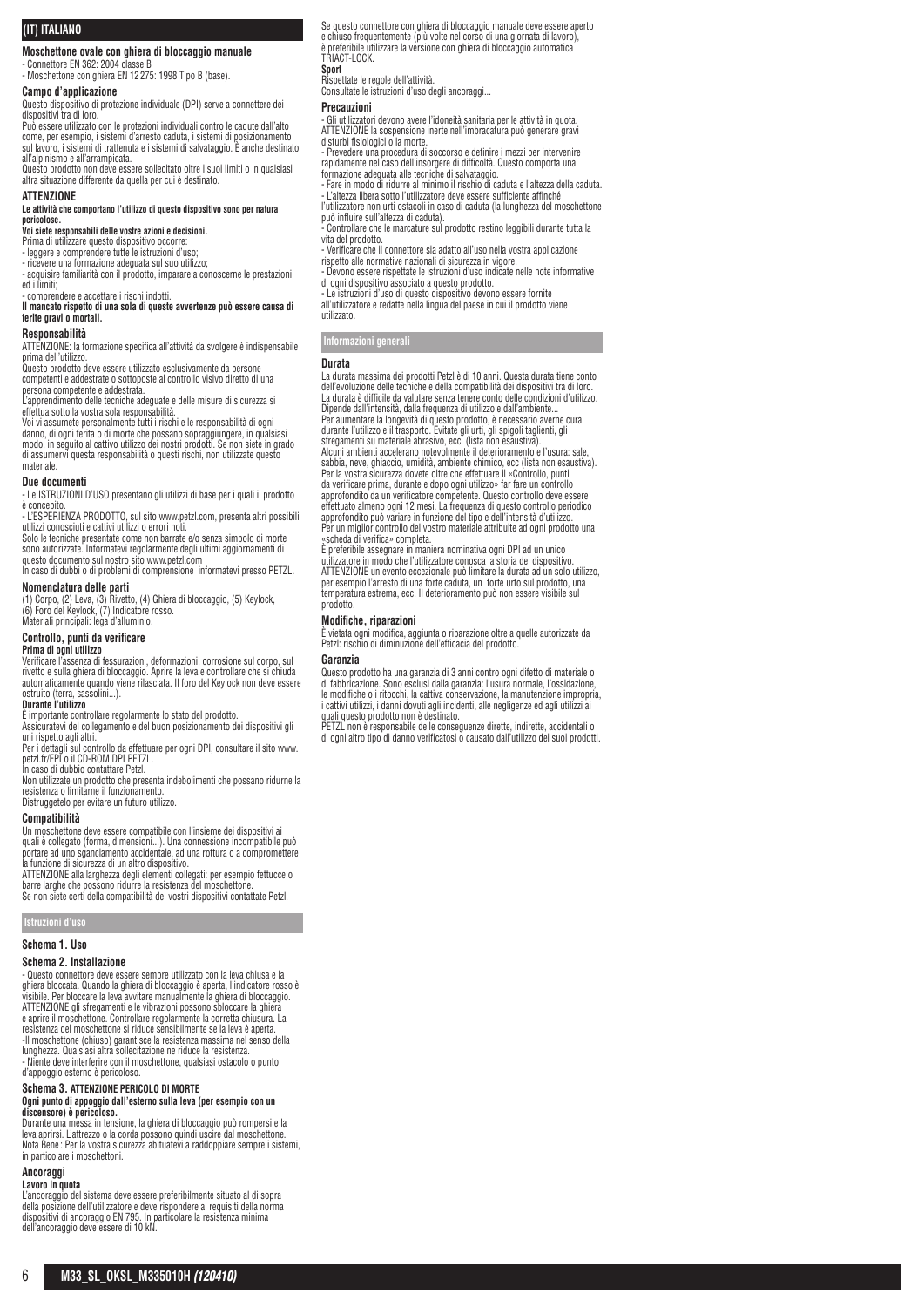# **(ES) ESPAÑOL**

**Mosquetón oval con cierre de seguridad manual**

- Conector EN 362: 2004, clase B - Mosquetón con cierre de seguridad EN 12275: 1998; tipo B (básico).

**Campo de aplicación**

Este equipo de protección individual (EPI) sirve para conectar equipos entre

si.<br>Puede ser utilizado junto con las protecciones individuales contra las caídas de altura, como por ejemplo, los sistemas anticaídas, los sistemas de retención y los sistemas de rescate. También puede utilizarse en alpinimo

y escalada. Este producto no debe ser solicitado más allá de sus límites y sólo debe utilizarse en las situaciones para las cuales ha sido diseñado.

#### **ATENCIÓN**

**Las actividades que implican la utilización de este equipo son por naturaleza peligrosas.**

# **Usted es responsable de sus actos y decisiones.**

Antes de utilizar este producto, debe: - Leer y comprender todas las instrucciones de utilización.

- Formarse para el uso específico de este equipo. - Familiarizarse con su equipo, aprender a conocer sus prestaciones y sus limitaciones.

- Comprender y aceptar los riesgos derivados. **El no respeto de una sola de estas advertencias puede ser la causa de heridas graves o mortales.**

# **Responsabilidad**

ATENCIÓN: es indispensable una formación adaptada a la práctica antes de cualquier utilización.

Este producto sólo debe ser utilizado por personas competentes e informadas, o que estén bajo el control visual directo de una persona

competente e informada.

El aprendizaje de las técnicas adecuadas y de las medidas de seguridad se

efectúa bajo su única responsabilidad. Usted asume personalmente todos los riesgos y responsabilidades resultantes de cualquier daño, herida o muerte que pueda producirse debido a una mala utilización de nuestros productos, sea del modo que sea. Si usted

no está dispuesto a asumir esta responsabilidad o aceptar este riesgo, no utilice este material.

#### **Dos documentos**

- Las INSTRUCCIONES DE UTILIZACION presentan las instrucciones básicas<br>de utilización para las cuales este producto ha sido diseñado.<br>- La EXPERIENCIA PRODUCTO en la página web www.petzl.com presenta

otras utilizaciones complementarias que pueden existir y las utilizaciones incorrectas o errores conocidos.

Sólo están autorizadas las técnicas presentadas sin tachar y/o sin calavera. Infórmese regularmente de las últimas actualizaciones de estos documentos en nuestra página web www.petzl.com

En caso de duda o problema de comprensión, consulte a PETZL.

# **Nomenclatura de las piezas**

(1) Cuerpo, (2) Gatillo, (3) Remache, (4) Casquillo de seguridad, (5) Keylock, (6) Orificio del Keylock, (7) Indicador rojo.

# Materiales principales: aleación de aluminio.

#### **Control, puntos a verificar Antes de cualquier utilización**

Compruebe antes de cualquier utilización el cuerpo del mosquetón, el remache, el casquillo de seguridad, la ausencia de fisuras, deformaciones, corrosión… Abra el gatillo y verifique que se cierra automáticamente al soltarlo. El orificio del Keylock no debe estar nunca obstruido (tierra,

# piedrecitas…). **Durante la utilización**

Es importante verificar regularmente el estado del producto. Asegúrese de la conexión y la colocación correctas de los equipos entre sí. Consulte el detalle de cómo realizar el control de cada EPI en www.petzl.fr/

# EPI o en el CD-ROM EPI PETZL. En caso de duda, póngase en contacto con PETZL.

Deseche un producto que presente signos de debilidad que puedan reducir su resistencia o limitar su funcionamiento. Destrúyalo para evitar una futura utilización.

## **Compatibilidad**

Un mosquetón debe ser compatible con el equipo al que está unido (formas, dimensiones…). Una conexión incompatible puede conducir a un desenganche accidental, a una rotura o afectar a la función de seguridad de

otro equipo. ATENCIÓN a la longitud de los elementos conectados: por ejemplo, las cintas o los barrotes anchos pueden reducir la resistencia del mosquetón. Si no está seguro de la compatibilidad de su equipo, póngase en contacto con Petzl.

#### **Instrucciones de utilización**

#### **Esquema 1. Manipulación**

#### **Esquema 2. Colocación**

- Este mosquetón debe utilizarse siempre con el gatillo cerrado y bloqueado. Cuando el casquillo de seguridad está abierto, es visible el indicador rojo. Para bloquear el gatillo, rosque y bloquee manualmente el casquillo de seguridad

ATENCIÓN: los rozamientos y las vibraciones pueden desenroscar el casquillo y desbloquear el mosquetón. Vigile regularmente que esté bien bloqueado.

La resistencia del mosquetón disminuye mucho si el gatillo está abierto.

- El mosquetón ofrece su máxima resistencia cuando está cerrado y trabaja<br>en sentido longitudinal; cualquier otra posición reduce su resistencia.<br>- Nada debe impedir el trabajo correcto del mosquetón: toda tensión o apoyo<br>

#### **Esquema 3. ATENCIÓN PELIGRO DE MUERTE**

Cualquier apoyo del exterior sobre el gatillo (por ejemplo con un descensor) es peligroso. Al ponerse en tensión, el casquillo de seguridad puede romperse y el gatillo puede abrirse. El aparato o la cuerda pueden, entonces, soltarse del mosquetón.<br>
entonces, soltarse del mosquetón.<br>
entonces, soltarse del mosquetón.

Recuerde: Para su seguridad, acostúmbrese a duplicar siempre los sistemas, en particular los mosquetones

# **Anclajes**

**Trabajo en altura**

El anclaje del sistema debe estar situado preferentemente por encima de la posición del usuario y debe responder a las exigencias de la norma relativa a dispositivos de anclaje EN 795, en particular la resistencia mínima del anclaje debe ser de 10 kN.

Si este conector de bloqueo manual debe abrirse y cerrarse con frecuencia (varias veces en una misma jornada de trabajo), es mejor utilizar la versión de bloqueo automático TRIACT-LOCK.

#### **Deporte**

Respete las reglas de la actividad. Consulte las instrucciones de utilización de los anclajes

### **Precauciones**

- Los usuarios deben ser aptos desde el punto de vista médico para las actividades en altura. ATENCIÓN: estar en suspensión e inerte en el arnés

puede provocar problemas fisiológicos graves o la muerte. - Debe prever un plan de rescate y definir los medios para intervenir rápidamente en caso de encontrarse con dificultades. Esto implica una formación adecuada en técnicas de rescate.

- Procure reducir al máximo el riesgo de caída y la altura de caída. - La altura libre de seguridad por debajo del usuario debe ser suficiente para

que no choque contra ningún obstáculo en caso de caída (la longitud del mosquetón puede influir sobre la altura de caída). - Procure que los marcados del producto permanezcan legibles durante toda

la vida del producto.

- Debe verificar que el conector sea adecuado para la utilización que le vaya a aplicar en relación a las leyes gubernamentales y las normas de seguridad en vigor.

- Deben ser respetadas las instrucciones de utilización especificadas en las

fichas técnicas de cada equipo asociado a este producto.<br>- Las instrucciones de utilización deben ser entregadas al usuario de este<br>equipo y deben ser redactadas en el idioma del país de utilización, si el<br>producto es reve

## **Información general**

#### **Vida útil**

Vida útil máxima de los productos Petzl: 10 años, teniendo en cuenta la evolución de las técnicas y la compatibilidad de los productos entre sí. La vida útil es difícil de evaluar sin tener en cuenta las condiciones de utilización. Ésta depende de la intensidad y la frecuencia de utilización, del medio…

Con la finalidad de aumentar la vida de este producto, es necesario ser cuidadoso durante su transporte y su utilización. Evite golpes, las aristas cortantes, el roce con materiales abrasivos, etc. (lista no exhaustiva). Algunos medios aceleran considerablemente el deterioro y el desgaste: sal, arena, nieve, hielo, humedad, entorno químico, etc. (lista no exhaustiva). Para su seguridad, además de seguir las instrucciones de «Control, puntos a verificar: antes, durante y después de cada utilización», debe ser efectuado un control en profundidad del material por una persona competente en la revisión de los EPI. Este control debe realizarse como mínimo una vez cada 12 meses. La frecuencia de este control en profundidad puede adaptarse en función del tipo y de la frecuencia de utilización.

Para un mejor seguimiento de su material, debe atribuir a cada producto una «ficha de seguimiento» documentada.

Es preferible atribuir cada EPI, de manera nominal, a un único usuario para

que éste conozca su historial completo. ATENCIÓN: Una situación excepcional puede limitar la vida útil a una sola utilización, por ejemplo, la detención de una caída importante, un golpe importante sobre el producto, una temperatura extrema, etc. El deterioro puede que no sea visible en el producto.

#### **Modificaciones, reparaciones**

Cualquier modificación, adición o reparación diferentes de las autorizadas por Petzl están prohibidas: riesgo de disminución de la eficacia del producto.

### **Garantía**

Este producto está garantizado durante 3 años contra cualquier defecto de materiales o de fabricación. Se excluye de la garantía: el desgaste normal, la oxidación, las modificaciones o retoques, el mal almacenamiento, la mala conservación, los daños debidos a los accidentes, a las negligencias y a las utilizaciones para las que este producto no está destinado.

PETZL no es responsable de las consecuencias directas, indirectas, accidentales o de cualquier otro tipo de daños ocurridos o resultantes de la utilización de sus productos.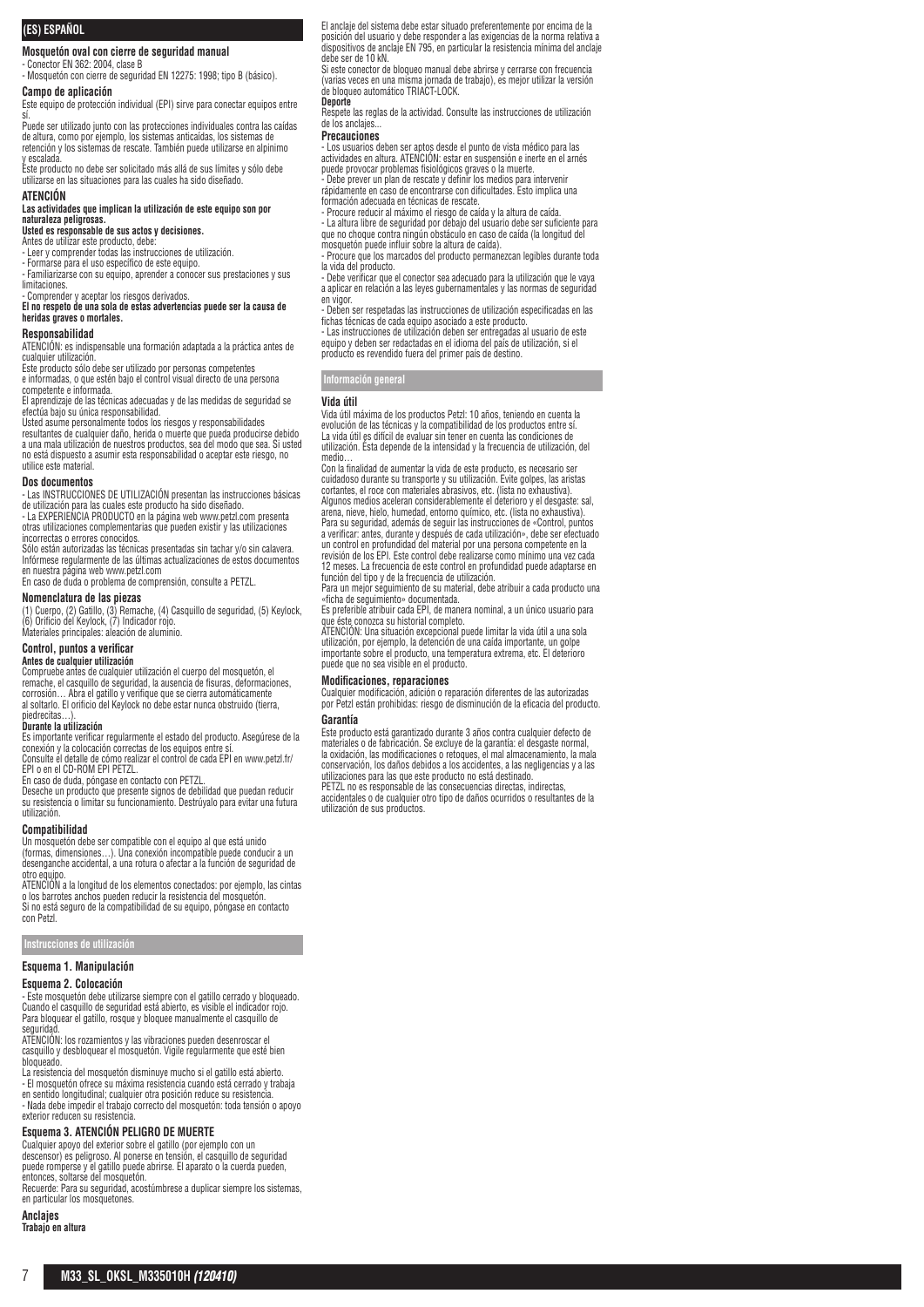# **(PT) PORTUGUÊS**

# **Mosquetão oval com segurança manual**

- Conecteur EN 362 : 2004 classe B. - Mosquetão com segurança EN 12275: 1998 Tipo B (base).

**Campo de aplicação**

Este equipamento de protecção individual (EPI) serve para conectar equipamentos em conjunto.

Pode ser utilizado com as protecções individuais contra quedas em altura, como por exemplo, sistemas de travamento de quedas, sistemas de posicionamento no trabalho, sistemas de restrição e sistemas de resgate. Está também destinado ao alpinismo e à escalada. Este produto não deve ser utilizado para lá dos seus limites ou em qualquer

outra situação para o qual não seja previsto usar.

# **ATENÇÃO**

**As actividades que implicam a utilização deste equipamento são por natureza perigosas. Você é responsável pelos seus actos e pelas suas decisões.**

Antes de utilizar este equipamento, deve :<br>- Ler atentamente e compreender todas as Instruções de utilização.

- Formar-se especificamente na utilização deste equipamento. - Familiarizar-se com o seu equipamento, aprender a conhecer as suas

performances e os seus limites.

- Compreender e aceitar os riscos inerentes. **O não respeito de só um destes avisos pode ser a causa de ferimentos graves ou mortais.**

#### **Responsabilidade**

ATENÇÃO, uma formação adaptada à prática é indispensável antes de qualquer utilização.

Este produto não deve ser utilizado senão por pessoas competentes e avisadas, ou colocadas sobre o controlo visual directo de uma pessoa competente e avisada.

A aprendizagem das técnicas adequadas e das medidas de segurança

efectua-se sob a sua inteira responsabilidade. Você assume pessoalmente todos os riscos e responsabilidades por todo o dano, ferimento ou morte que possa suceder devido a uma má utilização dos nossos produtos seja de que forma for. Se não se sente capaz de assumir esta responsabilidade ou correr este risco, não utilize este material.

#### **Dois documentos**

- As INSTRUÇÕES DE UTILIZAÇÃO apresentam as utilizações de base para as quais o produto foi concebido. - A EXPERIÊNCIA PRODUTO no site www.petzl.com apresenta as outras

utilizações anexas que podem existir e as más utilizações ou erros conhecidos.

Somente as técnicas apresentadas e não barrada e / ou com a caveira estão autorizadas. Tome regularmente conhecimento das últimas actualizações no

nosso site www.petzl.com Em caso de dúvida ou problema de compreensão, informe-se junto da PET<sub>71</sub>

**Nomenclatura das peças**<br>(1) Corpos, (2) Dedo, (3) Rebite, (4) Anel de segurança, (5) Keylock,<br>(6) Orifício do Keylock, (7) Testemunho vermelho. Materiais principais : liga de alumínio.

#### **Controle, pontos a verificar**

#### **Antes de qualquer utilização**

Verifique a ausência de fissuras, deformações ou corrosão no corpo, no rebite e no anel de segurança. Abra o dedo e verifique que se fecha automaticamente quando o liberta. O orifício do Keylock não deve estar

#### obstruido (terra, pedra...). **Durante a utilização**

É importante controlar regularmente o estado do produto. Assegure-se do correcto posicionamento dos equipamentos e conexão entre eles. Consulte o detalhe do controle a efectuar para cada EPI no site www.petzl.fr/ EPI ou no CD-ROM EPI PETZL.

Contacte a PETZL em caso de dúvida. Abata um produto que apresente falhas que possam reduzir a sua resistência ou limitam o seu funcionamento. Destrua-o para evitar uma futura utilização.

#### **Compatibilidade**

Um mosquetão deve ser compatível com o equipamento ao qual está conectado (formas, dimensões...). Uma conexão incompatível pode conduzir a uma abertura acidental, a uma ruptura ou afectar a função de segurança de um outro equipamento.

ATENÇAO à largura dos elementos conectados: por exemplo, fitas ou varões<br>grossos podem reduzir resistência do mosquetão.<br>Se não está certo da compatibilidade do seu equipamento, contacte a Petzl.

**Modo de utilização**

#### **Esquema 1. Manipulação**

#### **Esquema 2. Montagem**

- Este mosquetão deve ser sempre utilizado com o dedo fechado e a segurança travada.

Quando o anel de segurança está aberto, o testemunho vermelho está visível. Para travar o dedo, aparafuse e bloqueie manualmente o anel de segurança. ATENÇÃO, os atritos e vibrações podem desbloquear o anel de segurança e destravar o mosquetão. Vigie regularmente o bom travamento. A resistência do mosquetão diminui fortemente se o dedo estiver aberto.

- O mosquetão (fechado) oferece a resistência máxima no sentido do seu comprimento. Qualquer outra solicitação reduz a sua resistência. - Nada pode interferir com o mosquetão, qualquer constrição ou apoio

#### exterior é perigoso. **Esquema 3. ATENÇÃO PERIGO DE MORTE**

Qualquer apoio exterior sobre o dedo (por exemplo, com um descensor) é perigoso. Quando se põe o sistema em tensão, o anel de segurança pode partir e o dedo abrir-se. O aparelho ou a corda podem então escapar-se do mosquetão.

Lembre-se : Para sua segurança, habitue-se sempre a duplicar os sistemas, em particular os mosquetões.

#### **Ancoragens Trabalho em altura**

A ancoragem do sistema deve ser de preferência situada acima da posição do utilizador e deve responder às exigências da norma Dispositivos de Ancoragem EN 795, em particular a resistência mínima da ancoragem deve ser de 10 kN.

Se este conector de segurança manual tiver de ser aberto e fechado frequentemente (várias vezes no decurso de uma jornada de trabalho), utilize antes a versão com segurança automática TRIACT-LOCK. **Desporto**

Respeite as regras da actividade. Consulte as Instruções de utilização das amarrações…

#### **Precauções**

- Os utilizadores devem estar medicamente aptos para as actividades em altura. ATENÇÃO, estar suspenso e inerte num harnês pode despoletar perturbações fisiológicas graves ou a morte.

- Preveja um plano de resgate e defina meios para intervir rapidamente em caso de dificuldades encontradas. Tal implica uma formação adequada nas

técnicas de resgate. - Cuide para reduzir ao mínimo o risco de queda e a altura da queda. - A altura livre sob o utilizador deve ser a suficiente para que ele não embata em nenhum obstáculo em caso de queda (o comprimento do mosquetão pode influenciar na altura de queda).

- Cuide para que as marcações do produto se mantenham legíveis durante toda a vida do produto.

- Deverá verificar a aptidão do conector para a utilização na sua aplicação em relação à legislação nacional e as normas de segurança em vigo - As instruções de utilização definidas nas notícias técnicas de cada

equipamento associadas a este produto devem ser respeitadas. - As instruções de utilização deste equipamento, redigidas na língua do país de utilização se o produto for vendido fora do primeiro país de destino.

**Informações gerais**

#### **Tempo de vida**

O tempo de vida máximo dos produtos Petzl é de 10 anos. Este tempo de vida têm em conta a evolução das técnicas e a compatibilidade dos

equipamentos entre eles. O tempo de vida é difícil de avaliar sem ter em conta as condições de utilização. Depende da intensidade e frequência de utilização, do meio… Afim de aumentar a longevidade deste produto, é necessário ser cuidadoso durante o seu transporte e utilização. Evite os impactos, as arestas cortantes, o atrito sobre materiais abrasivos, etc (lista não exaustiva). Certos meios aceleram consideravelmente a deterioração e o desgaste: sal

areia, neve, gelo, humidade, ambiente químico, etc. (lista não exaustiva). Para sua segurança, deverá para além do «Controle dos pontos a verificar antes, durante e depois de cada utilização», realizar um controle aprofundado por um inspector competente. Este controle deve ser realizado pelo menos

todos os 12 meses. A frequência deste controlo aprofundado pode ser<br>adaptada em função do tipo e da intensidade de utilização.<br>Para um melhor acompanhamento do seu material, atribua a cada produto<br>uma ficha de registo docu

E preferivel atribuir de forma nominativa cada EPI a um utilizador único de<br>modo a que ele conheça o histórico do produto.<br>ATENÇÃO, um acontecimento excepcional pode limitar o tempo de vida a<br>uma utilização, por exemplo, u

impacto sobre o produto, uma temperatura extrema, etc. A deterioração pode não ser visível no produto.

#### **Modificações, reparações**

Qualquer modificação, acrescento ou reparação para além dos autorizados pela Petzl está interdita : risco de diminuição da eficácia do produto.

#### **Garantia**

Este produto está garantido durante 3 anos contra qualquer defeito de material ou de fabrico. Estão excluídos da garantia : o desgaste normal, a oxidação, as modificações ou retoques, o mau armazenamento, os danos devidos a acidentes, a negligências, a utilizações para as quais este produto não está destinado.

A PETZL não é responsável pelas consequências directas, indirectas, acidentais ou de qualquer outro tipo de danos surgidos ou resultantes da utilização dos seus produtos.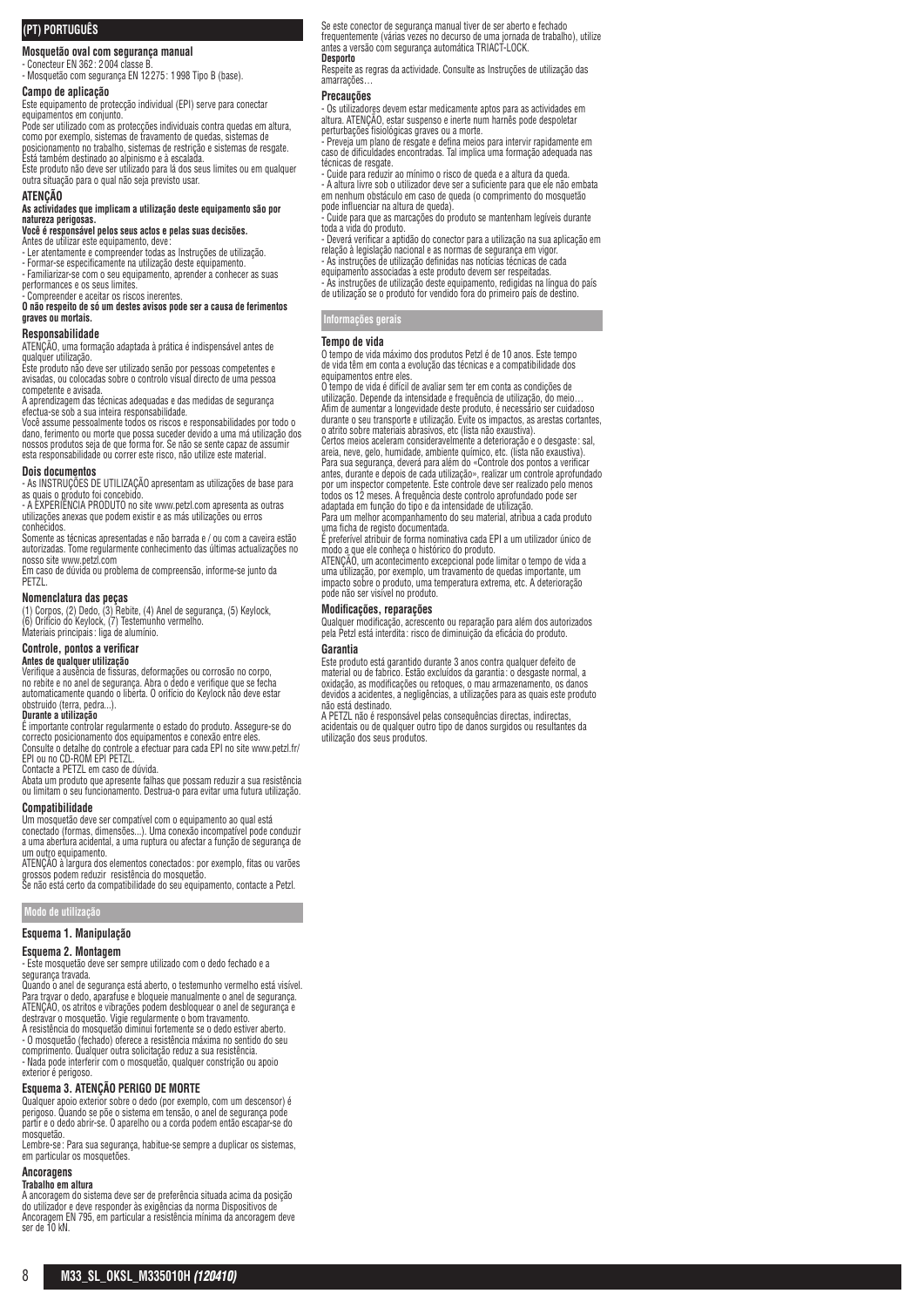## **(NL) NEDERLANDS**

**Ovale karabiner met manuele vergrendeling**

- Verbindingselement EN 362: 2004 klasse B - Vergrendelbare karabiner EN 12275: 1998 Type B (basis).

### **Toepassingsveld**

Dit persoonlijk beschermingsmiddel (PBM) dient om uitrustingen met elkaar te verbinden. Hij kan gebruikt worden met individuele beschermingsystemen tegen hoogtevallen, zoals bv. valstop-systemen, systemen voor werkpositionering, werkplaatsbeperking of hulpverlening. Hij is ook geschikt voor alpiene klimmen en rotsklimmen.

Dit product mag niet méér belast worden dan toegelaten, of ingezet worden in een andere situatie dan waarvoor het voorzien is.

#### **OPGELET**

**De activiteiten die het gebruik van dit product vereisen zijn van nature gevaarlijk. U bent verantwoordelijk voor uw handelingen en beslissingen.**

Alvorens dit product te gebruiken, dient u:

- Alle gebruiksinstructies te lezen en te begrijpen. - Een aangepaste training te hebben gevolgd voor het gebruik van dit

product. - Zich vertrouwd te maken met uw product; zijn prestaties en beperkingen<br>Jeren kenen

leren kenen.<br>- De inherente risico's te begrijpen en te aanvaarden.<br>**Het niet-respecteren van één van deze waarschuwingen kan de oorzaak**<br>**zijn van ernstige of dodelijke verwondingen.** 

#### **Verantwoordelijkheid**

Opgelet, een aangepaste training is noodzakelijk vóór het gebruik. Dit product mag enkel gebruikt worden door bevoegde en beraden personen of die onder direct visueel toezicht van een competent en beraden persoon

geplaatst zijn. Het aanleren van de gepaste technieken en veiligheidsmaatregelen gebeurt

onder uw eigen verantwoordelijkheid. U neemt persoonlijk alle risico's en verantwoordelijkheid voor eventuele schade, verwondingen of overlijden, ongeacht de manier waarop dit zou kunnen optreden na verkeerdelijk gebruik van onze producten. Indien u niet in staat bent om deze verantwoordelijkheid op te nemen of om dit risico te lopen, gebruik dan dit materiaal niet.

#### **Twee documenten**

- De GEBRUIKSINSTRUCTIES geven een overzicht van de basistoepassingen waarvoor dit product ontworpen is. - De PRODUCT EXPERIENCE op de website www.petzl.com geeft een

voorstelling van alle andere toepassingen die kunnen bestaan en van verkeerd gebruik of gekende vergissingen.

Enkel de niet-doorkruiste technieken of die zonder het pictogram "doodshoofd" zijn toegelaten. Neem regelmatig kennis van de nieuwe updates van deze documenten op onze website www.petzl.com. Indien u twijfelt of moeite heeft om het te begrijpen, gelieve dan contact op te

nemen met uw lokale PETZL dealer.

#### **Terminologie van de onderdelen**

(1) Body, (2) Snapper, (3) Klinknagel, (4) Vergrendelring, (5) Keylock, (6) Opening van de Keylock, (7) Rode verklikker. Voornaamste materiaal: aluminium legering.

### **Check : te controleren punten**

#### **Vóór elk gebruik :**

Nazicht van het body, de klinknagel, de vergrendelring op afwezigheid van scheuren, vervormingen, corrosie... Open de snapper en check dat hij zich sluit en automatisch vergrendelt als u hem loslaat. De opening van de Keylock mag niet verstopt zijn (aarde, steentjes ...).

#### **Tijdens het gebruik :**

Het is belangrijk om regelmatig de toestand van het product te controleren,<br>alsook zijn verbindingen met de andere elementen van de uitrusting.<br>Vergewis er u van dat alle elementen goed geplaatst zijn ten opzichte van elkaar.

Meer details over de uit te voeren controle voor elk PBM vindt u op de specifieke PBM CD-ROM van Petzl of op de website www.petzl.fr/EPI. Bij twijfel, contacteer uw lokale PETZL verdeler.

Aarzel niet om u te ontdoen van een product dat zwakheden vertoont die zijn weerstand verminderen of zijn werking beperken. Vernietig het om verder gebruik te vermijden.

#### **Compatibiliteit**

Een connector moet compatibel zijn met de rest van de uitrusting, waarmee

hij verbonden is (qua vorm, afmeting...). Een verbinding die niet compatibel<br>is, kan leiden tot een ongewenst loshaken of tot de breuk van de connector,<br>of kan de veiligheidsfunctie van een ander deel van de uitrusting beï

LET OP de breedte van de elementen die u verbindt: bv. brede riemen of staven kunnen de resistentie van de karabiner verminderen. Als u niet zeker bent van de compatibiliteit van uw uitrusting, contacteer uw

Petzl dealer.

# **Gebruiksvoorschriften**

# **Schema 1. Manipulatie**

### **Schema 2. Installatie**

- De snapper moet steeds gesloten en vergrendeld zijn wanneer de karabiner in gebruik is. Wanneer de vergrendelring geopend is, ziet men de rode verklikker. Om de snapper te vergrendelen, schroef de vergrendelring

manueel vast. OPGELET, wrijvingen en trillingen kunnen de vergrendelring losschroeven en de connector ontgrendelen. Houd regelmatig deze vergrendeling in het oog. De weerstand van de karabiner vermindert als de snapper per ongeluk zou opengaan.

- Gesloten, biedt de karabiner maximale weerstand in zijn lengte. Elke andere positie vermindert zijn weerstand. - Niets mag de karabiner belemmeren, elke belasting of druk van buitenuit

is gevaarlijk.

## **Schema 3. OPGELET: LEVENSGEVAAR!**

Elke druk van buitenuit op de snapper, (bv. door een afdaalapparaat) is<br>gevaarlijk. Bij brutale spanning, kan de vergrendelring breken en de snapper<br>opengaan. Het toestel of het touw kan aldus zichzelf onthaken uit de connector.

Herinnering: voor uw veiligheid, zorg ervoor steeds de systemen te verdubbelen, in het bijzonder de karabiners.

# **Verankeringen**

# **Hoogtewerken**

De verankering van het systeem bevindt zich bij voorkeur boven de positie van de gebruiker en moet voldoen aan de vereisten van de EN 795 n waarbij in het bijzonder de weerstand van de verankering minimum 10 kN

moet bedragen. Als deze karabiner met manuele vergrendeling meerdere keren per dag moet geopend en gesloten worden, gebruik dan eerder de versie met automatische TRIACT-LOCK vergrendeling. **Sport**

Respecteer de richtlijnen van de activiteit. Raadpleeg de Gebruiksinstructies van de verankeringen.

#### **Voorzorgen**

- De gebruikers moeten medisch bekwaam zijn voor activiteiten op hoogte. OPGELET, onbeweeglijk hangen in een gordel van welk model ook kan ernstige fysiologische letsels of de dood veroorzaken.

- Voorzie de nodige reddings-mogelijkheden in geval men moeilijkheden ondervindt. Dit houdt in dat men een gepaste vorming moet gevolgd hebben in de reddingstechnieken.

- Zie erop toe de risico's op een val en de valhoogte tot een minimum te herleiden.

- De vrije ruimte onder de gebruiker moet voldoende zijn zodat hij geen hindernissen raakt bij een val (de lengte van de karabiner kan de valhoogte beïnvloeden).

- Zorg ervoor dat de aanduidingen op het product leesbaar blijven gedurende

de ganse levensduur van het product. - U moet erop toezien dat de connector geschikt is voor het gebruik in uw toepassing ten opzichte van de lokale wetgeving en veiligheidsnormen van kracht.

- De gebruiksinstructies, bepaald in de bijsluiter van elke uitrusting geassocieerd met dit product, moeten worden gerespecteerd.

- De gebruiksinstructies moeten aan de gebruiker van deze uitrusting voorzien worden in de taal van het land van gebruik, wanneer het product verkocht wordt buiten het eerste land van bestemming.

# **Algemene informatie**

### **Levensduur**

De maximale levensduur van de Petzl producten is 10 jaar. De gebruikstermijn houdt rekening met de evolutie van de technieken en de compatibiliteit van de uitrustingen onderling.

De levensduur is moeilijk te evalueren zonder rekening te houden met de gebruikscondities. Zij is afhankelijk van de intensiteit en frequentie van gebruik, van het milieu.

Teneinde de levensduur van dit product te verlengen, is het aangeraden

er zorgzaam mee om te gaan bij het gebruik en het transport. Vermijd schokken, scherpe randen en het schuren tegen ruwe oppervlakken, enz. (onvolledige lijst). Bepaalde milieus versnellen beduidend de slijtage : zout, zand, sneeuw, ijs,

vochtigheid, chemische invloed, enz.(onvolledige lijst). Voor uw veiligheid, moet u bovenop de «Controle uit te voeren vóór, tijdens

en na elk gebruik», ook een grondig nazicht laten gebeuren door een bevoegd inspecteur, en dit ongeveer om de 12 maanden. De frequentie van deze grondige controle moet worden aangepast in functie van de intensiteit

en het type van gebruik. Voor een betere opvolging van uw uitrusting, raden we u aan voor elk product een controle-kaart op te stellen.

Het is ook wenselijk om, nominatief, aan éénzelfde gebruiker steeds dezelfde PBM toe te wijzen.

OPGELET, een uitzonderlijke aantasting kan de levensduur beperken tot één enkel gebruik, zoals bv. het weerhouden van een belangrijke val, een zware schok op het product, een extreme temperatuur enz...

**Aanpassingen, herstellingen** Elke aanpassing, toevoeging of herstelling, ander dan deze toegelaten door Petzl is verboden: op risicio de doeltreffendheid van het product te verminderen.

#### **PETZL Garantie**

PETZL biedt 3 jaar garantie op dit product voor fabricagefouten of

materiaalfouten. Deze garantie is uitgesloten bij: normale slijtage, oxydatie,<br>veranderingen of aanpassingen, slechte berging, slecht onderhoud,<br>beschadiging door ongeval, door nalatigheid of door toepassingen waarvoor

dit product niet geschikt is. PETZL kan niet verantwoordelijk gesteld worden voor rechtstreekse of onrechtstreekse gevolgen, ongevallen of eender welke schades die voorvallen bij of voortkomen uit het gebruik van haar producten.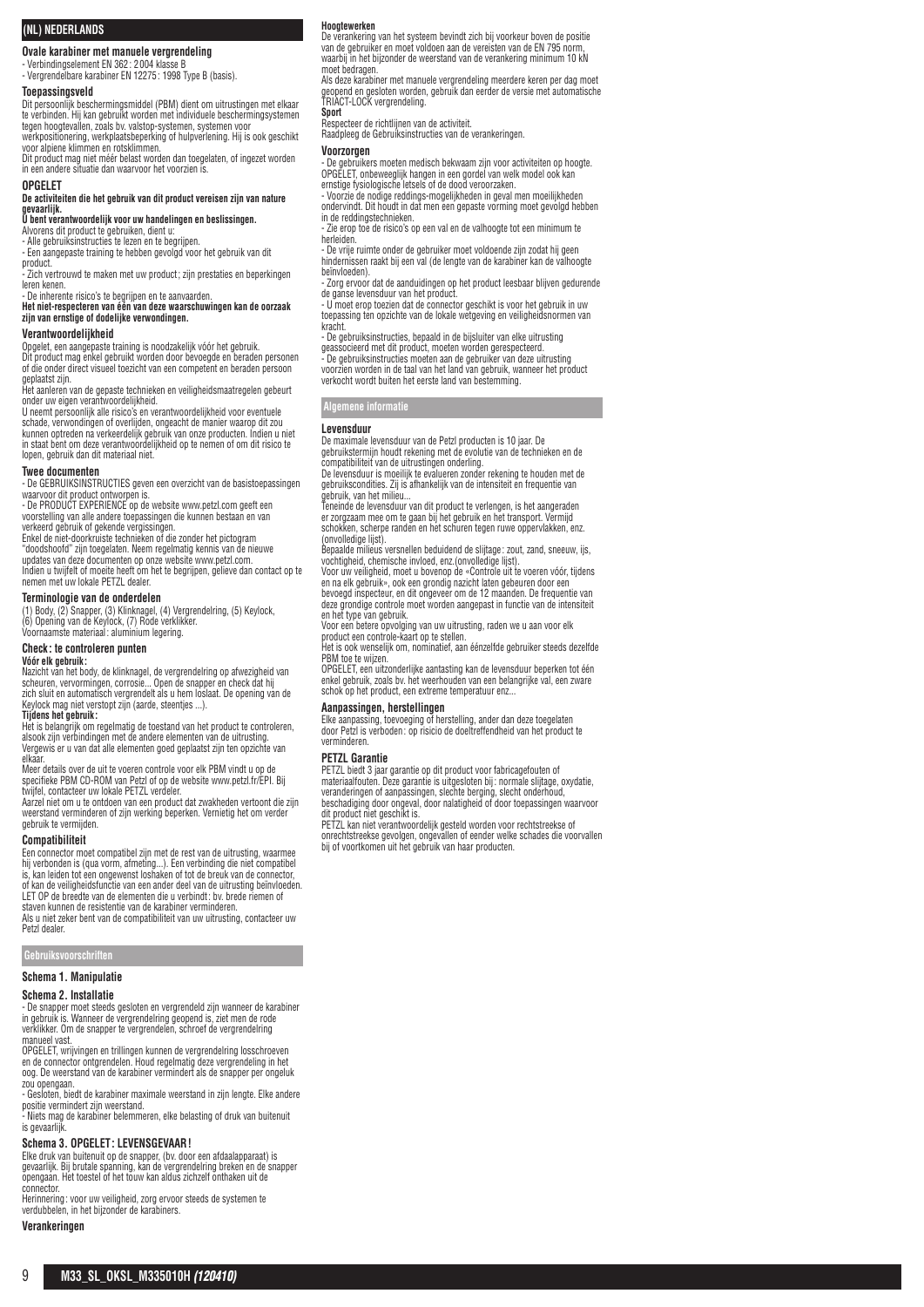# **(SE) SVENSKA**

**Manuell låsande oval karbin**

- Karbin, EN 362 : 2004 klass B - Låsande karbin, EN 12275 : 1998 Typ B (basic).

# **Begränsningar för användning**

Denna personliga skyddsutrustning (PPE) är till för att fästa ihop två eller fler delar av utrustning.

Denna karbin kan användas med personliga fallskyddssystem, arbetspositioneringssystem och räddningssystem. Den kan även användas för klättring och bergsbestigning.

Denna produkt får inte belastas över sin begränsning, eller användas till andra ändamål än den är ämnad.

### **VARNING**

**Aktiviteter där denna typ av utrustning används innebär alltid en risk.**<br>Du <mark>är själv ansvarig för dina handlingar och beslut.</mark><br>Innan du använder denna utrustning måste du:

- Läsa och förstå alla instruktioner.

- Se till att få tillräcklig övning i korrekt användning. - Lära känna utrustningens egenskaper och begränsningar.

- Forsta och acceptera de risker som föreligger.<br>**Ignorerande av dessa varningar kan leda till allvarliga skador eller**<br>**dödsfall.** 

#### **Ansvar**

VARNING: särskild träning krävs före användning Denna produkt får endast användas av kompetenta och ansvarsfulla personer, eller andra under direkt visuell kontroll av en kompetent och ansvarsfull person.

Det är ditt eget ansvar att i tillräcklig utsträckning lära dig rätt tekniker och skyddsmetoder. Du är personligen ansvarig för alla risker och samtliga<br>skador på egendom, personskador och dödsolyckor som kan inträfta vid eller<br>som följd av felaktig användning av våra produkter i alla situationer. Använ inte utrustningen om du inte kan ta detta ansvar.

#### **Två dokument**

- ANVÄNDARINSTRUKTIONERNA beskriver grundläggande användning för vilken produkten är ämnad. - PRODUCT EXPERIENCE på Petzls webbplats (www.petzl.com) beskriver

andra sätt produkten kan användas på, samt felaktig användning och/eller kända fel relaterade till användningen. Endast de tekniker som visas i diagrammen som inte är överkorsade och/

eller är markerade med en dödskalle är godkända. Besök vår webbplats (www.petzl.com) regelbundet för att ta del av den senaste versionen av dessa dokument.

**Delar**<br>(1) Kropp, (2) Grind, (3) Gångjärn, (4) Lås, (5) Keylock, (6) Keylockhål,<br>(7) Röd vaningsindikator.

Huvudsakliga material: aluminiumlegering.

# **Punkter att kontrollera**

**Före varje användningstillfälle**<br>Kontrollera att kroppen, grinden och låset är fria från sprickor,<br>missformningar, rost etc. Öppna grinden och kontrollera att den låses<br>automatiskt när du släpper den. Keylockhålet får int

främmande föremål (smuts, grus, is, etc.).<br>Kontrollera vilka steg som skall utföras för alla delar i PPE-utrustning på<br>www.petzl.com eller Petzls PPE-cd-rom.<br>Kontakta PETZL om du är tveksam över utrustningens skick.

Kassera utrustningen om den visar tecken på minskad styrka eller minskad funktionalitet. Kassera utrustning som inte längre används för att undvika

framtida bruk.<br>**Vid varje användningstillfälle**<br>Det är viktigt att regelbundet inspektera produktens skick och dess<br>förbindelsepunkter med andra delar i utrustningen. Se till att de olika delarna i utrustningen är korrekt sammansatta med varandra.

#### **Kompatibilitet**

Karbinen måste vara kompatibel med utrustningen den fästs vid (form, storlek etc.). En felaktig koppling kan öppnas av misstag, gå sönder eller på annat sätt påverka säkerhetsfunktionen i andra delar i utrustningen. VARNING: karbinens styrka kan minska om den fästs vid annan del av systemet som är för stor (t.ex. breda maskor, grova stänger etc.). Kontakta Petzl om du är osäker på kompatibiliteten i ditt system.

**Använda utrustningen**

#### **Diagram 1. Användning**

# **Diagram 2. Fästning**

Karbinen skall alltid användas med grinden stängd och låst. När grinden är öppen syns det röda varningsindikatorn.

För att låsa karbinen, skruva låset tills det tar stopp och blockerar grinden

från att öppnas. VARNING, vibrationer och/eller friktion kan påverka låset och öppna karbinen. Kontrollera karbinen regelbundet för att se till att den är ordentligt

låst. Karbinens styrka minskas avsevärt när grinden är öppen.

- Karbinen är som starkast när den är stängd och belastas längs huvudaxeln. Alla andra positioner minskar styrkan.

- Karbinen måste kunna röra sig fritt utan hinder. Hinder och yttre press kan vara farligt.

### **Diagram 3. VARNING, LIVSFARA**

Externt tryck på grinden (till exempel från ett replås) kan vara farligt. Låset kan brytas och grinden öppnas, vilket kan leda till att repet eller karbinen lossnar.

Kom ihåg: För din egen säkerhets skull, gör det till en vana att alltid ha backup till dina system, särskilt karbiner.

#### **Förankring Arbete på höjd**

Systemets förankringspunkt bör vara ovanför användaren och skall uppfylla kraven i standarden EN 795, i synnerhet gällande förankringens minimala styrka på minst 10 kN.

Om ditt arbete/uppgift kräver att du öppnar och stänger karbinen flera gånger per dag bör du använda den självlåsande versionen av TRIACT-LOCK istället för den här.

**Sport** Respektera aktivitetens regler. Läs instruktionerna till de förankringar du använder.

## **Försiktighetsåtgärder**

- Användare måste vara friska för att utföra aktiviteter på höjd. VARNING att hänga fritt längre perioder i sele kan leda till allvarliga skador eller dödsfall. - Du måste ha en räddningsplan och medel för att snabbt sätta den till verket

om problem skulle uppstå vid användning av denna utrustning. För detta<br>krävs tillräcklig träning i nödvändiga räddningstekniker.<br>- Se till att minimera risken för fall, samt höjden för potentiella fall.<br>- Frihöjden under a - Du måste se till att markeringarna på produkten är synliga under

produktens hela livslängd. - Du måste kontrollera lämpligheten i att använda utrustningen med hänsyn till gällande lagar och förordningar och säkerhetsföreskrifter gällande

säkerhet på arbetsplatsen. - Användarinstruktionerna för varje del i utrustningen som används med

denna produkt mäste respekteras.<br>- Användarinstruktionerna måste finnas tillgängliga till alla användare av<br>denna produkt. Om utrustningen återsäljs utanför landet där den först<br>såldes skall återförsäljaren tillhandahålla produkten skall användas.

#### **Livslängd**

Maximal livslängd för Petzl-produkter: 10 år, med tanke på utvecklingen av nya tekniker och produkternas kompatibilitet med andra produkter. Livslängden är svår att förutspå utan att ta med användningsmiljön i beräkningen. Den beror på hur ofta och med vilken intensitet, samt i vilken

miljö produkten används. För att förlänga produktens livslängd, iakttag försiktighet vid transport och

användning. Undvik stötar och slitage mot skarpa ytor och kanter o.s.v.<br>(listan kan göras längre).<br>Om produkten utsätts för något eller några av följande minskar dess<br>Uivslångd kraftigt: salt, sand, snö, is, fukt, kemikali

längre)

För din säkerhet, i tillägg till att följa "Punkter att kontrollera före, under och efter varje användning" skall utrustningen genomgås grundligt av en kompetent kontrollant.

Denna kontroll skall ske minst en gång per år. Hur ofta kontrollen skall ske beror på hur ofta, hur intensivt och på vilket sätt

utrustningen används.<br>För ännu garantera ännu bättre kontroll på dina produkter rekommenderar vi<br>att du för en "inspektionsjournal" för varje produkt.<br>Det är bäst att tillhandahålla ny utrustning till alla användare av PPE

VARNING, i extrema fall kan livslängden begränsas till ett enda användningstillfälle. Om produkten exempelvis används för att stoppa ett större fall eller används i extrema temperaturer utsätts den för stor belastning. Försämringen är inte alltid synlig på utsidan.

## **Förändringar, reparationer**

Alla förändringar, tillägg eller reparationer av denna produkt utom sådana som är godkända av Petzl är förbjudna på grund av risken för försämrad effektivitet

#### **Garanti**

Denna produkt har 3 års garanti mot material- eller fabrikationsfel. Undantag från garantin: normalt slitage, oxidering, modifieringar eller ändringar, felaktig förvaring, dåligt underhåll, skador på grund av olyckor, försumlighet,

eller felaktig användning. PETZL ansvarar inte för direkta, indirekta eller olycksartade konsekvenser, eller några andra typer av skador som uppstår vid användning av dess produkter.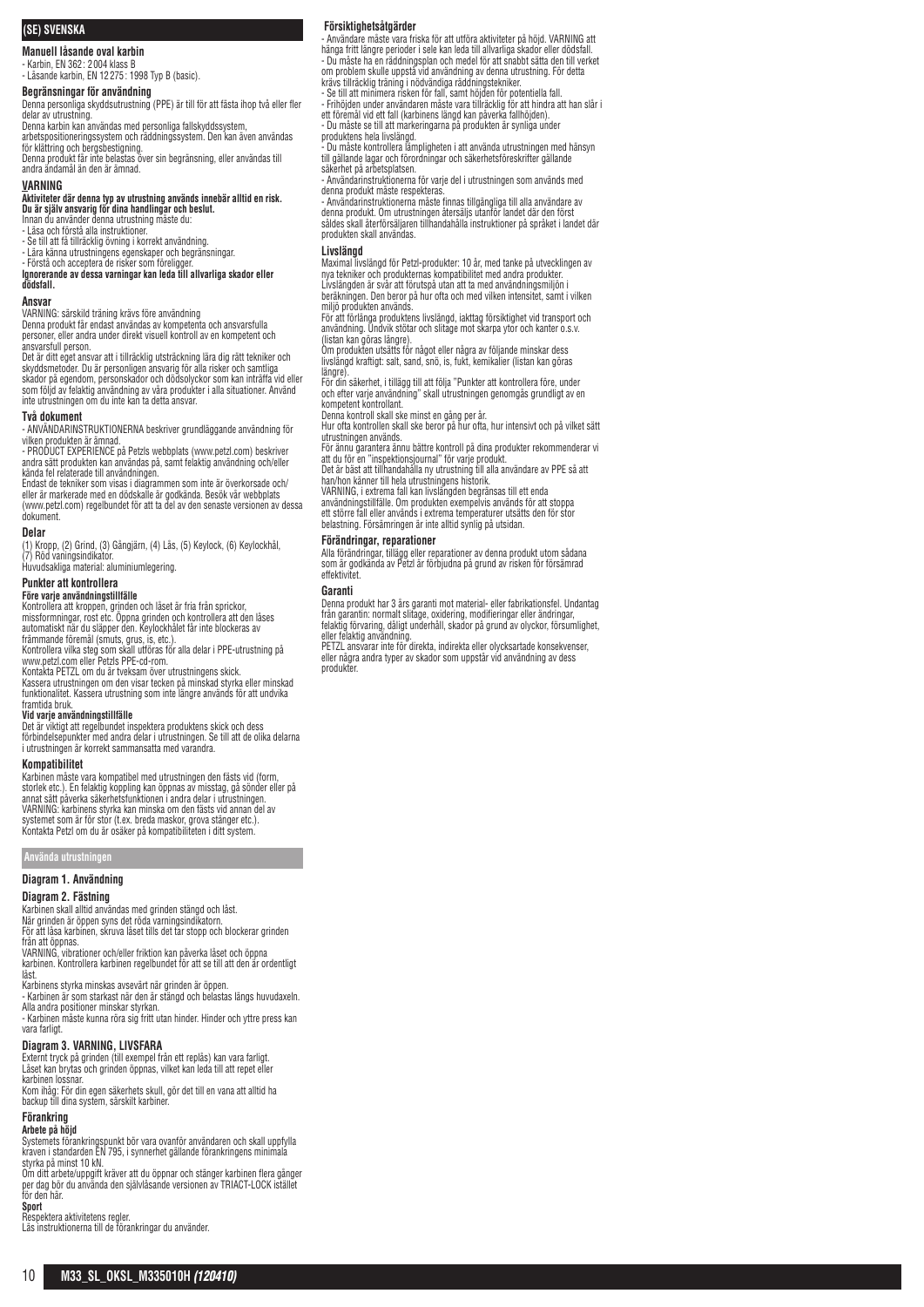# **(NO) NORSK**

**Oval karabiner med manuell låsemekanisme**

- Koblingsstykke EN 362: 2004 klasse B - Låskarabiner EN 12275: 1998 Type B (base).

# **Bruksområder**

Dette personlige vernetutstyret (PVU) kobler utstyret deres sammen.<br>Det kan brukes sammen med personlig verneutstyr for fallsikring som<br>for eksempel fallsikringssystemer, systemer for arbeidsposisjonering,<br>oppfangingssyste

og vanlig klatring. Produktet må ikke brukes utover begrensningene eller til annet bruk enn det er beregnet for.

#### **VIKTIG:**

# **Aktivitetene som innebærer bruk av dette utstyret er farlige. Du er selv ansvarlig for dine handlinger og avgjørelser.**

Før du tar i bruk utstyret, må du: - Lese og forstå alle bruksinstruksjonene.

- Få opplæring i hvordan dette spesifikke produktet brukes.

- Gjort deg kjent med utstyret, og satt deg inn i kapasiteten og

# begrensningene.<br>- Forstå og akseptere risikoen.<br>**Manglende respekt for selv ett av disse punktene kan føre til alvorlige skader eller død.**

#### **Ansvar**

VIKTIG: det er nødvendig med tilpasset opplæring i praktisk bruk av utstyret

før bruk. Dette produktet skal kun brukes av kompetente og ansvarlige personer, eller brukes under direkte visuell kontroll av en kompetent og ansvarlig person. Opplæring i riktige teknikker og sikkerhetstiltak er ditt eget ansvar.<br>Du tar selv risikoen og ansvar for skader eller dødsfall som følge av feilaktig<br>bruk at våre produkter, uansett på hvilken måte. Dersom du ikke er i s å ta dette ansvaret eller denne risikoen skal du ikke bruke utstyret.

#### **To dokumenter**

- BRUKSANVISNINGEN viser de viktigste bruksområdene for dette produktet. - PRODUKTERFARING på www.petzl.com viser ytterligere bruksområder samt kjente tilfeller av feil bruk eller feil.

Kun teknikkene som er vist uten kryss og/eller uten "dødningehode" er tillatt. Hold deg jevnlig oppdatert om de siste endringene i disse dokumentene på www.petzl.com

#### **Liste over deler**

(1) Karabinkropp, (2) Port, (3) Splint, (4) Låshylse, (5) Keylock, (6) Keylockhull, (7) Rødt varselsmerke. Hovedmaterialer: Aluminiumslegering.

# **Kontrollpunkter**

# **Før hver bruk**

Sjekk at kroppen, splinten og låshylsen er fri for sprekker, bulker og rust... Åpne porten og sjekk at den lukkes og låses automatisk når du slipper den. Keylockhullet må ikke tettes igjen (jord, stein...).

#### **Under bruk**

Det er viktig å kontrollere jevnlig at produktet fungerer som det skal. Pass på at koblingen er riktig og at enhver del av utstyret er i riktig posisjon i forhold

til de andre delene. For informasjon om kontrollrutinene for hver PVU, se www.petzl.fr/EPI eller CD-ROM PVU PETZL. Kontakt PETZL dersom du er i tvil.

Kasser utstyr som har fått svakheter som reduserer bruddstyrken eller begrenser bruken. Ødelegg det for å unngå videre bruk.

#### **Kompatibilitet**

En karabiner må være kompatibel med utstyret den er koblet til. En kobling som ikke er kompatibel kan føre til at koblingen hektes av tilfeldig, at den ødelegges eller at den påvirker sikkerhetsfunksjonen i annet utstyr. VIKTIG: pass på størrelsen på tilkoblet utstyr: for eksempel kan store slynger eller stenger redusere karabinerens bruddstyrke på grunn av stor

anleggsflate. Kontakt Petzl dersom du er i tvil om kompatibiliteten med utstyret ditt.

## **Bruksanvisning**

**Figur 1. Håndtering**

#### **Figur 2. Tilkobling**

Denne karabineren må alltid brukes med porten lukket og låst. Når låsehylsen er åpen, er det røde varselstegnet synlig.

For å låse porten, skru fast låsehylsen manuelt.

VIKTIG: Kontakt og vibrasjoner kan løsne hylsen og åpne karabineren. Sjekk jevnlig at den er låst skikkelig. Dersom porten er åpen, reduseres karabinens bruddstyrke kraftig.

- Karabineren (lukket) gir maksimal bruddstyrke i lengderetningen. Dersom trykket legges på annen måte reduseres bruddstyrken. Ingenting må komme i veien for karabineren, enhver hindring eller press

utenfra er farlig.

# **Figur 3. VIKTIG: LIVSFARE**

Ethvert press på porten utenfra (for eksempel bruk med en nedfiringsbrems) er farlig. Ved belastning kan läshylsen gå i stykker og porten åpne seg.<br>Utstyret eller tauet kan gli ut av karabineren.<br>Merknad: For din egen sikkerhet, bør du gjøre det til en vane å fordoble alle

mekanismer, særlig karabinere. **Forankringspunkt**

**Arbeid i høyden**<br>- Forankringspunktet må helst befinne seg høyere oppe enn brukeren og må oppfylle kravene i standard for forankringsanordninger EN 795, særlig må minimum bruddstyrke i forankringene være 10 kN.

Dersom koblingsstykket med manuell låsefunksjon må åpnes og lukkes ofte (flere ganger i løpet av en arbeidsdag) er det bedre å bruke versjon TRIACT-LOCK med automatisk låsefunksjon.

**Sport** Respekter aktivitetens regler. Les bruksanvisningen for forankringene.

## **Forholdsregler**

- Brukerne må være medisinsk i stand til å drive aktivitet i høyden. VIKTIG: Det å henge ubevegelig i en sele kan medføre alvorlige sirkulasionstrau eller død.

- Lag en redningsplan og definer metoder for å gripe inn raskt dersom det skulle oppstå vanskeligheter. Dette innebærer tilpasset opplæring om redningsteknikker.

- frihøyden under brukeren må være tilstrekkelig for å unngå hindringer i tilfelle fall (lengden på karabineren kan påvirke fallhøyden).

- Pass på at merkene på produktet er lesbare under hele produktets levetid. - Kontroller at koblingsstykket passer til bruk i utstyret i forhold til statlige bestemmelser og gjeldende sikkerhetsbestemmelser.

- Bruksinstruksjonene som følger med hver del av disse produktene må følges nøye.

- Bruksanvisningene må gis til brukeren av utstyret og de må være oversatt til språket i landet hvor utstyret brukes dersom produktet er kjøpt utenfor opprinnelseslandet.

# **Generell informasjon**

#### **Levetid**

Petzl-produktene har en maksimal levetid på 10 år. Denne levetiden tar hensyn til at nye teknikker stadig utvikles og at produktene skal være kompatible med hverandre.

Levetiden kan ikke avgjøres uten å ta hensyn til bruksbetingelsene. Den avhenger av intensiteten og frekvensen i bruken, av omgivelsene… For å forlenge produktets levetid er det viktig å behandle det forsiktig, både under transport og bruk. Unngå støt, brå stans og kontakt mot materialer med slipeeffekt osv. (listen er ikke fullstendig).

I enkelte omgivelser blir utstyret ødelagt og slitt betydelig raskere: salt, sand,<br>snø, is, fuktighet, kjemiske omgivelser, osv. (listen er ikke fullstendig).<br>For din egen sikkerhet bør du i tillegg til "Kontrollpunkter fø For å få en bedre oversikt over oppfølging av utstyret bør du lage et "oppfølgingsskjema" for hvert produkt.

For å bedre kjenne til historikken er det anbefalt at hver bruker har sitt eget PVU.

VIKTIG: spesielle hendelser som kan begrense produktets levetid til kun én gangs bruk er for eksempel et kraftig fall, kraftig støt mot produktet, ekstreme temperaturer osv. Skaden trenger ikke være synlig på produktet.

#### **Endringer, reparasjoner**

Enhver endring, tillegg eller reparasjon, annet enn det som er godkjent av Petzl, er forbudt: fare for at produktet ikke fungerer som det skal.

#### **Garanti**

Dette produktet har 3 års garanti mot alle materielle feil og fabrikasjonsfeil.<br>Følgende dekkes ikke av garantien: normal slitasje, oksidering, endringer eller<br>modifikasjoner, feil lagring, dårlig vedlikehold, skader som s uaktsomhet eller annen bruk enn det produktet er beregnet for. PETZL er ikke ansvarlig for direkte, indirekte eller uforutsette konsekvenser eller enhver annen form for skade som oppstår eller forårsakes ved bruk av disse produktene.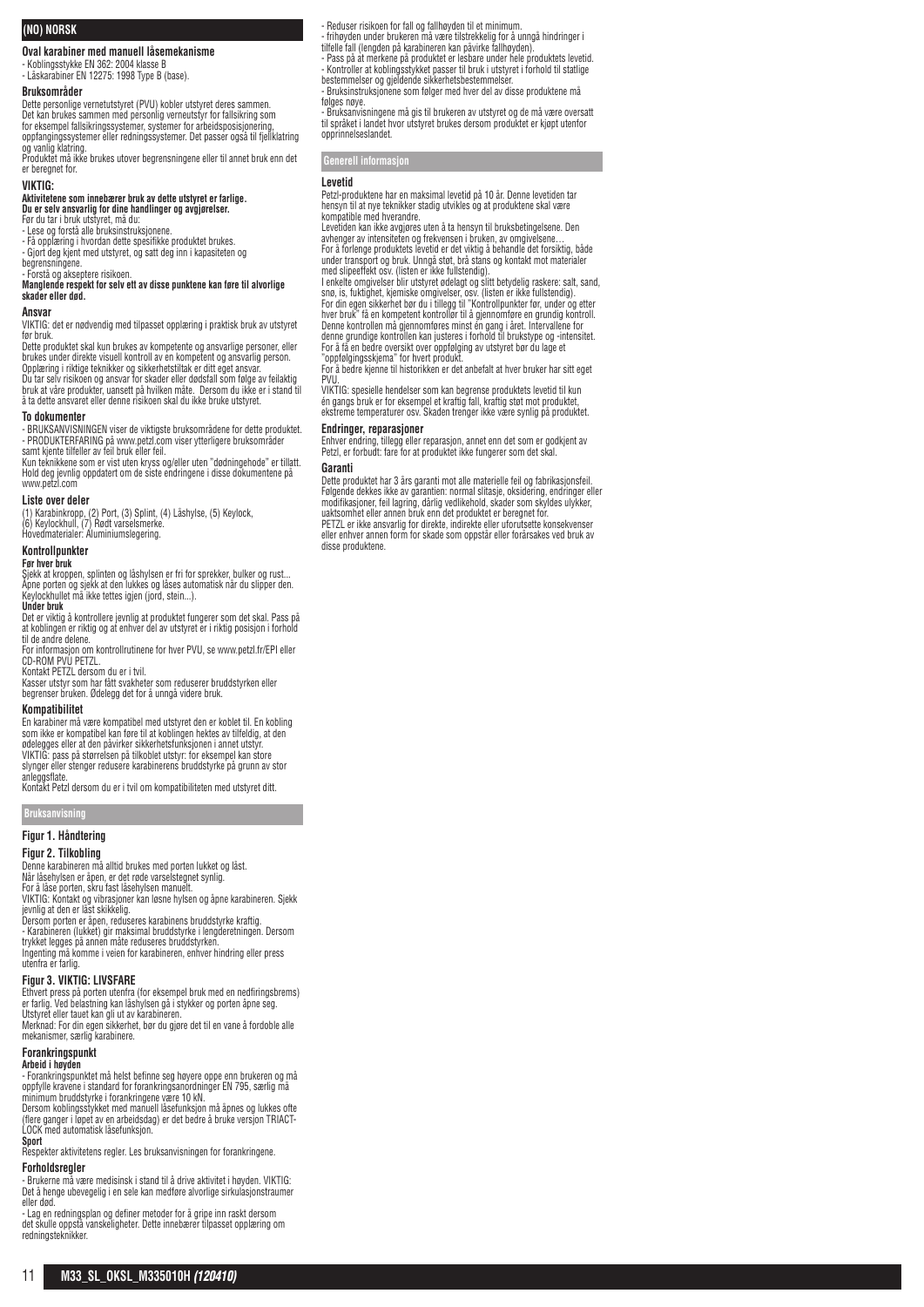## **(RU) РУССКИЙ**

**Овальный карабин с ручной муфтой**

- Коннектор, EN 362 : 2 004 класс B - Карабин с муфтой, EN 12 275 : 1998, тип B (основной).

# **Ограничения в применении**

Это средство индивидуальной защиты (СИЗ) применяется для соединения двух или более элементов снаряжения. Его можно применять как с индивидуальными системами<br>защиты от падения, так и с системами удержания срыва,<br>системами позиционирования на рабочем месте, системами<br>фиксации и спасательными системами. Оно может использоваться также для скалолазания и альпинизма. Это изделие не должно повергаться нагрузкам,

превышающим предел прочности, или использоваться не по назначению.

#### **ВНИМАНИЕ**

### **Деятельность, связанная с применением этого вида снаряжения, по сути своей является опасной. Вы сами являетесь ответственными за свои действия и**

**решения.** Перед применением этого снаряжения вы обязаны:

- Прочесть и понять все инструкции по применению. - Пройти специальную тренировку по его применению. - Ознакомиться с его возможностями и ограничениями по

применению. - Осознать и принять вероятность возникновения связанных

#### с этим рисков. **ПРЕНЕБРЕЖЕНИЕ ЭТИМИ ПРЕДОСТЕРЕЖЕНИЯМИ МОЖЕТ ПРИВЕСТИ К ВОЗНИКНОВЕНИЮ ТРАВМ ИЛИ СМЕРТИ.**

#### **Ответственность**

ВНИМАНИЕ: Перед применением необходимо пройти

специальное обучение. Данное изделие должны использовать только компетентные и ответственные лица или лица, находящиеся под непосредственным визуальным контролем компетентных и

ответственных лиц. Обучение соответствующей технике и методам защиты лежит

на вашей ответственности. Вы лично несете ответственность за все риски и отвечаете

за все повреждения, травмы или смерть, которые могут произойти при любом неправильном использовании наших изделий. Если вы не можете принять на себя эту ответственность, применять это снаряжение не следует.

#### **Два документа**

- ИНСТРУКЦИЯ ПО ПРИМЕНЕНИЮ описывает основные применения, для которых было разработано данное изделие. - ОПЫТ ПРИМЕНЕНИЯ ИЗДЕЛИЯ на сайте Petzl (www.petzl. com) описывает возможные способы применения изделия, а также неправильные способы применения и/или известные

ошибки, связанные с его применением. Разрешено применение только той техники, которая показана на рисунках и не перечеркнута и не отмечена символом «череп и кости». Посещайте регулярно наш сайт (www.petzl.com), чтобы найти последние версии этих

документов. В случае сомнений или сложности понимания этих документов просим связаться с фирмой PETZL.

#### **Наименование деталей**

(1) Корпус, (2) Защелка, (3) Шарнир, (4) Муфта, (5) Замок защелки, (6) Прорезь замка, (7) Красный предупреждающий индикатор. Основные материалы: сплав алюминия.

# **Проверка изделия**

**Перед каждым применением**<br>Проверьте, чтобы корпус, защелка и муфта не имели трещин,<br>деформаций, коррозии и т.п. Откройте защелку и проверьте, что она закрывается автоматически после отпускания. Прорезь замка не должна быть засорена посторонними

предметами (камушки, грязь, лед и т.п.).<br>По деталям процедуры проверки каждого СИЗ<br>проконсультируйтесь на сайте www.petzl.com/ppe или с<br>помощью диска PETZL PPE CD-ROM.

В случае сомнений в состоянии изделия свяжитесь с фирмой

PETZL

Если обнаружены признаки уменьшения прочности или<br>дефекты функционирования, изделие следует отбраковать.<br>Отбракованное снаряжение следует разрушить и уничтожить,<br>чтобы исключить последующее его применение.

**В процессе применения** Очень важно регулярно проверять состояние изделия и его соединение с другими элементами снаряжения. Убедитесь, что различные элементы снаряжения правильно расположены друг относительно друга.

#### **Совместимость**

Карабин должен быть совместим со снаряжением, к которому он прикрепляется (размер, форма и т.п.). Несовместимость может привести к непроизвольному выстегиванию, разрушению или нарушению защитных функций других видов снаряжения.

ВНИМАНИЕ: прочность карабина может уменьшаться при его присоединении к элементам, слишком большим по размерам (например, широкие ремни, большие планки и т.п.). размерам (например, широкие решил, селения)<br>В случае неясности относительно совместимости снаряжения обращайтесь в фирму Petzl.

**Способы применения изделия**

# **Рисунок 1. Обращение с карабином**

#### **Рисунок 2. Применение карабина**

Этот карабин должен применяться всегда с закрытой<br>защелкой и завинченной муфтой. Если защелка открыта,<br>становится видным красный предупреждающий индикатор.<br>Чтобы заблокировать защелку, нужно завинтить муфту до

упора. ВНИМАНИЕ, вибрации и/или трение могут открыть муфту и привести к открытию защелки.

Регулярно проверяйте, надежно ли завинчена муфта карабина.

При открытой защелке прочность карабина существенно снижается.

- Наибольшая прочность карабина достигается при закрытой защелке и при нагрузке направленной вдоль главной (большой) оси. Любое другое положение уменьшает его прочность.

-Карабин должен иметь возможность свободно двигаться, без помех: любые ограничения свободы или давление извне опасны.

# **Рисунок 3. ВНИМАНИЕ: ОПАСНО ДЛЯ ЖИЗНИ!**

Любое давление на защелку снаружи (например, спусковым устройством) опасно. Муфта может сломаться и защелка открыться, позволив веревке или устройству выскочить из карабина.

Запомните: Для безопасности всегда следует дублировать системы, особенно карабины.

# **Точки закрепления**

#### **Работы на высоте**

Точки закрепления систем должны располагаться выше положения работника и должны удовлетворять требованиям<br>стандарта EN 795, в частности, прочность точки закрепления<br>должна быть не менее 10 кН.

Если ваша работа требует частого открывания карабина<br>(много раз в течение рабочего дня), то вам нужно вместо<br>карабина с ручной блокировкой выбрать вариант с<br>автоблокировкой TRIACT-LOCK.

**Спорт** Следует соблюдать правила, принятые для данного вида

деятельности. Следует ознакомиться с инструкциями по применению анкеров, которые Вы используете.

#### **Меры предосторожности**

- Пользователь должен быть пригоден к работам на высоте по состоянию здоровья. ВНИМАНИЕ: пассивное зависание в обвязке может привести к серьезным травмам или даже к

смерти. - У вас должен быть план спасательных работ и средства для быстрого его осуществления в случае непредвиденных обстоятельств, возникших при применении данного снаряжения. Это требует соответствующих тренировок необходимых навыков спасения.

- Следует минимизировать возможность падения и высоту возможного падения.

- Свободное пространство под пользователем должно быть достаточным, чтобы в случае срыва он не ударился о препятствия (длина карабина может повлиять на высоту падения).

- Вы должны убедиться, что маркировка на изделии<br>отчетливо видна в течение всего срока его службы.<br>- Вы должны проверить пригодность этого снаряжения для<br>ваших целей применения с учетом действующих законов и других стандартов обеспечения безопасности труда. - Следует соблюдать инструкции по применению каждого предмета снаряжения, применяемого вместе данным изделием.

- Инструкции по применению должны быть предоставлены пользователю данного снаряжения. При продаже изделия за пределами страны назначения, продавец должен<br>перевести эти инструкции на язык страны, где оно будет использоваться.

**Общая информация**

**Срок службы** Максимальный срок службы изделий Petzl - 10 лет (принимая<br>во внимание развитие новых технологий и совместимость<br>данного изделия с другими изделиями).

Срок службы зависит от интенсивности и частоты использования изделия, а также от агрессивности окружающей среды.

Чтобы увеличить срок службы данного изделия, нужно обеспечить правильный уход за ним при транспортировке и эксплуатации. Следует избегать ударов и трения о шероховатые поверхности или острые кромки и т.д. (перечень неполный).

Некоторые условия окружающей среды могут существенно увеличить износ: соль, песок, снег, лед, загрязнения, химические вещества и т.д. (перечень неполный). Для вашей безопасности в дополнение к требованиям раздела

«Проверка изделия» данное изделие должно подвергаться<br>тщательной периодической проверке компетентным<br>инспектором. Такая проверка должна проводиться, по<br>меньшей мере, один раз каждые 12 месяцев.<br>Частога тщательной проверки Для лучшего контроля за вашим снаряжением мы советуем<br>сохранять результаты проверки каждого изделия.<br>Каждому пользователю СИЗ рекомендуется выдавать новое<br>снаряжение, чтобы он следил за историей его применения.<br>ВНИМАНИЕ: изделия может сократиться до одного единственного применения. Например, после удержания серьезного срыва с сильным рывком, при использовании при экстремальных температурах и т.п. Результат ухудшения качеств изделия внешне может быть внешне не заметен.

# **Модификации, ремонты**

Любые модификации, добавления или ремонты снаряжения вне уполномоченных фирмой Petzl организаций запрещены из-за опасности снижения прочности изделий.

#### **Гарантии**

Данное изделие имеет гарантию 3 года от любых дефектов<br>материала или изготовления. Гарантии не распространяются на обычный износ, коррозию, изменение конструкции

или переделку изделия, неправильное хранение и плохой уход, повреждения в результате несчастного случая или по небрежности, а также использование изделия не по назначению.

Petzl не отвечает за послелствия прямого, непрямого, случайного или другого ущерба полученого вследствии неправильного использования своих изделий.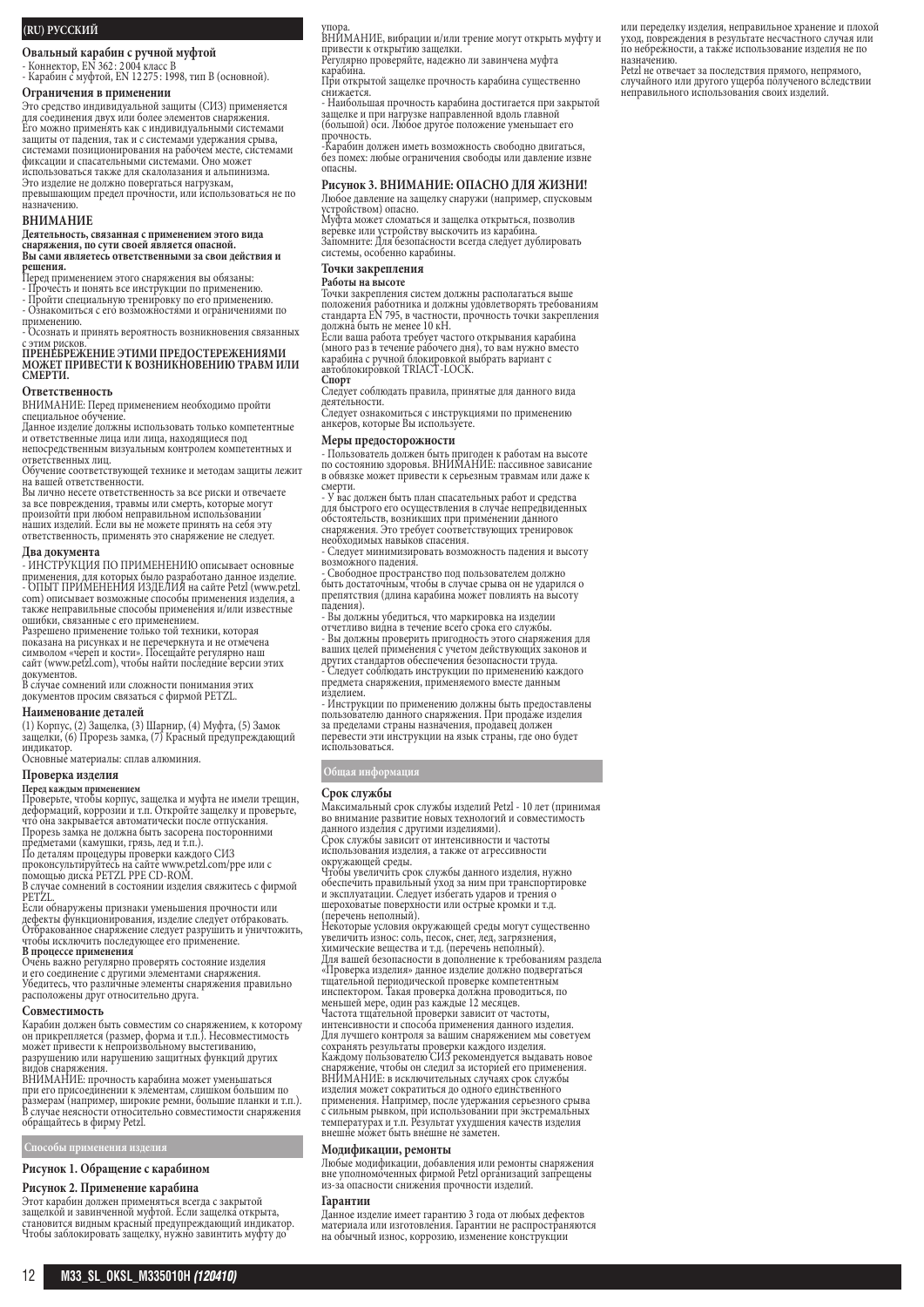# **(CZ) ČESKY**

**Symetrická oválná karabina se šroubovací pojistkou zámku**

- Spojka, EN 362 : 2 004 třída B - Karabina s pojistkou, EN 12 275 : 1998 typ B (základní tvar).

#### **Podmínky užívání**

Tento osobní ochranný prostředek (OOP) se používá pro<br>spojování dvou nebo více částí vybavení.<br>Tato karabina (spojka) může být použíta s osobními ochrannými<br>Tato karabina (spojka) může být použíta s osobními ochrannými<br>sys

#### **UPOZORNĚNÍ**

# **Aktivity související s používáním tohoto výrobku jsou svojí podstatou nebezpečné. Vy sami nesete zodpovědnost za své jednání a rozhodování.**

Před použitím tohoto výrobku musíte:<br>- přečíst veškeré pokyny pro použití a porozumět jim,<br>- nacvičit správně používaní výrobku,<br>- seznámit se s možnostmi a omezeními pro použití výrobku,<br>- pochopit a přijmout riziko souvi

# **Odpovědnost**

UPOZORNENI: Před použitím výrobku je nezbytný odborný<br>trénink. Tento výrobek mohou používat pouze kompetentní<br>a zodpovědné osoby nebo osoby pod přímým dohledem<br>kompetentní a zodpovědné osoby.<br>Vaší povinností je absolvovat

Osobně přjímáte riziko a odpovědnost za veškeré škody, zranění či případnou smrt způsobenou jakýmkoli nesprávným použitím našich výrobků. Nejste-li schopni nebo ochotni toto riziko a zodpovědnost přijmout, výrobek nepoužívejte.

#### **Dva dokumenty**

- NAVOD K POUZITI popisuje základní způsoby použití, pro<br>které byl výrobek vyroben.<br>- Dokument PRODUCT EXPERIENCE na webových stránkách<br>firmy Petzl (www.petzl.com) popisuje další způsoby, jak může být<br>výrobek použit; ukazu

Máte-li jakékoli pochybnosti či problémy porozumět těmto dokumentům, kontaktujte firmu PETZL.

#### **Popis jednotlivých částí**

(1) Tělo karabiny, (2) Zámek, (3) Čep, (4) Pojistka zámku, (5) Zámek Keylock, (6) Výřez pro Keylock, (7) Červený indikátor zajištění.

Hlavní materiál: hliníková slitina.

# **Pravidelná prohlídka, kontrolovaná místa**

**Před každým použitím**<br>Ujistěte se, že na těle karabiny, zámku a pojistce nejsou praskliny, distěte se, že na těle karabiny, zámku a pojistce nejse při uvolnění automaticky zavře. Výřez zámku Keylock nesmí být<br>při uvolnění

Petzl. Jeví-li výrobek jakékoli známky poškození či nesprávného fungování, okamžitě ho vyřaďtě. Vyřazené vybavení zničte, abyste zamezili pozdějšímu opětovnému použití. **Během užívání**

Stav výrobku a jeho připojení k dalším částem systému je třeba<br>pravidelně kontrolovat. Vždy si ověřte, jsou-li jednotlivé součásti<br>systému vůči sobě ve správné pozici.

#### **Slučitelnost**

Karabina (spojka) musi být slučitelná s pomůckami, ke kterým<br>je připojena (tvarem, velikostí, apod.). Spojení neslučitelných<br>výrobkú může způsobit náhodné odpojení, poškození nebo může<br>ovlivnit bezpečné fungování dalších s

## **Pokyny pro použití**

#### **Diagram 1. Manipulace**

**Diagram 2. Instalace** Tato karabina (spojka) musí být vždy používána s uzavřeným a zajištěným zámkem. Je-li zámek nezajištěný, je vidět červený

indikátor.<br>Chcete-li zámek karabiny zajistit, zašroubujte pojistku až do krajní<br>polohy, kdy účinně zamezuje otevření zámku.<br>UPOZORNĚNÍ: Vibrace a/nebo tření může povolit pojistku a<br>odjistit tak zámek karabiny. Karabinu pra

přesvědčte se, že je bezpečně zajištěna.<br>Karabina (spojka) je nejpevnější při zatížení v podélné ose;<br>jakákoli jiná poloha pevnost omezuje. Karabinu nic nesmí<br>omezovat ve volném pohybu; jakékoli omezení či vnější tlak je

nebezpečný.

# **Diagram 3. UPOZORNĚNÍ - NEBEZPEČÍ SMRTI**

Jakýkoli vnější tlak na zámek (vyvíjený např. slaňovací brzdou) je nebezpečný. Pojistka zámku se může poškodit a může dojít k otevření zámku a následnému odpojení slaňovací brzdy nebo lana

# z karabiny.

Pamatujte: z důvodu vaší bezpečnosti si zvykněte všechny vaše systémy zálohovat; zvláště to platí pro karabiny.

#### **Kotvení Práce ve výškách**

Kotvicí bod systému by měl být umístěn nejlépe nad hlavou<br>uživatele; musí splňovat požadavky normy EN 795; jeho<br>minimální pevnost musí být alespoň 10 kN.<br>Vyžaduje-li váš způsob používání karabiny časté otevírání a zavírání (mnohokrát při práci během dne apod.), měli byste spíše používat karabinu s automatickou pojistkou TRIACT-LOCK. **Sport**

Dodržujte pravidla dané aktivity. Seznamte se s návodem k použití jisticích bodů, které používáte. **Bezpečnostní opatření**

- Pro aktivity ve výškách musí být uživatelé v dobrém zdravotním

stavu. UPOZORNĚNÍ: Nehybné zavěšení v sedacím úvazku může

způsobit vážné zranění nebo smrt. - Musíte mít záchranný plán a prostředky k jeho rychlému realizování v případě nouze To zahrnuje mimo jiné dostatečný

nácvik záchranných technik.<br>- Snažte se minimalizovat riziko pádu a také výšku potenciálního<br>pádu.

- Pod uživatelem musí být dostatečná volná výška, aby v případě<br>pádu nenarazil na žádnou překážku (délka spojovacího prvku<br>může délku pádu ovlivnit).

- Ujistěte se, že označení výrobku zůstane čitelné po celou dobu<br>jeho životnosti.<br>- Jste povimni si ověřit, zda je daný výrobek určen pro činnost,<br>- Jste povimni si ověřit, zda je daný výrobek určen pro činnost,<br>standardy

musí prodejce zajistit pokyny pro použití v jazyce země, kde bude výrobek používán.

**Životnost** Maximální životnost výrobků Petzl je 10 let s ohledem na vývoj<br>nových technik a vzájemnou kompatibilitu výrobků.<br>Skutečnou životnost výrobků lze jen těžko předvídat. Záleží na podmínkách, intenzitě, frekvenci, a také na prostředí, ve kterém je<br>výrobek používán.<br>Pro zajištění dlouhé životnosti je nezbytná odpovídající péče při

používání i při přepravě výrobku. Vyvarujte se nárazů a odírání<br>o drsné povrchy a ostré hrany (a dalších možných poškození).<br>Některé prvky prostředí podstatně zvyšují opotřebení výrobku:

sůl, pisek, sníh, led, vlhkost, chemické sloučeniny a další.<br>Pro zvýšení bezpečnosti je nutné, aby byl výrobek kontrolován<br>nejen před, v průběhu a po každém použití (viz výše), ale aby byl<br>také pravidelně podroben důkladné používání výrobku.<br>Z důvodu výrobku.

Z důvodu větší bezpečnosti a lepší kontroly vašeho vybavení doporučujeme vést záznamy o pravidelných kontrolách

jednotlivých výrobků.<br>Doporučujeme vydat každému uživateli OOP nový výrobek, aby<br>měl uživatel přehled o veškerém nakládání s daným výrobkem.<br>UPOZORNĚNI: Za mimořádných okolností může dojít k<br>opotřebení nebo poškození výrob Výrobek může být například použit k zachycení vážného pádu,<br>je vystaven velkému nárazu nebo extrémním teplotám, apod.<br>Výsledné poškození nemusí být na výrobku patrné.

## **Úpravy a opravy**

Jakákoli úprava, oprava či doplnění výrobku, které není schváleno firmou Petzl, je zakázáno - hrozí riziko snížení účinnosti výrobku.

# **Záruka**

Na tento výrobek se vztahuje tříletá záruka na výrobní vady či vady materiálu.

Záruka se nevztahuje na: běžné opotřebení, oxidaci, změny a úpravy výrobku, nesprávnou údržbu a skladování, poškození při

nehodě či z nedbalosti a způsoby použití, pro které výrobek nebyl<br>určen.<br>PETZL není odpovědný za následky přímé, nepřímé nebo<br>náhodné a za škody vzniklé v průběhu používání tohoto výrobku.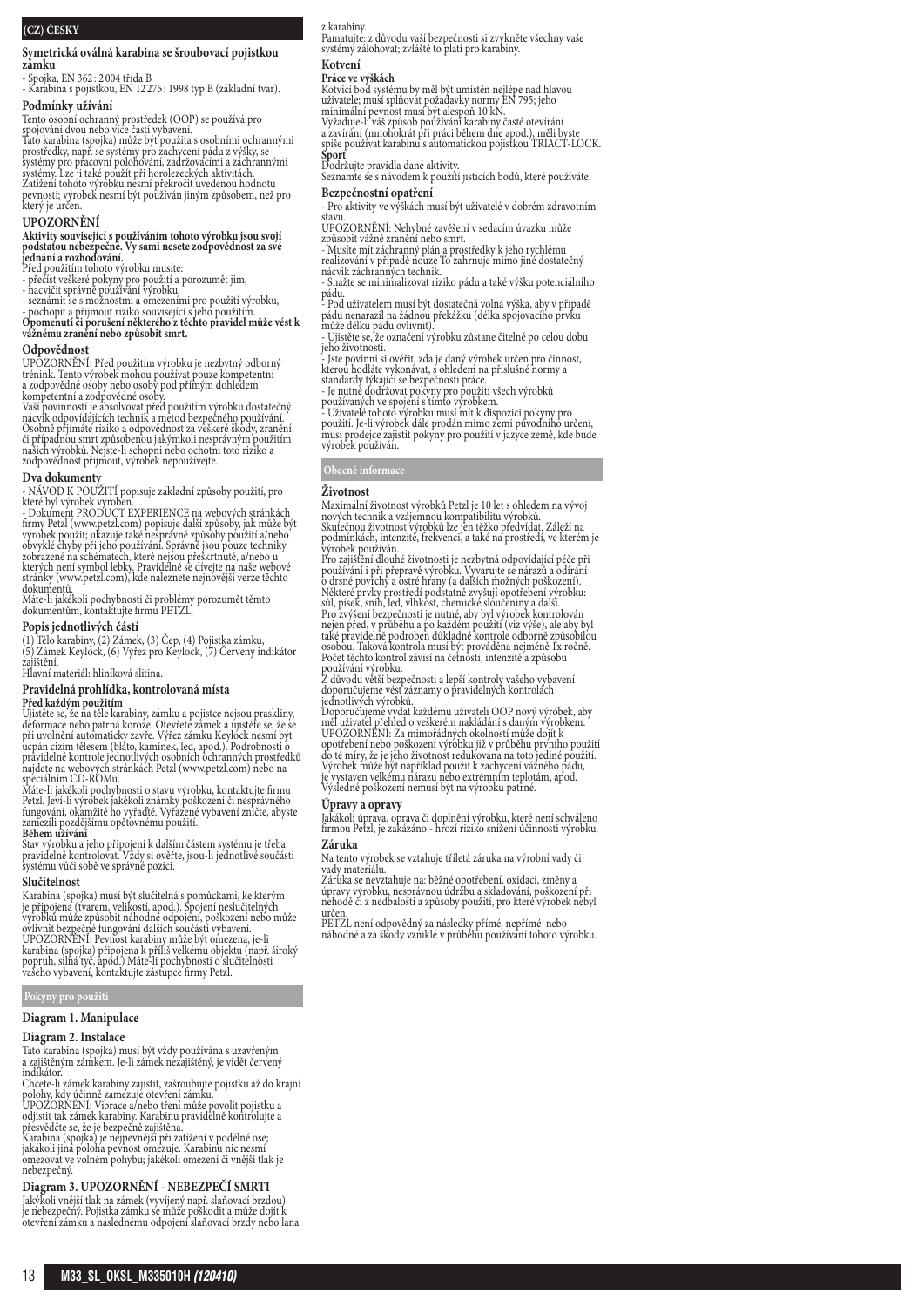# **(PL) POLSKI**

# **Karabinek owalny zakręcany ręcznie**

- Łącznik EN 362: 2004 klasa B - Karabinek zakręcany EN 12775: 1998 typu B (podstawowy).

#### **Zastosowanie**

Ten Sprzęt Ochrony Indywidualnej (SOI) służy do łączenia elementów wyposażenia. Może być używany wraz ze sprzętem zabezpieczającym przed upadkiem z wysokości, jak: systemy<br>zabezpieczające przed upadkiem z wysokości, systemy stabilizacji<br>w pozycji roboczej, systemy do ratownictwa. Jest przeznaczony<br>również do wspinaczki i alpinizmu.<br>Pr

#### **UWAGA**

Zastosowania wymagające użycia tego produktu są z samej<br>swej natury niebezpieczne. Każdy użytkownik sam podejmuje<br>świadomą odpowiedzialność za swe bezpieczeństwo.<br>Przed użyciem przyrządu należy:<br>- Zrozumieć izakceptować po

ekwipunku. - Zapoznać się z produktem, z jego parametrami i ograniczeniami.<br>Nieprzestrzeganie lub zlekceważenie któregokolwiek<br>z powyższych ostrzeżeń może prowadzić do poważnych<br>uszkodzeń ciała lub śmierci.

#### **Odpowiedzialność**

Uwaga! Przed przystąpieniem do użytkowania niezbędne jest<br>specjalistyczne przeszkolenie.<br>Ten produkt może być używany wyłącznie przez osoby<br>przeszkolone i kompetentne lub pod bezpośrednim nadzorem<br>takich osób.<br>Użytkownik s

zzykownik sprzeu ponost cznownego oprzeszkolenia zarówno w zakresie technik działania jak i środków bezpieczeństwa.<br>Ponosi również pełne ryzyko i odpowiedzialność za wszelkiego rodzaju szkody, z uszkodzeniami ciała i śmier

#### **Dwa dokumenty**

- INSTRUKCJE UZYTKOWNIA opisują podstawowe<br>zastosowania, do których produkt został przeznaczony.<br>- PRODUCT EXPERIENCE na stronie www.petzl.com opisuje<br>dodatkowe możliwości zastosowania, przykłady niewłaściwego

użycia, porady, pojawiające się błędy. Dopuszczalne są wyłącznie techniki przedstawione na rysunkach nieprzekreślonych lub nieoznaczone symbolem trupiej czaszki. Należy regularnie sprawdzać uaktualnienia na stronie www.petzl. com

<sup>W</sup> razie wątpliwości w rozumieniu instrukcji należy się skontaktować z przedstawicielem firmy PETZL.

**Oznaczenia części** (1) Korpus, (2) Zamek, (3) Nit, (4) Nakrętka, (5) Keylock,<br>(6) Otwór Keylock, (7) Czerwony wskaźnik bezpieczeństwa.<br>Podstawowe materiały: stop aluminium.

# **Kontrola, punkty do sprawdzenia**

**Przed każdym użyciem**<br>Należy sprawdzić korpus, nit, nakrętkę. Sprawdzić czy zamek<br>i ramię funkcjonują prawidłowo. Otwór Keylock'a nie powinien<br>być zanieczyszczony (ziemia, kamyczki...).<br>**Podczas użytkowania** 

Należy regularnie kontrolować stan produktu oraz jego połączenia<br>z innyni elementami systemu. Upewnić się co do prawidłowej<br>pozycji elementów względem siebie.<br>Szczegółowa procedura kontrolna każdego Sprzętu Ochrony<br>Indywid

na stronie www.petzl.com/EPI. W przypadku wątpliwości<br>skontaktować się z przedstawicielem Petzl.

Należy wycofać z użytkowania produkt noszący oznaki<br>zmniejszonej wytrzymałości lub ograniczonej funkcjonalności.<br>Zniszczyć produkt by uniknąć możliwej pomyłki podczas przyszłego użytkowania.

#### **Kompatybilność**

Karabinek musi być kompatybilny ze sprzętem, do którego<br>jest wpięty (ksztatły, rozmiary). Niekompatybilne połączenie<br>może doprowadzić do przypadkowego wypięcia karabinka,<br>jego uszkodzenia lub może negatywnie wpłynąć na fun

# **Sposób użycia**

#### **Rysunek 1. Manipulacje**

**Rysunek 2. Wpięcie**

- W trakcie użytkowania karabinek musi być zablokowany.<br>Czerwony wskaźnik bezpieczeństwa umożliwia łatwą kontrolę<br>prawidłowego zamknięcia karabinka. W celu zablokowania<br>karabinka, należy zakręcić nakrętkę.<br>UWAGA! Tarcie i

- Nic nie może przeszkadzać w prawidłowej pracy karabinka, każdy zewnętrzny nacisk wywołany jakąkolwiek przeszkodą może być niebezpieczny.

#### **Rysunek 3. UWAGA! NIEBEZPIECZEŃSTWO ŚMIERCI**

Metalowy przyrząd, np. zjazdowy, może zadziałać na zamek karabinka jak dźwignia. Podczas gwałtownego nacisku nakrętka

może ulec uszkodzeniu, a zamek otworzyć.<br>Można w ten sposób stracić sprzęt.<br>Przypomnienie: dla waszego bezpieczeństwa należy wyrobić sobie<br>nawyk dublowania systemów, w szczególności karabinków.

# **Punkty zaczepienia**

**Praca na wysokości**<br>Punkt zaczepienia powinien znajdować się nad użytkownikiem<br>i spełniać wymagania normy EN 795. W szczególności<br>wytrzymałość punktu zaczepienia nie może być mniejsza niż

10 kN. Jeżeli łącznik z ręcznym system zakręcania ma być wielokrotnie otwierany i zakręcany (wiele razy w ciągu jednego dnia pracy), zalecane jest użycie w jego miejsce wersji z automatycznym systemem blokowania TRIACT-LOCK.

**Sport**<br>Należy przestrzegać prawidłowego stosowania sprzętu zgodnie ze<br>specyficznymi technikami danego sportu. Sprawdzić instrukcje użytkowania punktów zaczepienia.

#### **Ostrzeżenia**

- Nie uprawiać działalności wysokościowej, jeśli istnieją<br>jakiekolwiek medyczne przecuwwskazania. UWAGA: bezwładne<br>wiszenie w uprzęże może doprowadzić do poważnych zaburzeń<br>fizjologicznych lub śmierci.<br>- Przed przystąpieni

- Pod użytkownikiem musi znajdować minimalna wolna<br>przestrzeń, w której nie ma przeszkód, o które uderzyłby podczas<br>upadku (wielkość karabinka może mieć wpływ na wysokość

upadku). - Należy dbać o to, by oznaczenia znajdujące się na karabinku były widoczne przez cały czas użytkowania produktu.

- Sprawdzić czy wasz karabinek i jego zastosowanie jest zgodne<br>z prawem lokalnym, w szczególności z normami bezpieczeństwa.<br>- Dołączone do produktu instrukcje użytkowania muszą być

zawsze przestrzegane.<br>- Użytkownikowi muszą być dostarczone instrukcje użytkowania.<br>Jeżeli produkt jest sprzedawany poza pierwotnym krajem<br>przeznaczenia, sprzedający powinien dostarczyć instrukcję<br>w języku kraju, w którym

**Informacje ogólne**

# **Czas użytkowania**

Maksymalny czas użytkowania produktów Petzl wynosi 10 lat,<br>biorąc pod uwagę rozwój technik i kompatybilność produktów<br>między sobą. Maksymalny czas użytkowania zależy od

intensywności i miejsca użytkowania.<br>
Aby zwiększyć trwałość Wazszęgo produktu należy obchodzić Aie z nim starannie podczas transportu i użytkowania. Unikać uderzeń, tarcia o powierzchnie chropowate oraz posiadające ostre UWAGA: w wyjątkowych okolicznościach może się zdarzyć, że<br>jednorazowe użycie sprzętu spowoduje jego zniszczenie. Może być<br>to np. poważne odpadnięcie lub poważne uderzenie, ekstremalna<br>temperatura itd. Ewentualne uszkodzeni niewidoczne.

# **Modyfikacje, naprawy**

Zabronione są wszelkie modyfikacje, naprawy, przeróbki sprzętu poza dozwolonymi przez Petzl - ryzyko osłabienia parametrów produktu.

# **Gwarancja**

Produkt ten posiada 3-letnią, liczoną od daty sprzedaży, gwarancję<br>dotyczącą wszelkich wad materiałowych i produkcyjnych.<br>Gwarancji nie podlegają produkty noszące cechy normalnego zużycia, przerabiane i modyfikowane, zardzewiałe, uszkodzone<br>w wyniku wypadków, zaniedbań i zastosowań niezgodnych<br>z przeznaczeniem.PETZL oraz AMC s.j. nie ponoszą odpowiedzialności za wszelkie konsekwencje, bezpośrednie<br>czy pośrednie oraz jakiekolwiek szkody, zaistniałe w związku<br>z użytkowaniem tego wyrobu.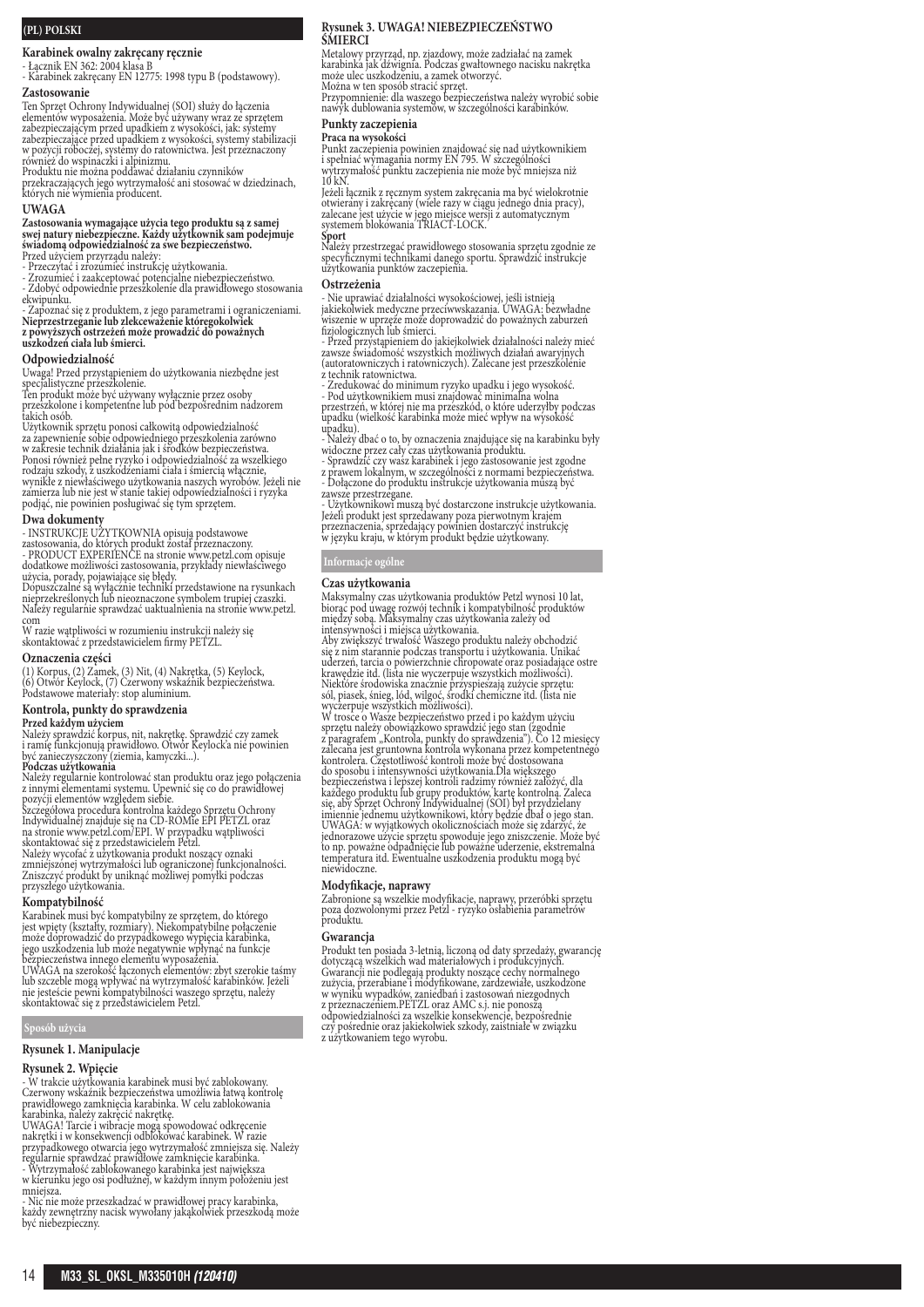# **(SI) SLOVENSKO**

**Ovalna vponka z ročnim zapiranjem**

- Vezni člen, EN 362 : 2 004 class B - Vponka z varnostno matico, EN 12 275 : 1998 Type B (base).

## **Omejitve pri uporabi**

Osebna varovalna oprema (OVO) je namenjena za povezavo dveh ali več elementov.

Vezni člen se lahko uporabi z osebnimi sistemi za zaščito pred padci, kot so sistemi za ustavljanje padcev, sistemi za namestitev pri delu, zadrževalni in reševalni sistemi. Prav tako se lahko uporabi za plezanje in alpinizem.

Izdelek ne sme biti obremenjen preko svoje nazivne trdnosti, niti uporabljen za namene, za katere ni predviden.

#### **OPOZORILO**

**Aktivnosti, pri katerih uporabljate ta izdelek, so same po sebi nevarne.**

# **Sami ste odgovorni za svoja dejanja in odločitve.**<br>Pred uporabo tega izdelka morate:<br>- prebrati in razumeti navodila za uporabo v celoti;

- ustrezno se usposobiti za njegovo uporabo;<br>- spoznati se z možnostmi in omejitvami izdelka;<br>- razumeti in sprejeti z uporabo izdelka povezano tveganje.<br>Neupoštevanje kateregakoli od teh opozoril lahko povzroči<br>resno pošk

#### **Odgovornost**

OPOZORILO: pred uporabo je bistveno ustrezno usposabljanje. Izdelek lahko uporabljajo samo pristojne in odgovorne osebe ali tisti, ki so pod neposredno in vidno kontrolo pristojnih ali

odgovornih oseb. Pridobitev ustreznih izkušenj in poznavanje tehnik ter načinov

varovanja so vaša lastna odgovornost. Osebno prevzemate vso odgovornost in tveganje za škodo, poškodbe ali smrt, ki nastanejo ali so posledica uporabe naših izdelkov, kadarkoli in kakorkoli. Če niste pripravljeni ali se ne čutite sposobne prevzeti odgovornosti in tveganja, ne uporabljajte tega izdelka.

#### **Dokumentacija**

- NAVODILA ZA UPORABO opisujejo osnovne načine uporabe,

za katere je bil izdelek narejen. - IZKUŠNJE Z IZDELKOM na Petzlovi spletni strani (www.petzl. com) opisujejo druge načine uporabe izdelka, tako pravilne kot<br>nepravilne in/ali znane napake, povezane z njegovo uporabo.<br>Samo tehnike, ki so prikazane na neprečrtanih slikah in/ali niso<br>označene s piktogramom smrtno neva

Če imate kakršenkoli dvom ali težave z razumevanjem teh dokumentov, se obrnite na PETZL.

#### **Poimenovanje sestavnih delov**

(1) Steblo, (2) Vratica, (3) Zakovica, (4) Varnostna matica, (5) Keylock zapiranje, (6) Keylock utor, (7) Rdeča opozorilna oznaka.

Glavni material: aluminijeva zlitina. **Preverjanje, točke preverjanja**

# **Pred vsako uporabo**

Preverite, da so steblo, vratica in varnostna matica nepoškodovani: brez razpok, deformacij in brez znakov korozije. Odprite vratica in se prepričajte, da se samodejno zaprejo, ko jih spustite. V»Keylock» utoru ne sme biti tujkov, kot so umazanija, pesek,

led, ipd. Upoštevajte podrobnosti postopka preverjanja, ki ga morate izvajati za vsak posamezni izdelek, ki sodi med osebno varovalno opremo (OVO). Ustrezna navodila najdete na www.petzl.com/ppe

ali na PETZL PPE zgoščenki.<br>Če kakorkoli dvomite v dobro stanje izdelka, se obrnite na

proizvajalca. Opremo, ki kaže kakršenkoli znak zmanjšane nosilnosti ali

poslabšanega delovanja, odpišite. Odpisano opremo uničite, da bi se izognili nadaljnji uporabi.

**Med vsako uporabo**<br>Pomembno je, da redno preverjate stanje izdelka in povezave<br>z drugimi elementi sistema. Prepričajte se, da so posamezni<br>elementi sistema ustrezno nameščeni.

#### **Skladnost**

Vezni člen mora biti skladen (oblika, velikost, itd.) z opremo, na katero ga pritrjujete. Pri uporabi neskladne opreme lahko pride<br>do nekontroliranega izpetja, zloma veznega člena ali vpliva na<br>varnostno funkcijo drugega kosa opreme.<br>OPOZORILO: Trdnost veznega člena je lahko zmanjšana, če

proizvajalcem.

## **Kako uporabljati ta izdelek**

**Slika 1. Rokovanje Slika 2. Namestitev**

Vezni člen morate vedno uporabljati le z zaprtimi vratci in privito matico. Ko je varnostna matica odprta, je vidna rdeča opozorilna

oznaka.<br>Vezni člen zaprete z vrtenjem varnostne matice do konca. Tako<br>Vezni člen zaprete z vrtenjem varnostne matice do konca. Tako<br>OPOZORILO: vibracije in/ali drgnjenje lahko povzročijo odvitje<br>oPOZORILO: vibracije in/ali

**Slika 3.OPOZORILO - SMRTNO NEVARNO**

Kakršenkoli zunaji pritisk na vratica vponke (npr. vrvna zavora)<br>je nevaren. Varnostna matica se lahko zlomi, vratica se odprejo in<br>pripomoček za spuščanje ali vrv se lahko izpne.<br>Zapomnite si: za vašo varnost vam priporoč

# **Sidrišča**

Delo na višini<br>Nosilno pritrdišče varovalnega sistema mora biti nad<br>Nosilno pritrdišče varovalnega sistema mora biti nad<br>EN 795, s posebnim poudarkom na minimalni sili pretrga za<br>sidrišča, ki mora biti 10 kN.<br>V kolikor nar

#### **Šport**

Spoštujte pravila za aktivnost, s katero se ukvarjate. Upoštevajte navodila za uporabo za uporabljena sidrišča.

#### **Varnostna opozorila**

- Uporabnik mora biti zdravstveno sposoben za dejavnosti na višini. OPOZORILO: Nedejavno visenje v pasu lahko povzroči resne poškodbe ali smrt.

- Imeti morate načrt in potrebno opremo, da lahko v primeru težav, ki bi nastale ob uporabi teh izdelkov, takoj začnete z reševanjem. To narekuje ustrezno praktično usposabljanje za potrebne primere reševanja. - Poskrbite, da čimbolj zmanjšate možnost in višino padca.

- Cistina pod uporabnikom mora biti zadostna, da v primeru<br>padca ne pride do udarca ob ovire (dolžina veznega člena lahko<br>vpliva na globino padca).<br>- Zagotovite čitljivost oznak na izdelku skozi njegovo celotno<br>življenjsko

- Preveriti morate primernost opreme za vaš namen uporabe. Upoštevajte pravilnike in standarde za varnost pri delu, ki veljajo

v vaši državi. - Uporabnik mora upoštevati navodila za uporabo, ki so priložena temu izdelku.

- Uporabnik mora dobiti izdelek opremljen z navodili za uporabo. Če je izdelek prodan izven namembne države, je prodajalec dolžan zagotoviti ta navodila v jeziku države, kjer se bo izdelek uporabljal.

# **Splošne informacije**

# **Življenjska doba**

Najdaljša življenjska doba izdelkov Petzl:

z upoštevanjem razvoja novih tehnik uporabe in združljivosti z<br>ostalo opremo, je najdaljša življenjska doba izdelkov Petzl 10 let.<br>Življenjsko dobo izdelka je težko predvideti, ne da bi upoštevali<br>pogoje, pri katerih se iz odvisna od pogostnosti in intenzivnosti uporabe ter okolja, v katerem izdelek uporabljate.

Da bi podaljšali trajnost izdelka, z njim pri prenašanju in uporabi ravnajte skrbno. Izogibajte se udarcem in drgnjenju ob hrapave površine ali ostre

robove, itd. (seznam ni popoln).<br>Določena okolja, kot so sol, pesek, sneg, led, vlaga, kemikalije, ipd.<br>Oseznam ni popoln), bistveno pospešujejo obrabo izdelka.<br>Za vašo varnost mora izdelek, kot dodatek k poglavju "Preverj

Pogostnost podrobnega preverjanja je odvisna od pogostnosti, intenzivnosti in tipa uporabe izdelka.

Za boljšo kontrolo nad vašo opremo vam priporočamo vodenje evidence o pregledih v obliki kontrolnega kartončka. Priporočljivo je dodeliti novo OVO enemu uporabniku, ki mu/ji

bo poznana celotna zgodovina uporabe izdelka.<br>OPOZORILO: V izjemnih okoliščinah se lahko izraba in<br>poškodbe pokažejo že ob prvi uporabi, kar omeji življenjsko dobo<br>le na enkratno uporabo. Na primer, izdelek uporabite za ub lahko nevidne.

# **Priredbe, popravila**

Kakršnekoli predelave, dodatki ali popravila izdelkov z izjemo tistih, ki jih dovoljuje proizvajalec, niso dovoljena zaradi tveganja zmanjšanja učinkovitosti izdelka.

#### **Garancija**

Izdelek ima 3 letno garancijo za vse napake v materialu in<br>izdelavi. Omejitve garancije: normalna obraba in izraba,<br>oksidacija, predelave ali priredbe, neprimerno skladiščenje ter<br>slabo vzdrževanje. Ravno tako so izključen

PETZL ne odgovarja za neposredne, posredne ali naključne posledice ali kakršnokoli drugo škodo, ki bi nastala z uporabo tega izdelka.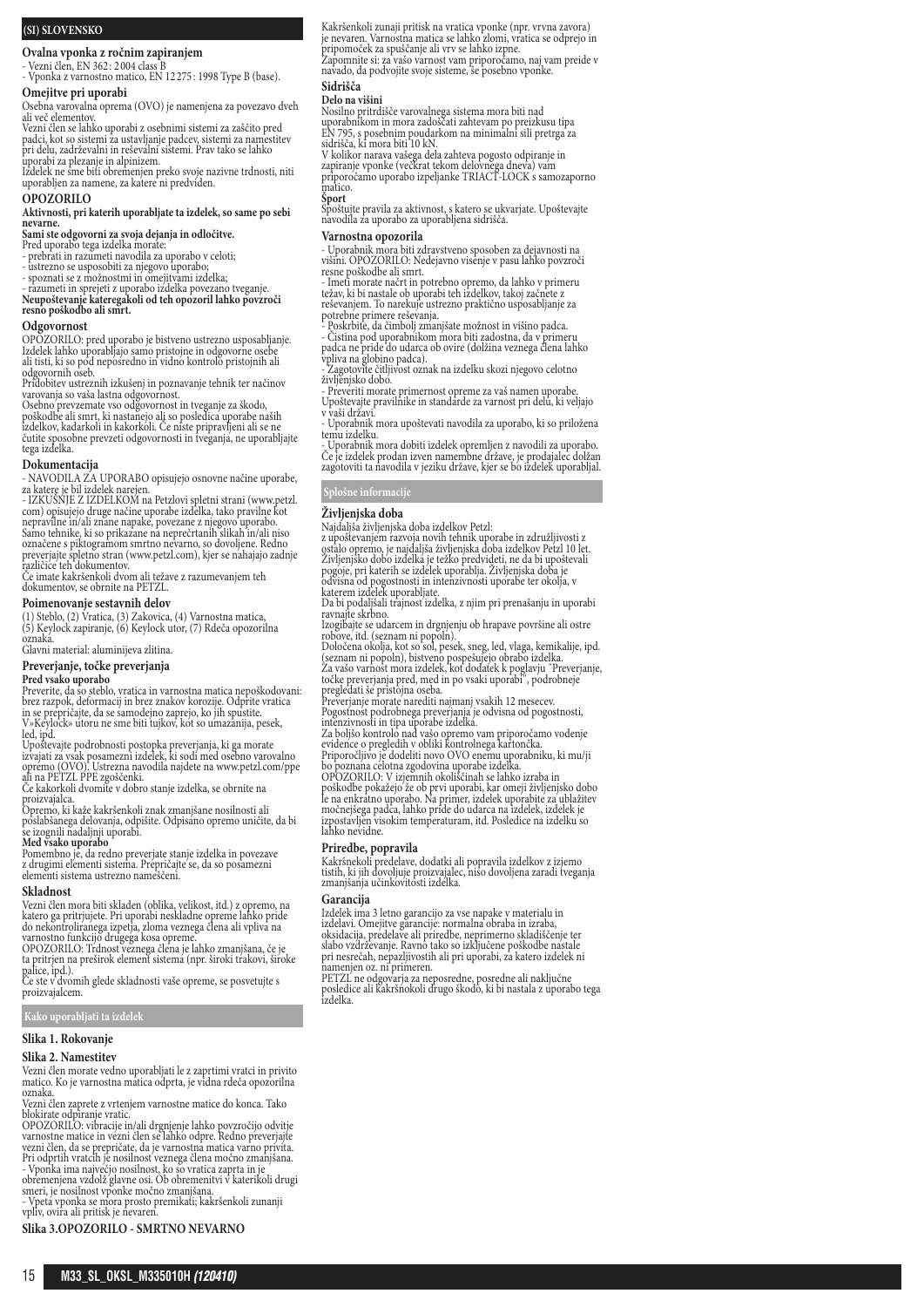# **(HU) MAGYAR**

**Ovális, kézzel zárható karabiner**

- Összekötőelem EN 362 : 2 004 classe B - Zárható karabiner EN 12 275: 1 998 Type B (base).

# **Felhasználási területek**

Felszerelési tárgyak összekötésére szolgáló egyéni védőfelszerelés. Használható magasban végzett munka során pl. zuhanás megtartását szolgáló rendszer elemeként, munkahelyzet pozicionálásához vagy mentéshez. Ezenkívül alkalmas hegymászásra és sziklamászásra is.

A terméket tilos a megadott szakítószilárdságánál nagyobb terhelésnek kitenni vagy más, a megadott felhasználási területeken kívüli célra használni. **FIGYELMEZTETÉS**

**A termék használatával kapcsolatos tevékenységek természetüknél fogva veszélyesek.**

**A felhasználó maga felel a döntéseiért.** A termék használata előtt okvetlenül szükséges, hogy a felhasználó: - elolvassa és megértse a termékhez mellékelt jelen használati

utasítást,<br>- tudatában legyen a termék használatával kapcsolatos

kockázatoknak,

- arra jogosult személytől megfelelő oktatást kapjon, - alaposan megismerje a termék előnyeit és korlátait. **A FENTI FIGYELMEZTETÉSEK BÁRMELYIKÉNEK BE NEM TARTÁSA SÚLYOS VAGY HALÁLOS BALESETET OKOZHAT.**

# **Felelősség**

FIGYELEM: használat előtt megtelelő gyakorlati képzés szükséges.<br>A terméket csakis képzett és hozzáértő személyek használhatják,<br>vagy a felhasználók legyenek folyamatosan képzett és hozzáértő<br>személyek felügyelete alatt.<br>A

Mindenki maga viseli a felelősséget termékeink helytelen<br>használatából adódó bárminenű kárért, balesetért vagy<br>halálesetért. Ha valaki nincs abban a helyzetben, hogy ezt a<br>felelősséget vállalja, kérjük, ne használja a term

### **Két dokumentum**

- A HASZNÁLATI UTASÍTÁS-ban ismeretetjük a termék alapvető

lehetséges használati módozatait.<br>- A www.petzl.com internetes honlapon található PRODUCT<br>- EXPERIENCE című tájékoztatóban további lehetőségeket<br>mutatunk be a termék használatával kapcsolatban, illetve<br>sinertetjük a leggya

petzl.com internetes honlapon. Ha kétsége vagy megértési problémája támad, kérjük, forduljon bizalommal a Petzl-hez.

#### **Részek megnevezése**

(1) Test, (2) nyelv, (3) szegecs, (4) zárógyűrű, (5) Keylock, (6) Keylock nyílása, (7) piros állapotjelző. Alapanyagok: alumínium ötvözet.

# **Ellenőrzés, megvizsgálandó részek**

**Minden egyes használatbavétel előtt**

Vizsgálja meg a karabiner testének, szegecsének és zárógyűrűjének<br>állapotát, különös tekintettel a repedésekre, deformációkra és a<br>korrózió jeleire. Nyissa ki a nyelvet, és győződjön meg róla, hogy<br>elengedéskor automatikus

**A használat során**<br>A termék állapotát a használat során is rendszeresen ellenőrizni<br>kell. Győződjön meg arról, hogy a felhasznált eszközök egymáshoz<br>képest jól helyezkednek el.

Az egyéni védőfelszerelés ellenőrzésére vonatkozóan részletes tájékoztatást talál az EPI PETZL CD-ROM-on vagy a www.petzl.

fr/EPI internetes honlapon.<br>Kétséges esetben forduljon bizalommal a Petzl-hez.<br>Ha egy terméken működőképességét vagy teherbírását károsan<br>befolyásoló hibát fedez fel, haladéktalanul selejtezze le és<br>semmisítse meg, hogy a

#### **Kompatibilitás**

A karabinernek (alak, méretek stb. tekintetében) kompatibilisnek<br>kell lenni a felszerelés azon részeivel, melyekkel közvetlenül<br>kapcsolódik. Nem kompatibilis elemek csatlakoztatása a karabiner<br>véletlenszerű kiakadásához va

szakítószilárdságát. Ha a kompatibilitással kapcsolatban bármilyen kérdése vagy kétsége merülne fel, kérjük, forduljon bizalommal a Petzl-hez.

#### **Használati utasítás**

**1. ábra: Használat**

#### **2. ábra: Kötélre helyezés**

- A karabinert kizárólag csukott nyelvvel és lezárt állapotban szabad használni.

Amíg a zárógyűrű nincs lezárva, a piros jelzés látható. A karabiner lezárásához a zárógyűrűt kézzel kell elforgatni

ütközésig.<br>VIGYAZAT: súrlódás vagy rázkódás hatására a zárógyűrű<br>kicsavarodhat és a karabiner lezáratlan állapotba kerülhet! A<br>karabiner lezárt állapotát ezért rendszeresen ellenőrizni kell.<br>Nyitott nyelvvel a karabiner sz

terhelésnél a legnagyobb. Minden külső erőhatás csökkenti ezt a<br>szakítószilárdságot.<br>- A karabiner működését semmi ne zavarja, mivel minden<br>felfekvés vagy külső nyomás csökkenti teherbírását.

## **3. ábra: VIGYÁZAT, ÉLETVESZÉLY**

A karabiner nyelvére gyakorolt bármilyen külső nyomás veszélyes.<br>Terhelés alatt ilyenkor a zárógyűrű eltörhet és a nyelv kinyílhat. A<br>karabiner kiakadhat az eszközből vagy a kötélből.<br>Figyelem: saját biztonsága érdekében m

# **Kikötési pontok**

**Magasban végzett munka**<br>A rendszer kikötési pontja lehetőleg a felhasználó fölött<br>helyezkedjen el és mindenképpen feleljen meg az EN 795 szabvány<br>előírásainak, vagyis teherbírása legalább 10 kN legyen.<br>Ha a zárórendszer n

**Sport** Tartsa be a sportág előírásait. Olvassa el az alkalmazott biztosítópont használati utasítását.

#### **Óvintézkedések**

- A telhasználó egészségi állapota teleljen meg a magasban végzett<br>tevékenység követelményeinek. FIGYELEM: beülőhevederzetben<br>való hosszantartó lógás eszméletlen állapotban súlyos vagy halálos<br>keringési rendellenességekhez

- Mindig készítsünk mentési tervet és legyen kéznél a beavatkozáshoz szükséges felszerelés. Ehhez természetesen a

mentési technikák alapos ismeretére van szükség. - Törekedjünk a leesés kockázatának és az esés magasságának minimalizálására.

- A felhasználó alatti szabad térnek elégségesnek kell lennie ahhoz, hogy zuhanás közben ne ütközzön neki semminek (az összekötőelem hossza befolyásolhatja az esésmagasságot). - Ügyeljen arra, hogy a terméken látható jelzések annak teljes élettartama alatt olvashatóak maradjanak.

- Győződjön meg arról, hogy ez a karabiner megfelel-e az Ön által végzett tevékenységhez a munkavédelmi előírások és szabványok

tekintetében. - Használat során a rendszerhez használt valamennyi elem

használati utasítását be kell tartani. - Amennyiben a termék más országban továbbértékeítésre kerül, a viszonteladó köteles ezt a használati utasítást az adott ország nyelvére lefordítva a termékhez mellékelni.

# **Általános információk**

#### **Élettartam**

A Petzl termékek maximális élettartama 10 év. Az élettartam<br>
meghatározásánál szem előtt kell tartani az új technikák fejlődését<br>
meghatározásánál szem előtt kell tartani az új technikák fejlődését<br>
Áz élettartam meghatáro évente legalább egyszer el kell végezni. A felülvizsgálat gyakorisága használat gyakoriságatól, intenzitásától és körülményetől.<br>Az eszközök sorsának nyomonkövethetősége érdekében minden<br>egyes felszerelési tárgyról nyilván

#### **Javítások, módosítások**

Tilos a termék bármilyen javítása vagy módosítása, amit nem a Petzl szakszervízében végeztek el, mivel ez a termék működőképességét veszélyeztetheti.

#### **Garancia**

Anyag- és gyártási hibák esetén erre a termékre a gyártó 3 év garanciát vállal. A garancia nem vonatkozik a következő esetekre: normális elhasználódásból, nem szakszervízben történt javításból vagy átalakításból, helytelen tárolásból valamint balesetekből, hanyagságból vagy nem rendeltetésszerű használatból eredő károk. A PETZL nem vállal felelősséget semmiféle olyan káreseményéert, amely a termék használatának közvetlen, közvetett, véletlenszerű vagy egyéb következménye.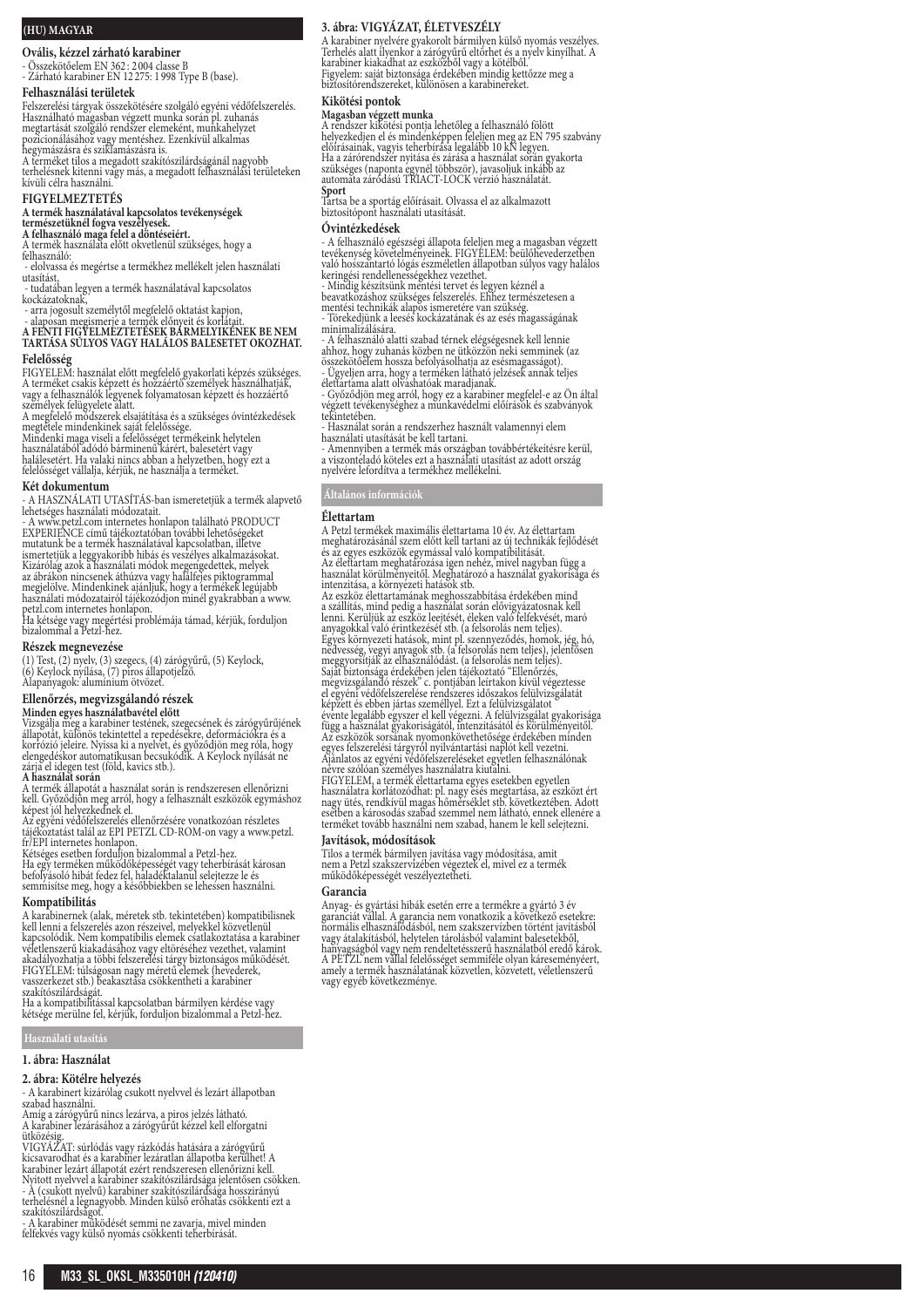# **(BG) БЪЛГАРСКИ**

**Овален карабинер с обикновена муфа**

- Съединител EN 362 : 2 004 клас B - Карабинер с муфа EN 12 275 : 1998 тип B (основен). **Предназначение**

Това лично предпазно средство (ЛПС) служи за свързване на други елементи. Съединителят може да се употребява заедно с лични предпазни средства срещу падане от височина, като например: спирачни системи, позициониращи системи, ограничителни системи или системи за спасителни акции. Той е предназначен също така за алпинизъм и катерене. Този продукт не трябва да се натоварва над допустимите граници и не трябва да се употребява в ситуации, за които не е предназначен.

# **ВНИМАНИЕ**

Дейностите, изискващи употребата на това оборудване по принцип са опасни. Вие лично носите отговорност за вашите

действия и решения. Преди да започнете да употребявате това средство, трябва: Да прочетете и разберете всички инструкции за употреба. Да научите специфичните за продукта начини на употреба. Да се усъвършенствате в работа с продукта, да познавате качествата му и границите в които се използва.

Да разберете и осъзнаете съществуващия риск. Неспазването дори на едно от тези предупреждения, може да доведе до тежки, дори смъртоносни травми.

**Отговорност**

ВНИМАНИЕ - преди употреба е задължително обучение,<br>съответстващо на извършваната дейност.<br>Този продукт трябва да се използва само от компетентни и осведомени лица или от лица, намиращи се по контрол на компетентно и осведомено лице. Отговорността за правилното усвояване на начините на употреба и мерките за безопасност е изцяло ваша.

Вие лично поемате всякакъв риск и отговорност при всяка<br>щета, нараняване или смърт, вследствие на каквато и да<br>било неправилна употреба на наши продукти. Ако не сте<br>в състояние да поемете този риск и тази отговорност, не използувайте продукта

#### **Два документа**

- ИНСТРУКЦИИТЕ ЗА УПОТРЕБА представят основните<br>начини на употреба на продукта според предназначението му.<br>- ОПИТА С ПРОДУКТА на сайта www.petzl.com представя<br>допълнителни, съществуващи начини на употреба, както и неправилни начини на употреба и грешки. Само представените методи, които не са зачеркнати и/или

са без пиктограма череп са разрешени. Следете редовно за актуализирането на тези документи на нашия сайт www.petzl. com

В случай на съмнение или неразбиране, отнесете се до PETZL.

### **Номериране на елементите**

(1) Корпус, (2) ключалка, (3) нит, (4) муфа, (5) Keylock,<br>(6) отвор на Keylock, (7) червен предпазен белег.<br>Основни материали: алуминиева сплав.

#### **Контрол, начин на проверка**

**Преди всяка употреба**<br>Проверявайте преди всяка употреба корпуса, нита и муфата<br>за поява на пукнатини, деформации, корозия... Отворете<br>ключалката и проверете дали се затваря автоматично при пускане. Отвора на системата Keylock не трябва да бъде<br>запълнен (пръст, камъче...).<br>**По време на употреба**<br>Важно е редовно да контролирате състоянието на продукта.

Уверете се, че отделните елементи са добре свързани и<br>правилно разположени един спрямо друг. Консултирайте се<br>за необходимия срок за контрол за всяко ЛПС от сайта www.<br>petzl.fr/EPI или от CD-ROM EPI PETZL.<br>В случай на съм

якостта му или пречещи на правилното му функциониране. Унищожете го, за да предотвратите бъдеща употреба.

#### **Съвместимост**

Карабинерът трябва да е съвместим с елемента, към който е включен (форма, размери). Една несъвместима връзка може да доведе до случайно откачване, счупване или да попречи на

предпазното действие на друг елемент.<br>ВНИМАВАЙТЕ за широчината на елементите в които го<br>включвате: например широки ленти или тръби могат да<br>доведат до намаляване якостта на карабинера. Ако не се сигурни в съвместимостта на вашето оборудване, допитайте се до Petzl.

#### **Начин на употреба**

# **Схема 1. Боравене**

#### **Схема 2. Включване**

- Този карабинер трябва винаги да се употребява при затворени ключалка и муфа. Когато муфата не е завита, червеният белег се вижда. За да застопорите ключалката,

завиете докрай муфата с ръка. ВНИМАНИЕ: триенето и вибрациите могат да развият муфата и ключалката да се отвори. Следете системно за<br>правилното застопоряване на ключалката.

правилното застопоряване на ключалката.<br>Издръжливостта на карабинера намалява значително, ако<br>ключалката му случайно се отвори.<br>- Карабинерът (когато е затворен) има максимална якост при<br>натоварване по посока на дължината

натоварване, якостта му е намалена.

- Нищо не трябва да пречи на карабинера: всяко препятствие или външен натиск са опасни.

#### **Схема 3. ВНИМАНИЕ, СМЪРТОНОСНА ОПАСНОСТ**

Всеки външен натиск върху ключалката (например с десандьора) е опасен. При натоварване, муфата може да се счупи и ключалката да се отвори. Тогава уредът или въжето

може да се извадят от карабинера.<br>Напомняне: за да гарантирате безопасността си, добийте<br>навик винаги да дублирате системите, особено карабинерите.

#### **Закрепвания**

#### **Работа на височина**

Препоръчително е, точката на закрепване на системата да бъде над местоположението на ползвателя и да отговаря на изискванията на стандарт EN795; по-конкретно, минималната якост на осигурителната точка трябва да бъде 10 kN.

Ако се налага често отваряне и затваряне на този съединител с ръчно завиване на муфата (многократно в рамките на един работен ден), желателно е да използвате варианта с автоматично затваряне TRIACT-LOCK.

**Спорт** Спазвайте правилата на съответната дейност. Прочетете също и инструкциите за употреба на закрепванията...

# **Предпазни мерки**

- Ползвателите трябва са медицински освидетелствани, че могат да работят на височина. ВНИМАНИЕ: неподвижното висящо положение в предпазния колан може да причини тежки физиологични травми или смърт. - Трябва да се изготви план за спасителна акция и да се

определят средствата за бърза интервенция, в случаи на възникнал проблем. Това налага съответно обучение в спасителните способи. - Ограничете максимално риска от падане, както и

височината на падането.

- Свободното пространство под работещия трябва да е достатъчно, за да не се удари в някое препятствие в случай на падане (дължината на карабинера може да повлияе на

височината на падането). - Внимавайте маркировката върху продукта да остане четлива през целия период на използване на продукта. - Трябва да проверите дали характеристиките на съединителя съответстват на изискванията на държавните наредби и стандартите за безопасност, отнасящи се до дейността, за която ще го използвате.

- Инструкциите за употреба, указани в листовките,<br>прикрепени към всяко средство, трябва да се следват.<br>- Инструкциите за употреба трябва да бъдат предадени<br>на ползвателя на съответното средство и преведени на официалния за страната език, в случай, че продукта се продава извън страната на първоначалната дестинация.

# **Обща информация**

#### **Срок на годност**

Максималният срок на годност на продуктите на PETZL е<br>10 години. Той е определен като се има предвид развитието<br>на техниките и необходимостта от взаимна съвместимост на продуктите.

Срокът на годност е трудно да се определи, ако не са известни условията, при които се употребява продукта. Той зависи от интензивността и честотата на употреба, от средата, в която

се ползува и др.<br>За да удължите срока на годност на продукта, необходимо<br>е да се отнасяте грижливо с него когато го транспортирате<br>или използвате. Избягвайте удари, остри ръбове, триене в<br>абразивни материали и др. (списък Някои фактори влияят съществено на износването му: сол, пясък, сняг, лед, влага, химически замърсена околна среда и т.н. (списъкът не е изчерпателен).

за да гарантирате безопасността си, освен "Контрол, начин на проверка преди, по време и след всяка употреба", вашето оборудване трябва да бъде проверявано щателно

и от компетентен контрольор най-малко веднъж на всеки<br>12 месеца. Честотата на тази проверка може да се адаптира<br>в зависимост от начина и интензивността на употребата. За да контролирате по-лесно оборудването си, за всеки продукт<br>използвайте "паспорт", в който да записвате данните от проверките.

За предпочитане е, всяко ЛПС да бъде зачислено индивидуално само на един потребител, който познава историята му.

ВНИМАНИЕ, някоя екстремна ситуация може да ограничи срока на годност до една единствена употреба, например: удар в ръб при голямо падане или силен удар върху продукта, екстремна температура и др. Повредата може да не се вижда върху продукта.

#### **Модификации, поправки**

Забранени са каквито и да било модификации, допълнения или поправки извън разрешените от Petzl – риск от намаляване на ефективността на продукта.

#### **Гаранция**

Този продукт е с три годишна гаранция относно дефекти в материала и фабрични дефекти.

Гаранцията не включва нормално износване, оксидация, модификации или поправки, лошо съхранение, лоша поддръжка, повреди, дължащи се на произшествия,<br>небрежност, употреба на продукта не по предназначение.<br>PETZL не носи отговорност за преки, косвени, случайни, или<br>от какъвто и да било характер щети, настъпили в резултат от използуването на неговите продукти.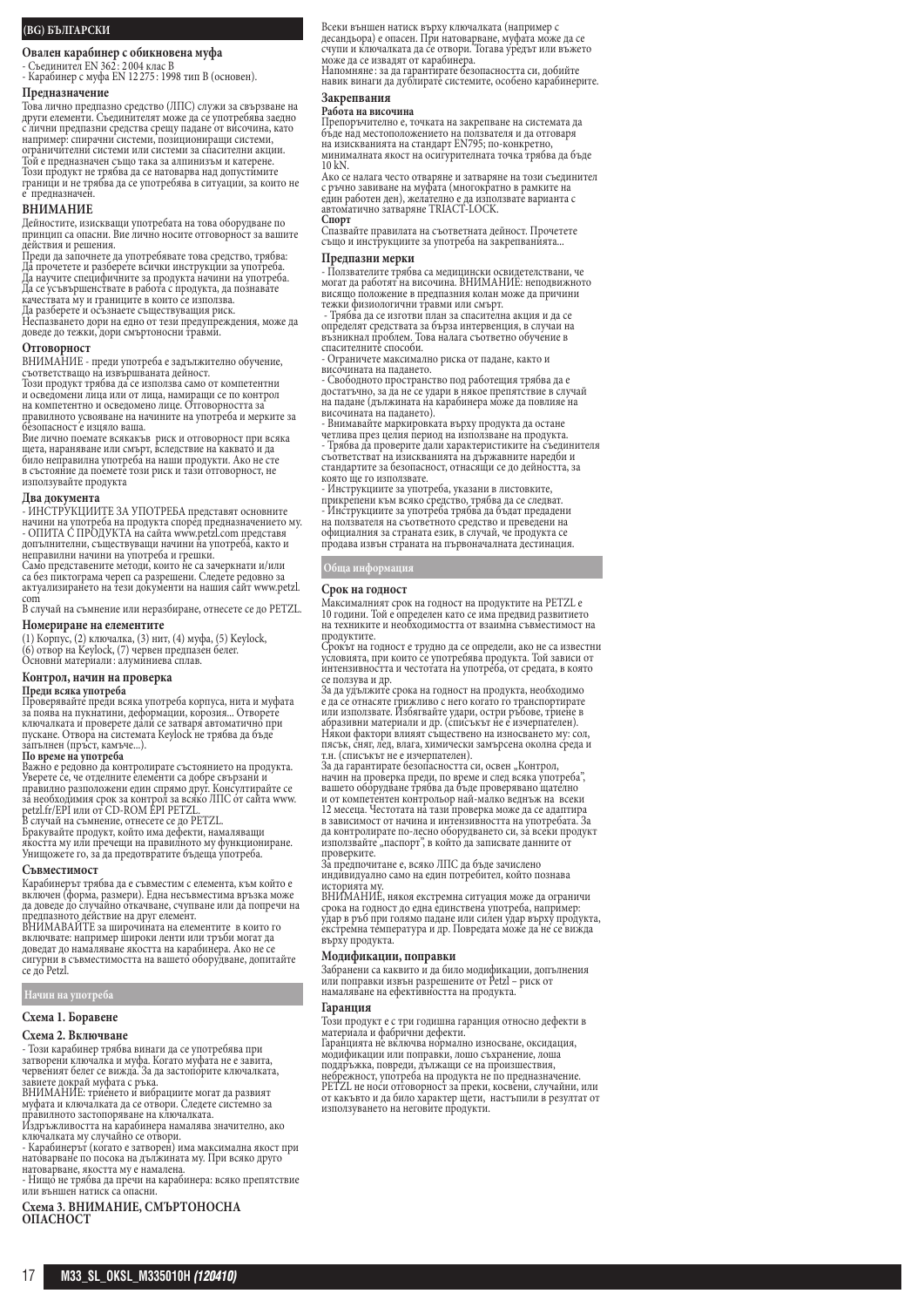# **(JP) 日本語**

**マニュアルロッキングカラビナ**

- コネクター、EN 362: 2004 class B

- ロッキングカラビナ、EN 12275: 1998 タイプ B(basic)

# **使用の制限**

本製品は、複数の用具を連結するために使用する個人保 護用具(PPE)です。

フォールアレストシステム、ワークポジショニングシステム、 レストレインシステム、レスキューシステム等の個人用墜落 保護システムに使用します。クライミングやマウンテニアリ

ングにも使用できます。 製品に表示された破断強度以上の荷重をかけたり、本来の 用途以外での使用は絶対に避けてください。

# **警告**

#### **この製品を必要とするような高所での活動には危険が伴いま す。ユーザー各自が自身の行為、判断についてその責任を負う こととします。**

使用する前に必ず:

- 取扱説明書をよく読み、理解してください

この製品を正しく使用するための適切な説明や指導を受 けてください

- この製品の機能とその限界について理解してください - 高所での活動に伴う危険について理解してください **これらの注意事項を無視または軽視すると、重度の傷害や死に つながる危険性があります**

# **ユーザーの責任について**

警告: 使用前に適切なトレーニングが必要です この製品は使用方法を熟知していて責任能力のある人、あ るいはそれらの人の目の届く範囲で直接指導を受けられ る人のみ使用してください。

ユーザーは各自の責任で、正しい技術や確保方法に関する 適切な指導を受けてください。この製品の誤った使用方法 から生ずるいかなる損害、傷害、死亡に関しても、ユーザー 各自がそのリスクと責任を負うこととします。各自で責任が とれない、あるいはその立場に無い場合は、この製品を使 用しないでください。

# **取扱いに関する情報**

- 「取扱説明書」: 製品の基本的な使用方法について説明し ています。

- 「プロダクトエクスペリエンス」: ペツルのホームページ (www.petzl.com)で参照できます。取扱説明書に記載のな い使用方法、誤った使用方法、よくある間違いについて説 明しています。

図の中で、×印やドクロマークが付いている使用方法は 認められていません。最<u>新</u>の取扱説明書はウェフサイト (www.alteria.co.jp)で参照できますので、定期的に確認し てください。

疑問点や不明な点は㈱アルテリア(TEL04-2969-1717)にご 相談ください。

# **各部の名称**

(1) フレーム (2) ゲート (3) ヒンジ (4) ロッキングスリーブ (5) キーロック (6) キーロックスロット (7) 赤い警告表示 主な素材: アルミ合金

# **点検するポイント**

**使用前の注意点**<br>毎回、使用前に、フレームとゲート、およびロッキングスリー ブに亀裂や変形、腐食等がないことを確認してください。ゲ ートを開けて放すと、ゲートが閉まることを確認してくださ い。キーロックスロットに、埃や小石、氷等の異物がはさま

ってないことを確認してください。 PPEの製品別の詳しい点検方法については、ウェブサイト (www.petzl.com/ppe)または『PPE CD-ROM』を参照くだ

さい。 もしこの製品の状態に関して疑問点があれば(株)アルテリ

アにご相談ください。

強度の低下や、機能の異常が見られる製品は、以後使用さ れることを避けるため破棄してください。

**使用中の注意点** 製品の状態および他の用具との連結部を常に確認してくだ さい。システムを構成する各用具が正しくセットされている ことを確認してください。

# **適合性**

カラビナの形やサイズ等が、連結する用具との併用に適し ていることを確認してください。適さない用具に連結した 場合、カラビナが偶発的に外れる、壊れる、または併用する 用具の安全機能を損なうといった危険性があります。 警告: 幅広のウェヒンクや径の太いハー等サイスの大き な構造物や用具に連結すると、コネクターの強度は減少

します。 もしこの製品の適合性に関して疑問点かあれは(株)/ノレテ <u>ししこう お話しださい。</u>

#### **使用方法**

# **図1. ゲートのロック解除と開閉**

# **図2. 注意点**

カラビナは必ずゲートがロックした状態で使用してくだ さい。

ゲートがロックされていないと、赤い警告表示が見えます。 ゲートをロックするには、ロッキングスリーブを手で回して、 最後まで締めてください。

警告: 振動や摩擦によってロッキングスリーブが緩み、ゲー トのロックが解除される危険があります。ゲートが正しくロ ックされているか常に確認してください。 ゲートが開いていると、カラビナの強度は著しく減少しま す。

- カラビナは、ゲートが閉じた状態で縦軸方向に最大の強 度があります。縦軸方向以外に荷重がかかると強度は激 減します。

- 使用中にカラビナの動きが妨げられないようにしてくだ さい。何かの角で荷重がかかったり、外部からの圧力がか かったりするとひじょうに危険です。

# **図3. 警告、死の危険**

下降器等により、ゲートに外部からの圧力がかかると危険 です。ロッキンクスリーフか壊れ、ケートか開き、用具やロ <sub>ンツロフィ</sub>ング・ジャング・ストック<br>プがコネクターから外れる危険性があります。 <u>留意点: 安全のため、システム、特に</u>カラビナには常にバッ クアップをとるよう習慣付けてください。

# **支点**

#### **高所作業** システム用の支点はユーザーの体より上にとるように してください。支点は、最低でも10 kNの破断強度を持 ち、EN 795 基準を満たしていなければなりません。 一日の作業の中で頻繁にゲートの開け閉めを必要とする 場合、オートロックタイプの「トライアクトロック」を使用し てください。

**スホーツ**<br>それぞれのスポーツにおける、支点の使用方法を守って ください。

使用する支点の取扱説明書をよく読み、理解してください。 **注意事項**

- ユーザーは、高所での活動が行える良好な健康状態にあ ることが重要です。警告: 動きの取れない状態のまま吊り下 げられると、ハーネスを着用していても重度の傷害や死に 至る危険性があります。

- この製品の使用中に問題が生じた際に速やかに対処でき るよう、レスキュープランとそれに必要となる装備をあらか じめ用意しておく必要があります。このため、ユーザーは必 要となるレスキュー技術を習得しておく必要があります。

- 墜落の危険性および予測される墜落距離を最小限に抑え ることが重要です。

- 墜落の際、障害物にあたることを回避するため、ユーザー の下には十分なクリアランス(障害物のない空間)が必要で す。カラビナの長さは、墜落距離の増加に影響します。

- 使用期間を通して、製品に記載されたマーキングが消え ないよう注意してください。 - この製品が、製品を使用する地域や産業別の労働安全

衛生に関する規制や基準に適合していることを確認して ください。

- この製品と併用する各用具の取扱説明書もよく読み、理 解してください。

- この製品は常に取扱説明書と共にユーザーの手元に届 かなければなりません。この製品を販売する際は、製品の 使用される国の言語で書かれた取扱説明書を用意しなけ ればなりません。

# **一般注意事項**

**耐用年数** ペツル製品の耐用年数は、新しい技術の発達および他の 製品との併用を考慮して最長で10年です。

耐用年数は使用状況に左右されるため、正確な期間を定 めるのは困難です。使用の程度や頻度、使用された環境に より変化します。

この製品を長く使用するためには、使用中および持ち運ぶ 際に注意が必要です。衝撃、ざらざらした表面やとがった角 との摩擦等(この限りではありません)を避けてください。 次のような物質が含まれる特定の環境では劣化が極端に

進みやすくなります: 塩分、砂、雪、氷、湿気、化学品(この限 りではありません)。 安全のため、使用前、使用中、使用後の点検に加え、専門

家による綿密な点検を少なくとも12ヶ月ごとに行う必要が あります。

必要となる綿密な点検の頻度は、使用の頻度と程度、目的 により左右されます。

用具をよりよく管理するため、製品ごとに点検記録をとるこ とをお勧めします。

また、各PPEユーザーが用具の使用履歴を把握できるよう にするため、それぞれ個人に未使用の用具を支給し管理さ せることをお勧めします。

警告: 極めて異例な状況においては、1回の使用で磨耗や 損傷が生じ、その後使用不可能になる場合があります: 大 きな墜落を止める、ひじょうに強い衝撃がかかる、極端な 高/低温にさらされる等。結果として起こる劣化は外側から は確認できない場合もあり、注意が必要です。

## **改造と修理**

製品の機能を損ねる危険性があるため、ペツルによって認 められた場合を除き、製品の改造および修理を禁じます。 **保証**

この製品には、原材料および製造過程における欠陥に対し 3年間の保証期間が設けられています。ただし、通常の磨 耗、酸化、改造や改変、不適切な保管方法、メンテナンスの 不足、事故または過失による損傷、不適切または誤った使 用方法では、保証の対象外とします。 ペツルおよび、ペツルシャルレ輸入代理店である株式会社 アルテリアは、製品の使用から生じた直接的、間接的、偶発 的結果またはその他のいかなる損害に対し、一切の責任を 負いかねます。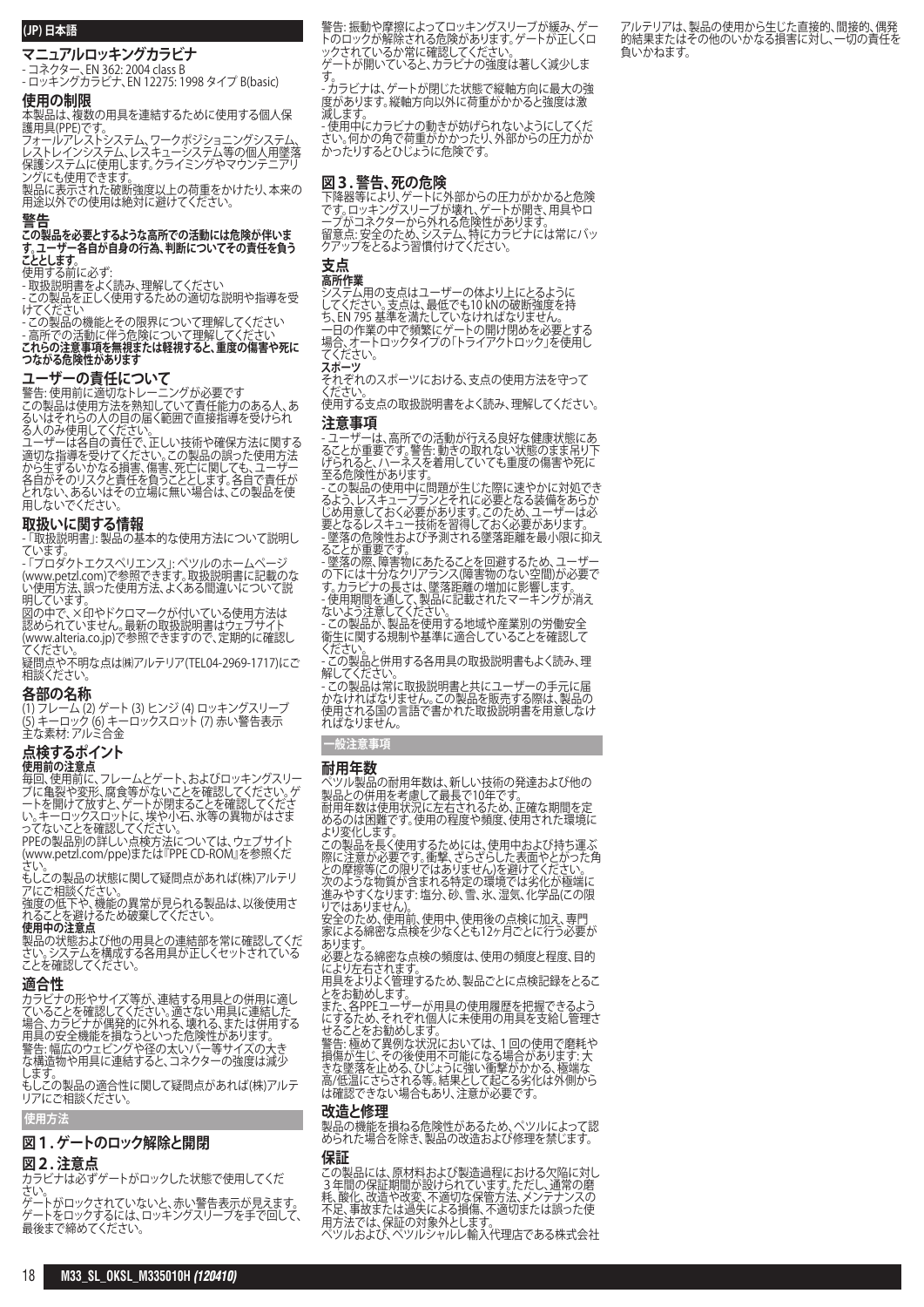# (CN) 中文

# 手动上锁椭圆形安全扣

-連接器,EN 362: 2004 B級 -上鎖安全扣,EN 12275: 1998 B級(基本)

## 使用限制

这个人保护设备 (PPE)是用作连接两个或以上工 具。此连接器可与个人下跌保护装置,例如防下堕 系统,维持工作位置系统,限制系统和拯救系统同 用。它也可用作攀登及爬山。 这产品的承载不能超过它的强度值,或不能用作指 定用途以外的使用。

#### 警告

使用这工具所从事的活动有潜在危险。你应该对你 的活動和決定負責。

- 在使用这工具前,你必须:
- -閱讀及明白所有的使用說明。

-对于正确使用该工具要取得特殊训练。 -熟悉它的性能和限制。

-明白和接受當中的危險。

不理会这些警告会导致严重受伤或死亡。

#### 責任

警告:在使用前必須得到特別的訓練。 这产品必须由有能力和责任感的人使用,或由有能 力和責任感的人直接和在視線範圍內控制著使用。 取得适当的保护技巧和方法是你的责任。你个人必 须承受因任何不正确使用产品而导致的损坏,受伤 或死亡。如果你没有能力,或不在其位去承担责任 或冒险,不要使用这产品。

# 兩份文件

-「使用說明」描述產品的基本用途。 -在Petzl網站(www.petzl.com)上的產品經驗描述 产品的其他使用方法及不正确使用和 / 或因此而导 致的已知的錯誤。

只有在图中展示,没有被划上交叉符号和/或头骨<br>符号的技巧才是授权使用的方法。定时上网参阅我<br>们的网站(www.petzl.com)以取得这些文件的最新 版本。如你有任何疑问或对这些文件不理解的话, 請聯絡Petzl。

# 零件名稱

(1) 扣身,(2) 閘門,(3) 鉸,(4) 上鎖套,(5) 匙 鎖,(6) 匙鎖凹槽,(7) 紅色警告指示器。 主要物料:鋁合金。

# 檢查,需要檢查的地方

使用前

确保扣身,闸门和上锁套没有任何裂痕,变形,侵 蚀等。打开闸门,检查它是否能自动上锁。匙锁凹 槽不能有雜物阻塞著(泥沙,小石,冰等)。參考 在www.petzl.com/ppe網頁或PETZL PPE光碟內所 列出的有关个人保护设备的检查细则。

如你對這產品的狀況有任何疑問,請聯絡PETZL。 如果产品有任何迹象显示强度减低了或操作上有问 题,不要再使用该产品。销毁产品以防继续使用。 使用時

定时检查产品与系统内其他设备的状况。确保系统 內的每件工具均各自在正確的位置上。

# 兼容性

连接器必须与所连接的工具相容(形状,大小等) 。一个不相容的连接可导致意外松脱,断裂或影响 其他工具的操作安全。 警告:如果連接器所連接的工具是過大的話(例如 阔网状扁带,大杆等),连接器的力度会被减弱。 如你對產品的兼容性有疑問,請聯絡Petzl。

# 怎样使用工具

# 圖1. 操作

## 圖2. 安裝

这连接器必须在闸门关闭和上锁的情况下使用。如 果上锁套没锁紧的话,会有红色显示。 要锁上扣,可锁紧锁套以免闸门打开。警告,震动 和 / 或磨擦可开锁套。定时检查闸门是否安全地关 闭。如果连接器的闸门打开了的话,力变会大大减 弱。

安全扣在关闭时及以主轴承重时的力度是最强的; 任何其他位置均減低它的力度。安全扣必須能活動 自如和不受干扰;任何限制或外部压力都是危险 的

## 圖3. 死亡危險警告

任何加諸閘門上(例如用一個下降器)的壓力均是 危险的。上锁套可能断裂,而闸门会开启,使工具 或繩索脫離連接器。 谨记:为你的安全着想,习惯把你的设备准备多一 套作后备,尤其是安全扣。

# 确定点

高空工作 系統的確定點最好位於用者的上面位置,而且必須 符合EN 795标准,确定点的最低的断力负荷必须

有10 kN。

如果你要经常开关连接器(在同一天内多次开关) ,應選用自動上鎖TRIACT-LOCK型。

運動 尊重活動的規則。

参考你所采用的确定点型号的使用说明。

# 預防措施

-从事高空活动用者必须有合适的健康体能。警 告:静止的悬吊在安全带上可造成严重损害或死 亡。

-你必须有-个拯救计划及在使用这工具时若产生 困难时有一个快速的应变方法。这便意味着所需的 拯救技巧要有适当的训练。

-尽量减低下跌的潜在机会及高度。 -用者的下跌淨空必須足夠以防下跌時撞著障礙物 (安全扣的長度可影響下跌的高度)。

-你必须检查及确保产品上的标记在整个产品生命 周期中均能清晰可见

- 一你必须确保这工具的应用符合政府的法例要求及 其他职业安全标准。
- 一设备内的每一件与这产品有关的工具的使用说明 必須被尊重。

-这产品的使用说明必须提供给使用者。如果产品 在原本售卖的地方以外转售,转售商需提供产品使 用地所用的「使用說明」語言。

# 一般資料

# 生命週期

Petzl产品的最长寿命: 10年,已把新技巧的发展及 本产品与其他产品的兼容性计算在内。 不把使用情况计算在内的产品生命周期是很难预测 的。这要视乎产品使用的强度,频密程度及环境。 为延长这产品的生命,在运输或使用时要小心。要 避免撞击和在不平坦表面或尖锐边缘(不能尽录)

磨擦等。 某些环境因素会加速损耗:盐,沙,雪,冰,潮

湿,化学品等(不能尽录)。<br>为安全起见,在跟随<<在使用中及之后的检查点>><br>之外,工具必须由有能力的检查人员进行深入的检 查。这检查必须最少每12个月进行一次。

深入检查的密度视乎产品使用的强度,频密程度和 操作類型而定。

要更好的操控你的工具,我们建议你保留每一件产 品的「使用指南」。

最理想的情况是给予每一个用者一套新的个人保护 设备,使他 / 她得知全部的使用历史。 警告:特殊的事件可使产品的寿命减低至只使用一

次。例如,产品用作止住一次严重的下跌,对产品 曾有过很大的撞击,暴露在极端的气温之下等。在 这些情况下所产生的损耗未必在产品上看到。

# 改造,修理

不是由Petzl授權的任何產品改造、加添或修理均被 平定出:《温及公的世的》 品纹造 *油*称《屬<br>禁止。这是因为会有减低工具性能的危险。

### 保用証明

对于物料或生产上的缺憾,这产品有三年保养期。 不包括在保养之内的有:正常的损耗,改装,不正 确的储存,意外造成的损坏,疏忽,或用于不正当 用途。

对于直接、间接或意外,或任何由于使用该产品所 導致的其他類型的損壞,PETZL不負任何責任。 PETZL对于任何因使用这产品而产生的后果,不论 直接,简接或意外所导致的损坏概不负责。